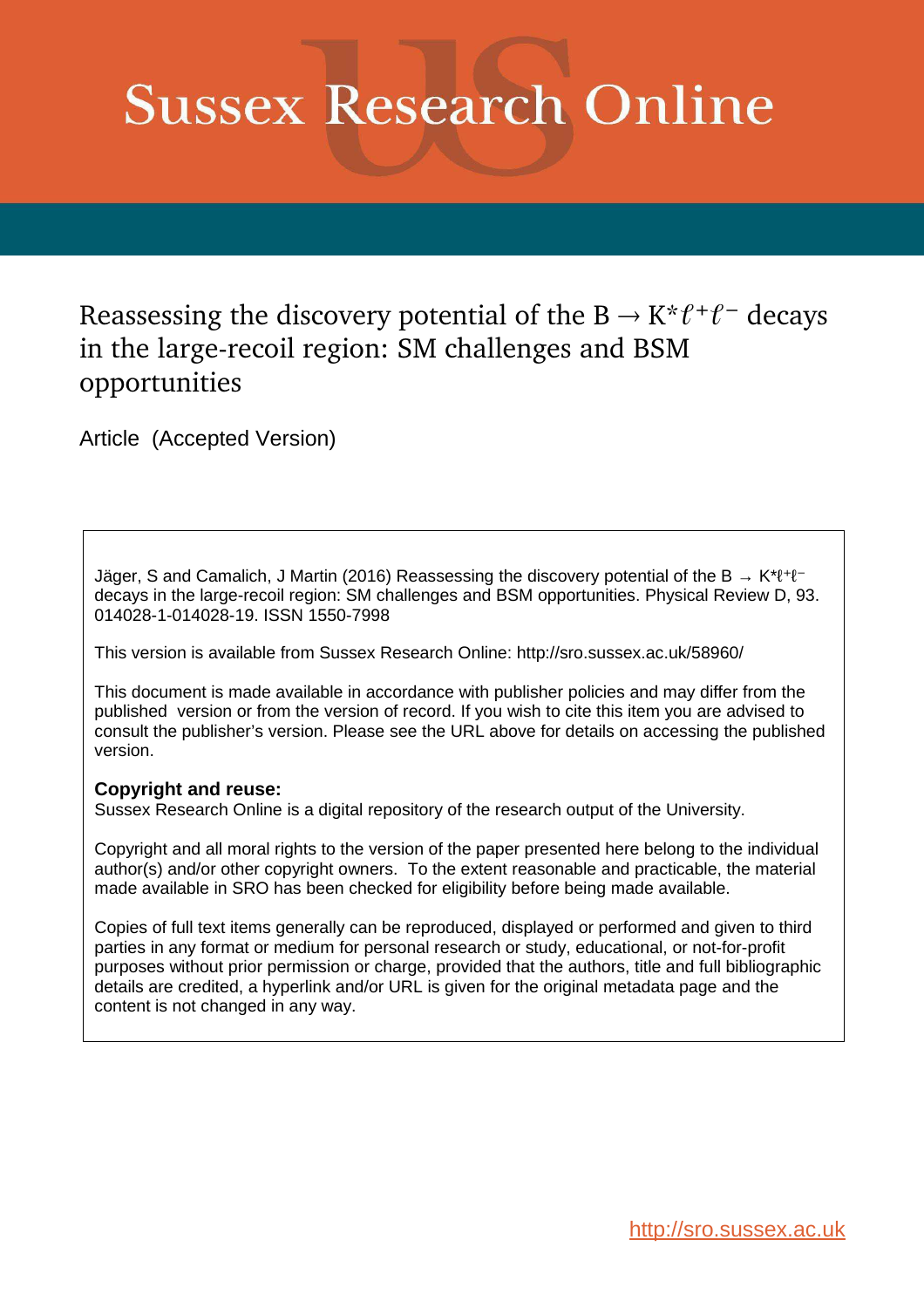# Reassessing the discovery potential of the  $B \to K^* \ell^+ \ell^-$  decays in the large-recoil region: SM challenges and BSM opportunities

S. Jäger<sup>1</sup> and J. Martin Camalich<sup>2,3</sup>

1*Department of Physics and Astronomy, University of Sussex; Brighton BN1 9QH, United Kingdom* <sup>2</sup>*Dept. Physics, University of California, San Diego, 9500 Gilman Drive, La Jolla, CA 92093-0319, USA* <sup>3</sup>*PRISMA Cluster of Excellence Institut fur Kernphysik, ¨ Johannes Gutenberg-Universitat Mainz, 55128 Mainz, Germany ¨*

## Abstract

We critically examine the potential to disentangle Standard Model (SM) and New Physics (NP) in  $B \to K^* \mu^+ \mu^-$  and  $B \to K^* e^+ e^-$  decays, focusing on (i) the LHCb anomaly, (ii) the search for righthanded currents, and *(iii)* lepton-universality violation. Restricting ourselves to the large-recoil region, we advocate a parameterisation of the hadronic matrix elements that separates model-independent information about nonperturbative QCD from the results of model calculations. We clarify how to estimate corrections to the heavy-quark limit that would generate a right-handed (virtual) photon in the  $b \to s\gamma$  contribution to the decay. We then apply this approach to the discussion of various sets of observables of increasing theoretical cleanness. First, we show that angular observables in the optimized  $P_i^{(l)}$  $b_i^{(1)}$  basis are, in general, still not robust against the long-distance QCD effects, both numerically and by examining analytically the dependence on corrections to the (model-independent) heavy-quark limit. As a result, while a fit to data favours a NP contribution to the semileptonic operators of the type  $\delta C_9 \simeq -1.5$ , this comes at a relatively small statistical significance of  $\leq 2\sigma$ , once such power corrections are properly accounted for. Second, two of these observables,  $P_1$  and  $P_3^{CP}$  are particularly clean at very low  $q^2$  and sensitive probes of right-handed quark currents. We discuss their potential to set stringent bounds on the Wilson coefficient  $C'_7$ , especially using data of the electronic mode, and we update the bounds with current angular data in the muonic channel. Finally, in light of the recent hint of lepton-universality violation in  $B^+ \to K^+ \ell \ell$ , we introduce and investigate new lepton-universality observables involving angular observables of the muonic and electronic modes and their zero crossings, and show that, if the effect is of the size suggested by experiment, these can clearly distinguish between different NP explanations in terms of underlying semileptonic operators.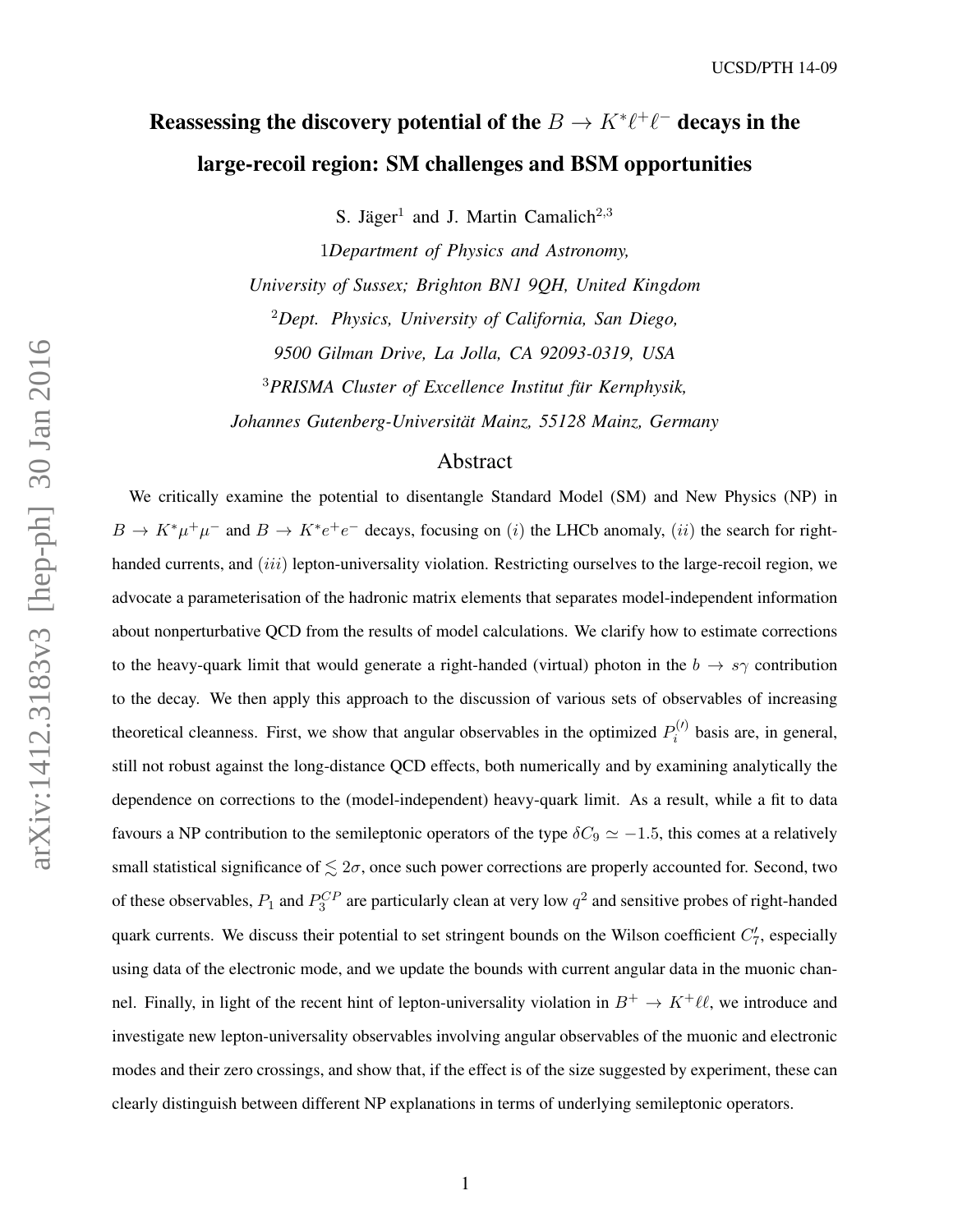#### I. INTRODUCTION

Rare B decays such as  $B \to M \ell^+ \ell^-$ , where M is a charmless hadronic state, are powerful probes of Beyond-Standard Model (BSM) physics due to their short-distance sensitivity combined with their GIM and CKM suppression in the Standard Model (SM). In case  $M$  is a vector resonance, like the  $K^*(892)$  ( $K^*$  from now on), the decays have a very rich kinematical structure that leads to up to twenty-four angular observables (including direct  $CP$  asymmetries) which are functions of the dilepton invariant mass squared,  $q^2$  [\[1](#page-34-0)[–38\]](#page-35-0).

Experimental results on  $B \to K^* \ell^+ \ell^-$  include measurements of the branching fraction, forward-backward asymmetry and the longitudinal polarization fractions by the B-factories [\[39–](#page-35-1) [42\]](#page-35-2), CDF [\[43\]](#page-35-3), LHCb [\[44,](#page-35-4) [45\]](#page-36-0), CMS [\[46\]](#page-36-1) and ATLAS [\[47\]](#page-36-2); measurements including the angular observables  $A_T^{(2)}$  $T$  and  $A_{\text{im}}$  have been done by CDF [\[48\]](#page-36-3) and LHCb [\[45\]](#page-36-0). Intriguingly, LHCb reported a 3.7 $\sigma$  discrepancy with the SM in the muonic mode ( $\ell = \mu$ ) in the course of the first complete  $(CP$ -averaged) angular analysis of the final state system [\[49\]](#page-36-4). The putative effect occurs in the [4.3, 8.68] GeV<sup>2</sup> dilepton mass bin of the angular observable  $P'_5$ , but also with a lower significance of 2.5 $\sigma$  in the bin [1, 6] GeV<sup>2</sup>. Other tensions have been pointed out in the data ( $P_2$  [\[50\]](#page-36-5) or  $F_L$  [\[51\]](#page-36-6)) and global analyses of  $b \to s\mu\mu$  and  $b \to s\gamma$  decays have claimed the data to be in tension with the SM with a statistical significance of up to  $4.5\sigma$  [\[50\]](#page-36-5).

Beyond the SM, this tension can be ascribed to a negative shift of the Wilson coefficient of the semileptonic-vector operator  $Q_9$  [\[50\]](#page-36-5) in the weak Hamiltonian, although contributions to other Wilson coefficients have also been discussed [\[50](#page-36-5)[–54\]](#page-36-7). On the other hand, a previous analysis of the angular observables using a model-independent parametrization of the hadronic uncertainties [\[33\]](#page-35-5) that minimized the input from nonperturbative calculations, led to SM predictions with theoretical errors considerably larger than those employed in the above-mentioned fits. More recently, a Bayesian analysis of the data found a good agreement with the SM [\[52\]](#page-36-8), allowing the hadronic parameters to float in the fit.

<span id="page-2-0"></span>Besides that, the LHCb recently reported an even more surprising deficit of  $B^+ \to K^+ \mu \mu$ decays as compared to  $B^+ \to K^+e^-e$ , with a significance of 2.6 $\sigma$  [\[55\]](#page-36-9). This signal of leptonuniversality violation (LUV) has been analysed by different groups [\[56](#page-36-10)[–62\]](#page-36-11) with the common conclusion that the only plausible sources of this effect are the semileptonic operators  $Q_{9,10}^{(\prime)}$ . More-over, it was recently pointed out [\[62\]](#page-36-11) that similar deficits in the inclusive  $b \to s \ell \ell$  decay have been observed by Belle [\[63\]](#page-36-12) and BaBar [\[64\]](#page-36-13).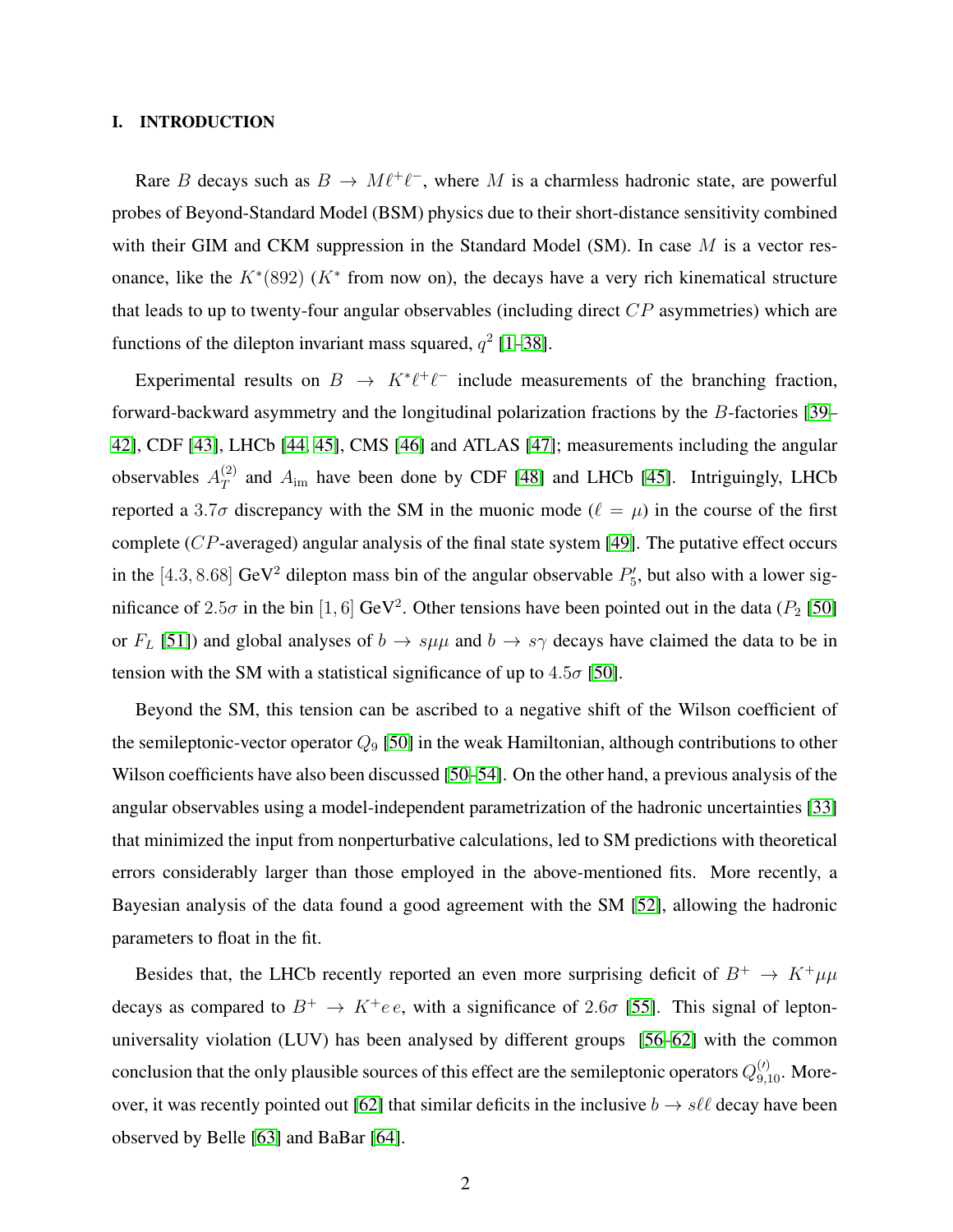Because of the far-reaching implications of potential manifestations of new-physics (NP), a clear understanding of the SM "background" expectation is needed. In this work, we critically reexamine the anatomy of the uncertainties in the theoretical description of  $B \to K^* \ell^+ \ell^-$  decays in the large-recoil region and classify different observables according to their theoretical cleanness. Our presentation draws on our longer work [\[33\]](#page-35-5), which was focused on a transparent decomposition of the decay amplitudes into (perturbatively) calculable and nonperturbative ingredients, a general but minimal parametrization of the latter, and a discussion of present and prospective knowledge of those parameters. The framework in [\[33\]](#page-35-5) was tailored to the lower endpoint region of the dilepton invariant mass spectrum. We update it here and, with minor extensions, we apply to the case at hand.

<span id="page-3-1"></span>We then update our SM predictions for the angular distribution of  $B \to K^* \mu^+ \mu^-$  and provide new predictions for the  $B \to K^* e^+ e^-$  angular distribution. The complex dependence that observables in the  $P_i^{(l)}$  $\mathbf{e}_{i}^{(v)}$  basis in general have on the underlying hadronic matrix elements is illustrated analysing the tension of the  $b \to s\mu\mu$  data with the SM. We further discuss two observables,  $P_1$ and  $P_3^{CP}$ , which are particularly clean and that can be used to put stringent bounds on electromagnetic operators induced by right-handed currents. Finally, in light of the LUV signals hinted by different  $b \to s\ell\ell$  measurements we introduce and study new lepton-universality ratios which are very accurately predicted in the SM. We show that they provide an excellent benchmark to confirm and characterize the effect and we study prospects in different NP scenarios.

#### II. CONNECTING SHORT-DISTANCE PHYSICS TO OBSERVABLES

The decay  $\bar{B} \to \bar{K}^* \ell^+ \ell^-$  proceeds via the  $\Delta B = 1$  weak Hamiltonian (see e.g. [\[65\]](#page-36-14)), which encapsulates short-distance SM contributions from scales above  $\mu \sim m_b$ , as well as any NP with mass scale beyond the weak scale, in a set of Wilson coefficients. In the SM, the lepton pair is always produced through either the leptonic vector or axial vector current. The three axial vector helicity amplitudes are:

$$
H_A(\lambda) = -i N \tilde{V}_{\lambda}(q^2) C_{10},\tag{1}
$$

<span id="page-3-2"></span><span id="page-3-0"></span>where  $\lambda$  is the helicity of the  $\bar{K}^*$  and N a normalisation constant. They receive contributions only from the semileptonic part of the weak Hamiltonian and factorize "naively" into helicity form factors  $\tilde{V}_\lambda(q^2)$  ([\[33,](#page-35-5) [66\]](#page-36-15); conventions in this paper follow [\[33\]](#page-35-5)) and the Wilson coefficient  $C_{10}$ .

If the lepton mass is not neglected, the axial-vector current can also create the dilepton in a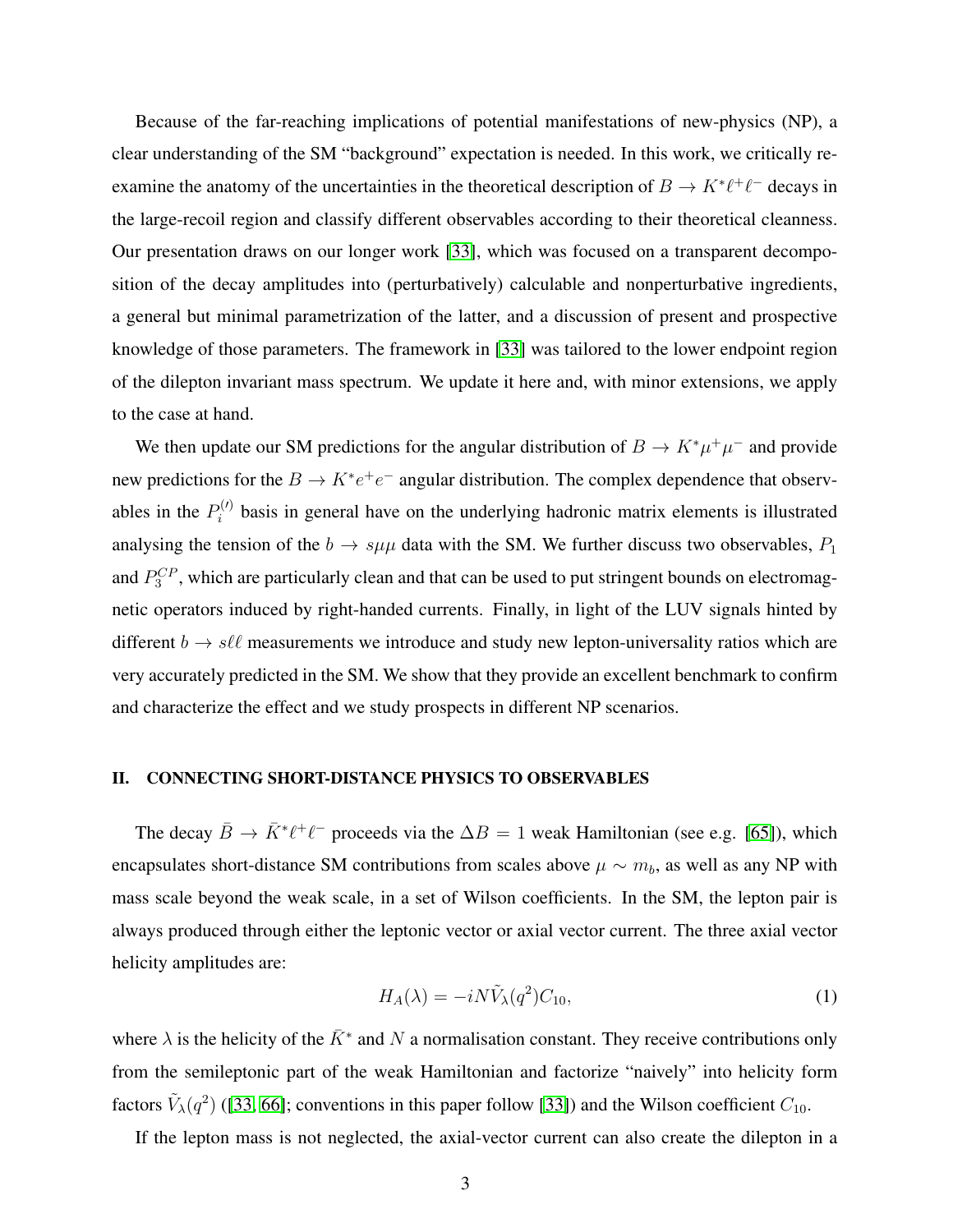<span id="page-4-0"></span>pseudoscalar state ( $\lambda = 0$  only), bringing in another, naively factorizing, amplitude  $H_P(q^2)$  =  $-iN\frac{2\,m_\ell |\vec k|}{q^2}\frac{m_b}{m_b+\eta}$  $\frac{m_b}{m_b+m_s}S(q^2)C_{10}$ , (equivalent to what is often called "timelike" amplitude), and one extra, scalar form factor  $S$ ;  $|\vec{k}|=\lambda^{1/2}(m_B^2,m_{K^*}^2,q^2)/(2m_B)$  is the momentum of the vector meson in the B-meson rest frame.

In addition, the dilepton can be produced through the vector leptonic current. The corresponding three vector helicity amplitudes  $H_V(\lambda)$  again receive contributions from the semileptonic  $\Delta B = 1$  Hamiltonian. However, they comprise further terms originating in the magnetic penguin operator  $Q_{7\gamma}$ , as well as from the hadronic part of the weak Hamiltonian, whereby the dilepton is created through a virtual photon. The former bring in a further set of three form factors, while the latter contributions include "charm loops", "annihilation", etc, and do not factorize naively. In the notation of [\[33\]](#page-35-5):

$$
H_V(\lambda) = -iN \left[ \tilde{V}_{\lambda}(q^2) C_9 + \frac{2 \, m_b m_B}{q^2} \tilde{T}_{\lambda}(q^2) C_7 - \frac{16 \pi^2 m_B^2}{q^2} h_{\lambda}(q^2) \right]. \tag{2}
$$

Beyond the SM, the helicity amplitudes may receive extra contributions from modified Wilson coefficients  $C_7$ ,  $C_9$ ,  $C_{10}$ , as well as the chirally-flipped operators,  $Q'_7$ ,  $Q'_9$ ,  $Q'_{10}$ , if present. Furthermore, in the most general NP scenario there will a be further "scalar" and three "tensor" amplitudes  $<sup>1</sup>$  $<sup>1</sup>$  $<sup>1</sup>$ .</sup>

We would like to emphasize the simplicity and transparency of [\(1\)](#page-2-0) and [\(2\)](#page-3-1) when compared to the more traditional transversity amplitudes involving chiral lepton currents. In particular, it exposes in a clear way the various hadronic uncertainties impacting on the vector helicity amplitudes, which stem from two rather than one form factors (per helicity),  $\tilde{V}_\lambda$  and  $\tilde{T}_\lambda$ , and, in addition, the nonlocal correlator  $h_{\lambda}$ . While the photon-pole dominance can be exploited to identify especially clean null tests of the SM at very low  $q^2$ , particular care will be needed in attributing BSM effects to observables that involve the vector helicity amplitudes (e.g. through  $C_9$ ) away from the endpoint of the large-recoil region.

Finally it is worth recalling that the residues of the vector helicity amplitudes are related to the amplitude of the radiative decay:

$$
\mathcal{A}(\bar{B} \to K^*(\lambda)\gamma(\lambda)) = \lim_{q^2 \to 0} \frac{q^2}{e} H_V(q^2 = 0; \lambda)
$$
  
= 
$$
\frac{iNm_B^2}{e} \left[ \frac{2m_b}{m_B} (C_7 \tilde{T}_{\lambda}(0) - C_7' \tilde{T}_{-\lambda}(0)) - 16\pi^2 h_{\lambda}(q^2 = 0) \right].
$$
 (3)

<sup>1</sup> The NP scalar contributions to  $B \to K^* \ell^+ \ell^-$  are tightly bounded by the pure leptonic rare decay  $B_s \to \ell^+ \ell^-$  [\[14,](#page-34-1)

[<sup>56\]</sup>](#page-36-10). Tensor operators can be neglected if we assume the scale of NP to be well above the electro-weak scale [\[56\]](#page-36-10).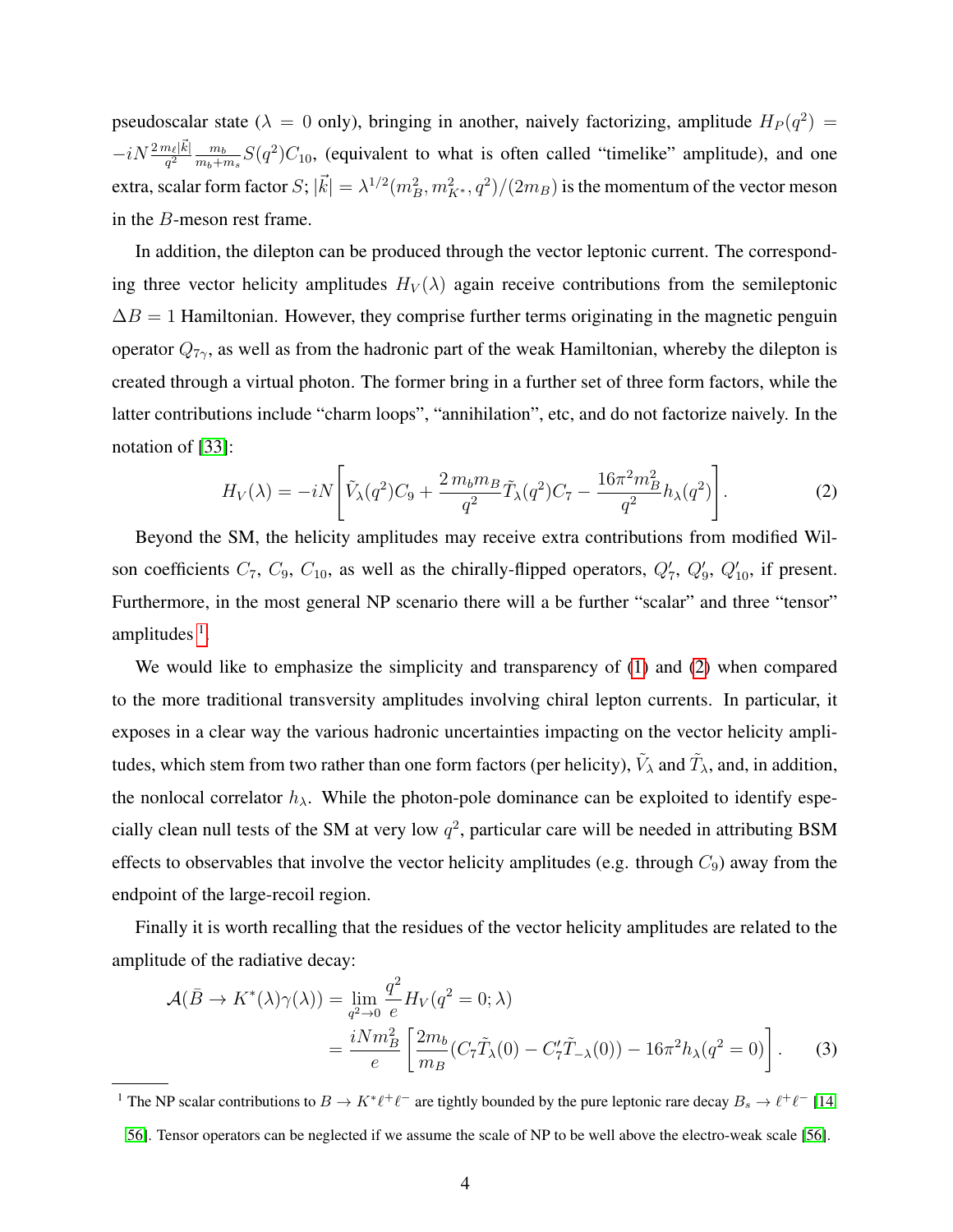#### A. Minimal parametrization of nonperturbative QCD

<span id="page-5-5"></span>The key to understanding the uncertainties on various observables is a full and transparent description of the nonperturbative input, both of the factorizable (form factor) and (naively) nonfactorizable  $(h_{\lambda})$  type. This allows to disentangle model-independent constraints from assumptions in the modelling of nonperturbative QCD effects.

<span id="page-5-0"></span>A considerable simplification of the nonperturbative dynamics arises in the combined heavy-quark and large-energy (HQ/LE) limit of QCD [\[67–](#page-36-16)[73\]](#page-37-0), corresponding to the large-recoil or low- $q^2$ region of the decay. In this limit, both the form factors [\[68,](#page-36-17) [74,](#page-37-1) [75\]](#page-37-2) and the (naively) nonfactorizable term  $h_{\lambda}$  [\[5,](#page-34-2) [9\]](#page-34-3) exhibit QCD factorization (collinear factorization) into universal "soft" form factors, light-cone distribution amplitudes (LCDA), and perturbatively calculable hard kernels; this structure is most transparent when formulated in soft-collinear effective field theory (SCET) where the hard kernels become Wilson coefficients of operators built out of collinear and soft fields [\[71–](#page-37-3)[73\]](#page-37-0). In particular, the number of independent form factors is reduced from seven to two, the vector and tensor helicity form factors in [\(2\)](#page-3-1) are related, and two helicity amplitudes vanish altogether.

<span id="page-5-4"></span><span id="page-5-3"></span><span id="page-5-2"></span><span id="page-5-1"></span>A fundamental limitation to factorization is the fact that  $\mathcal{O}(\Lambda/E, \Lambda/m_B)$  power corrections (to be denoted generically by  $\mathcal{O}(\Lambda/m_B)$  from now on), do not factorize; attempts to do so lead to end-point divergent convolutions. Therefore, besides the parametric uncertainties entering the amplitude in the exact HQ/LE limit, one needs to take into account these power corrections. In this section we update and extend the model-independent treatment of power corrections introduced for the first time in [\[33\]](#page-35-5). We stress at the outset that this issue cannot be sidestepped by employing form factor calculations in the light-cone sum rule (LCSR) framework (or other existing frameworks). To the extent that LCSR calculations give an unambiguous, controlled (i.e. systematically improvable) approximation, they involve convolutions of perturbative kernels with LCDA and a twist expansion very similar, and underpinned by very similar Feynman diagram calculations, as those applying to the heavy-quark expansion. However, these are necessarily accompanied by model-dependent steps before a hadronic quantity can be extracted, most importantly a modelling of an infinite tower of continuum contributions. While there is a standard convention for attaching uncertainties due to this, the procedure is quantitatively justified only by a number of numerical successes. We will however clarify in what sense LCSR calculations can be used to estimate *corrections* to the HQ/LE limit, for which much less relative accuracy is required. This was shown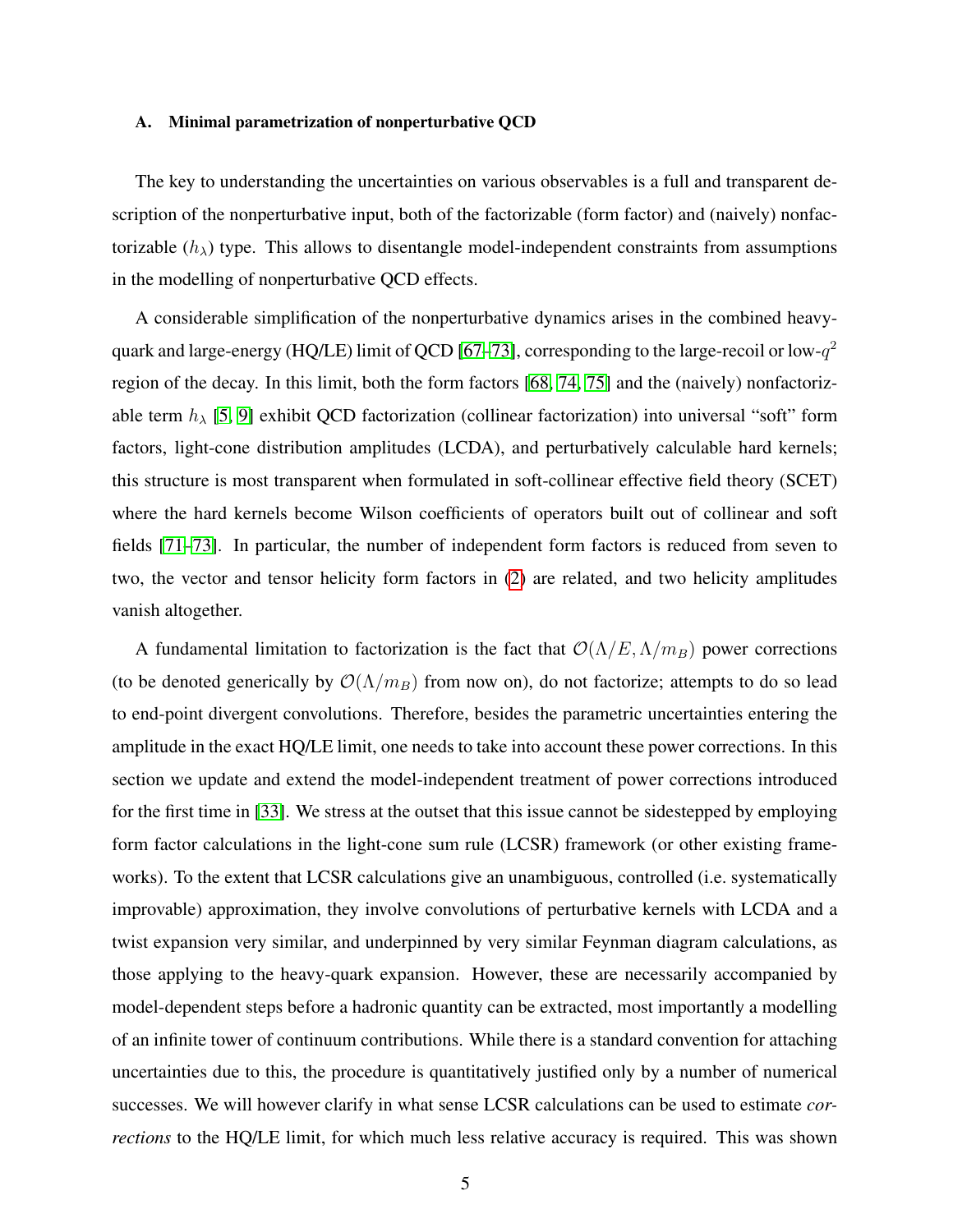in detail for the helicity  $+1$  form factors in [\[33\]](#page-35-5). Below we will also clarify further in what sense the leading corrections to the heavy-quark limit of  $h_{+}$  can be precisely identified with a matrix element that can be estimated with the LCSR method as done in [\[33\]](#page-35-5).

#### *1. Form factors*

We start rescaling the helicity-zero form factors:

$$
V_0(q^2) = \frac{\sqrt{q^2}}{|\vec{k}|} \tilde{V}_0(q^2), \quad T_0(q^2) = \frac{m_B^2}{\sqrt{q^2} |\vec{k}|} \tilde{T}_0(q^2), \quad V_{\pm}(q^2) = \tilde{V}_{\pm}(q^2), \quad T_{\pm}(q^2) = \tilde{T}_{\pm}(q^2). \tag{4}
$$

In [\[33\]](#page-35-5), a parametrization of the following form was suggested:

<span id="page-6-2"></span>
$$
F(q^2) = F^{\infty}(q^2) + a_F + b_F q^2 / m_B^2 + \mathcal{O}([q^2/m_B^2]^2).
$$
 (5)

Here F denotes any helicity form factor with  $F^{\infty}(q^2)$  its HQ/LE limit, and the remainder the power corrections. More precisely,  $F^{\infty}(q^2)$  are functions (one for each form factor) among which the HQ/LE relations hold, including perturbative corrections [\[68,](#page-36-17) [74,](#page-37-1) [76\]](#page-37-4). The precise form of  $F^{\infty}(q^2)$  is ambiguous (see below) and defines a scheme for the power correction terms.

In [\(5\)](#page-5-0), we have Taylor-expanded the power corrections about  $q^2 = 0$ . As the form factors have no singularity in a circle of radius  $m_{B_s}^2$  about the origin in the complex  $q^2$  plane, this amounts to an expansion in the dimensionless ratio  $q^2/m_{B_s}^2$  with coefficients of generic size  $\mathcal{O}(\Lambda/m_B)$ . In particular, the remainder term in [\(5\)](#page-5-0) should be a correction of a few percent throughout the low- $q^2$ region  $q^2 < 6 \text{ GeV}^2$ , and will be neglected in the following (see also [\[38\]](#page-35-0)). We stress that beyond this truncation there is no loss of generality in our decomposition.

<span id="page-6-1"></span>The form factors obey a number of model-independent relations. First, there are two exact constraints:

$$
T_+(0) = 0, \t S(0) = V_0(0). \t (6)
$$

Five further constraints hold in the HQ/LE limit, two to all orders<sup>[2](#page-5-1)</sup> in  $\alpha_s$ :

$$
V_+^{\infty}(q^2) = 0, \qquad T_+^{\infty}(q^2) = 0,
$$
\n(7)

<span id="page-6-0"></span>and three to zeroth order in perturbation theory only:

$$
V^{\infty}(q^2) = T^{\infty}(q^2), \qquad V^{\infty}_0(q^2) = T^{\infty}_0(q^2), \qquad V^{\infty}_0(q^2) = S^{\infty}(q^2). \tag{8}
$$

<sup>&</sup>lt;sup>2</sup> This was conjectured in [\[77\]](#page-37-5), exhibited at  $\mathcal{O}(\alpha_s)$  in [\[33\]](#page-35-5) and follows at  $\mathcal{O}(\alpha_s^2)$  from the results of [\[76\]](#page-37-4). It seems nevertheless clear that it is true to all orders [\[75\]](#page-37-2).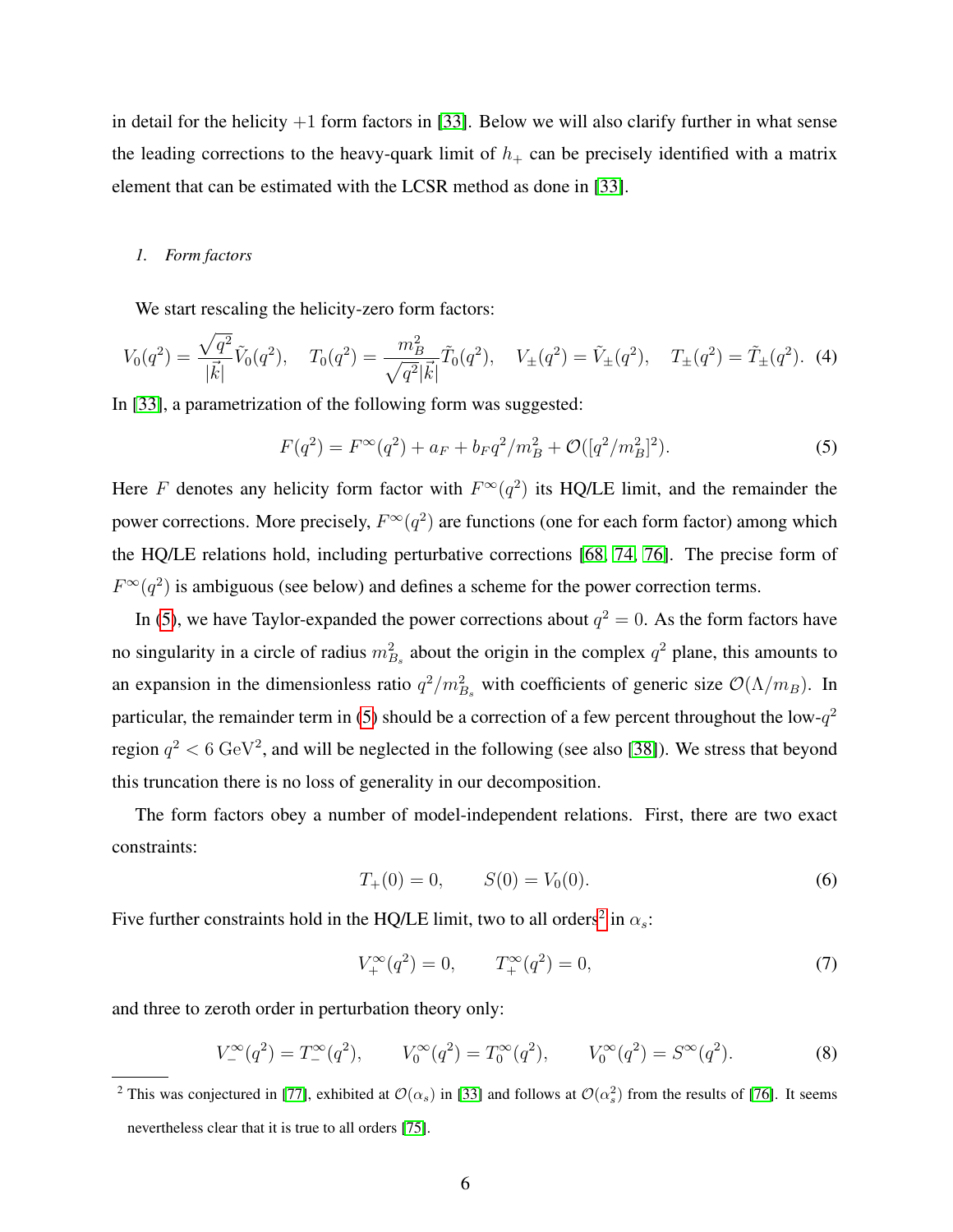<span id="page-7-4"></span><span id="page-7-1"></span>The perturbative corrections to [\(8\)](#page-5-2) are unambiguously calculable as convolutions of perturbative kernels with nonperturbative LCDA [\[74\]](#page-37-1). Eqs. [\(7\)](#page-5-3) and [\(8\)](#page-5-2) reduce the nonperturbative input in the exact HQ/LE limit from seven to two independent functions, i.e., there are only two independent  $F^{\infty}(q^2)$ , traditionally called the "soft form factors." From [\(8\)](#page-5-2) it is clear that they correspond to the helicities -1 and 0, denoted  $\xi_{\perp}(q^2)$  and  $\xi_{\parallel}(q^2)$ , respectively. Their  $q^2$  dependence is not calculable from first principles at present (the scaling in [\[68\]](#page-36-17) is violated by radiative corrections [\[74\]](#page-37-1)); as a result, not only the values at  $q^2 = 0$  of the soft form factors but also their  $q^2$ -dependence need to be modelled or determined experimentally.

At finite  $m_B$ , where the power corrections are non-zero, the soft form factors are not uniquely determined, as the HQ/LE relations are invariant under a shift:

<span id="page-7-3"></span>
$$
\xi_{\perp}(q^2) \to \xi_{\perp}(q^2) + f_{\perp}(q^2), \qquad \xi_{\parallel}(q^2) \to \xi_{\parallel}(q^2) + f_{\parallel}(q^2), \tag{9}
$$

where  $f_{\perp}$  and  $f_{\parallel}$  are  $\mathcal{O}(\Lambda/m_B)$ . It is customary to exploit this freedom by identifying  $\xi_{\perp}(q^2)$  and  $\xi_{\parallel}(q^2)$  with a pair of (finite- $m_B$ ) QCD form factors.



FIG. 1. The QCD form factors employed in this work to determine the soft form factors,  $T_-(q^2)$  and  $S(q^2)$ (red solid), compared to the determinations used as input in the LCSRs [\[78\]](#page-37-6) (blue short-dashed), [\[79\]](#page-37-7) (black dotted) and Dyson-Schwinger equations [\[80\]](#page-37-8) (purple long-dashed) approaches. Note that the error of  $T_-(0)$  has been enlarged to cover the experimentally-driven determinations (see text).

<span id="page-7-2"></span><span id="page-7-0"></span>In this work we use:

$$
\xi_{\perp}(q^2) = T_1(q^2) = \frac{m_B}{2|\vec{k}|}T_{-}(q^2) - b_{T_{+}}\frac{q^2}{2m_B|\vec{k}|} + \mathcal{O}\left(\frac{\Lambda^2}{m_B^2}; \frac{\Lambda}{m_B}\left(\frac{q^2}{m_B^2}\right)^2\right), \qquad \xi_{\parallel}(q^2) \equiv S(q^2),\tag{10}
$$

where  $T_1(0)$  is a tensor form factor in the transversity basis. We parametrize the  $q^2$ -dependence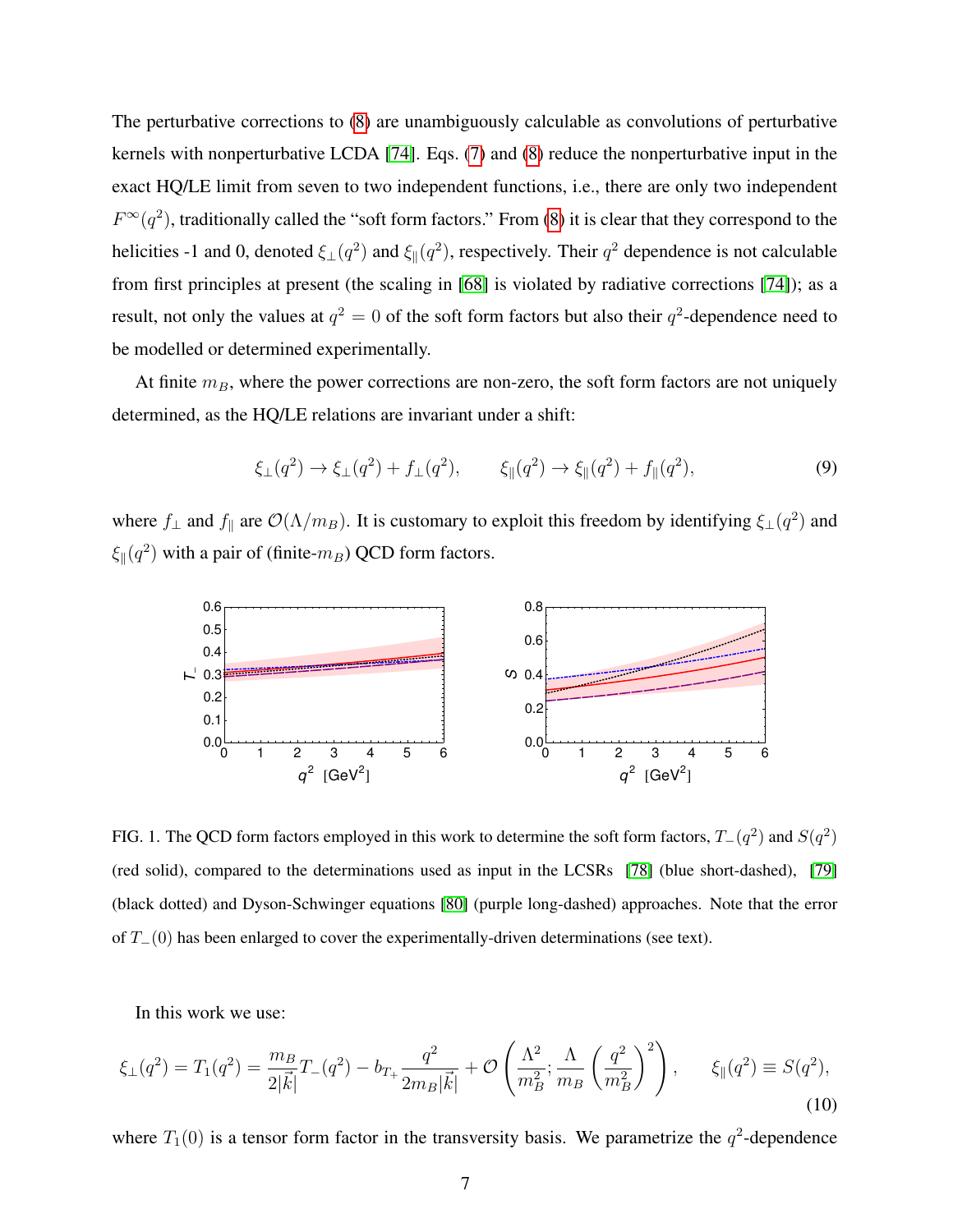by modifying the HQ/LE scalings of [\[68\]](#page-36-17):

$$
\xi_X(q^2) = \xi_X(0) \left( \frac{1}{1 - q^2 / m_B^2} \right)^{2 + \alpha_X}, \qquad X = \perp, \| \ . \tag{11}
$$

The values at  $q^2 = 0$ :

$$
\xi_{\perp}(0) = T_{-}(0) = 0.31(4), \qquad \xi_{\parallel}(0) = 0.31(6), \tag{12}
$$

are obtained as an average of results based on LCSR [\[78,](#page-37-6) [79\]](#page-37-7) and Dyson-Schwinger equations [\[80\]](#page-37-8); hereby the errors are chosen such that the central values of these predictions are covered, as is the value of  $T_-(0)$  suggested by the observed  $B \to K^*\gamma$  branching fraction,  $T_-(0) \simeq T_1(0) =$ 0.277(13) [\[5,](#page-34-2) [14,](#page-34-1) [33\]](#page-35-5). <sup>[3](#page-7-0)</sup> We note that the identification  $\xi_{\perp}(0) = T_{-}(0)$  implicitly fixes a nonvanishing value of the  $\mathcal{O}(\Lambda^2/m_B^2)$  residual term in [\(10\)](#page-6-0). The parameters  $\alpha_X$  in [\(11\)](#page-7-1) model the nonperturbative radiative violations to the "naive" HQ/LE scaling; we estimate them comparing again to the different calculations:

<span id="page-8-0"></span>
$$
|\alpha_{\perp}|^{\text{max}} = 0.2, \qquad |\alpha_{\parallel}|^{\text{max}} = 0.7. \tag{13}
$$

In Fig. [1](#page-6-1) we show the  $T_-(q^2)$  and  $S(q^2)$  used in this work compared to the central values of the calculations used as input. The error bands stem from the parameters  $\xi_X(0)$  and  $\alpha_X$ , that, together with the parameters in the  $\alpha_s$  corrections [\[74\]](#page-37-1) to eqs. [\(8\)](#page-5-2) (see below), represent the only sources of theoretical uncertainties that enter the helicity amplitudes through the form factors in the HQ/LE limit.

<span id="page-8-1"></span>While our errors on the soft form factors may seem to dwarf the power corrections, this is a mirage: experimentally, one studies observables for which the dependence on the soft form factors cancels out if  $\alpha_s$  and power corrections are neglected. Hence the latter, parametrised by the coefficients  $a_F$  and  $b_F$  in [\(5\)](#page-5-0), constitute a leading source of uncertainty on these observables and must be carefully considered. First, the exact relations [\(6\)](#page-5-4) imply:

$$
a_{T_+} = 0, \qquad a_{V_0} = a_S. \tag{14}
$$

On the other hand, the pairs of coefficients  $a_{T-} = a_S = 0$  and  $b_{T-} = b_S = 0$  since they are effectively absorbed in  $\xi_{\perp,\parallel}(0)$  and  $\alpha_{\perp,\parallel}$  respectively through the definitions of the soft form factors

<sup>&</sup>lt;sup>3</sup> The latter assumes that there is no NP in  $C_7$  or  $C_7'$ . The former Wilson coefficient is strongly constrained by inclusive  $B \to X_s \gamma$  decay, and we assume it to be given by its SM value in this paper. The latter is constrained independently to be (in the present context) negligibly small by other observables as discussed and quantified in Sec. [III D.](#page-24-0)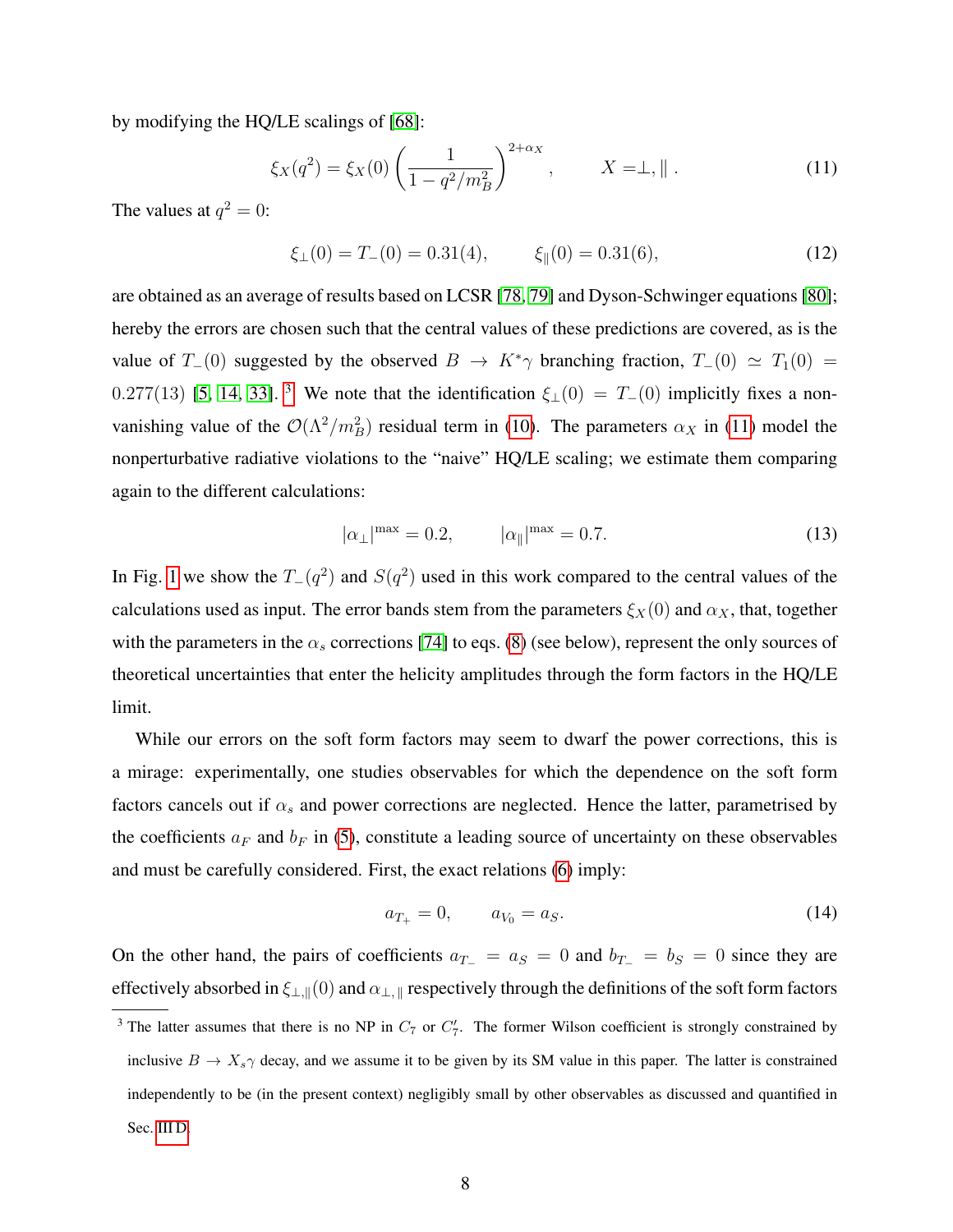detailed above. This, in turn, also implies that  $a_{V_0} = 0$  using the second equation in [\(14\)](#page-7-2). Note that we cannot remove the remaining eight coefficients  $a_{T_0}, b_{T_0}, a_{V_+}, b_{V_+}, a_{V_+}, b_{V_+}, b_{T_+}$  and  $b_{V_0}$ while maintaining the heavy-quark relations [\(8\)](#page-5-2).

These are dimensionless coefficients which represent a suppression  $\mathcal{O}(\Lambda/m_B)$  over the values (for  $a_F$ ) and first derivatives (for  $b_F$ ) of the form factors at  $q^2 = 0$ . From the results in the HQ/LE limit we see that  $F(0) \sim \xi_X(0) \simeq 0.3$ , while for the slopes eq. [\(11\)](#page-7-1) leads to  $dF(q^2)/dq^2|_{q^2=0} =$  $\xi_X(0)(2 + \alpha_X)/m_B^2$ , which, taking into account eq. [\(13\)](#page-7-3), can be numerically as large as  $\sim 1$  (in units of  $m_B^{-2}$ ). Thus, assuming for the moment that  $\Lambda/m_B \sim 0.10$ , we find from power-counting arguments alone that:

$$
|a_F^{\text{max,pc}}| \simeq 0.03, \qquad |b_F^{\text{max,pc}}| \simeq 0.10. \tag{15}
$$

One should keep in mind that these estimates are *ad-hoc* when interpreting the uncertainties de-rived from the bounds in [\(15\)](#page-8-0). To be more precise, and except for their generic  $\Lambda/m_B$  suppression we assume that the exact size (and sign) of the power corrections are currently unknown.



<span id="page-9-0"></span>FIG. 2. The predictions on the form factors  $V_-(q^2)$  and  $V_+(q^2)$  obtained in the QCDF approach described in this work. The blue band are the uncertainties from power corrections added linearly to those from the errors of the parameters entering the perturbative corrections (red band). These are compared to results in two different LCSR calculations, [\[78\]](#page-37-6) (blue dashed) and [\[79\]](#page-37-7) (black dot-dashed), where the thinner lines are the errors obtained ignoring correlations and taking the maximum possible value when transforming to the helicity basis used here.

One can also use the model-independent parametrization in eq. [\(5\)](#page-5-0) to implement further constraints that could be obtained from first-principles in QCD or to build in nonperturbative calculations of the form factors and test them (see e.g. [\[38\]](#page-35-0)). This discussion is of the utmost importance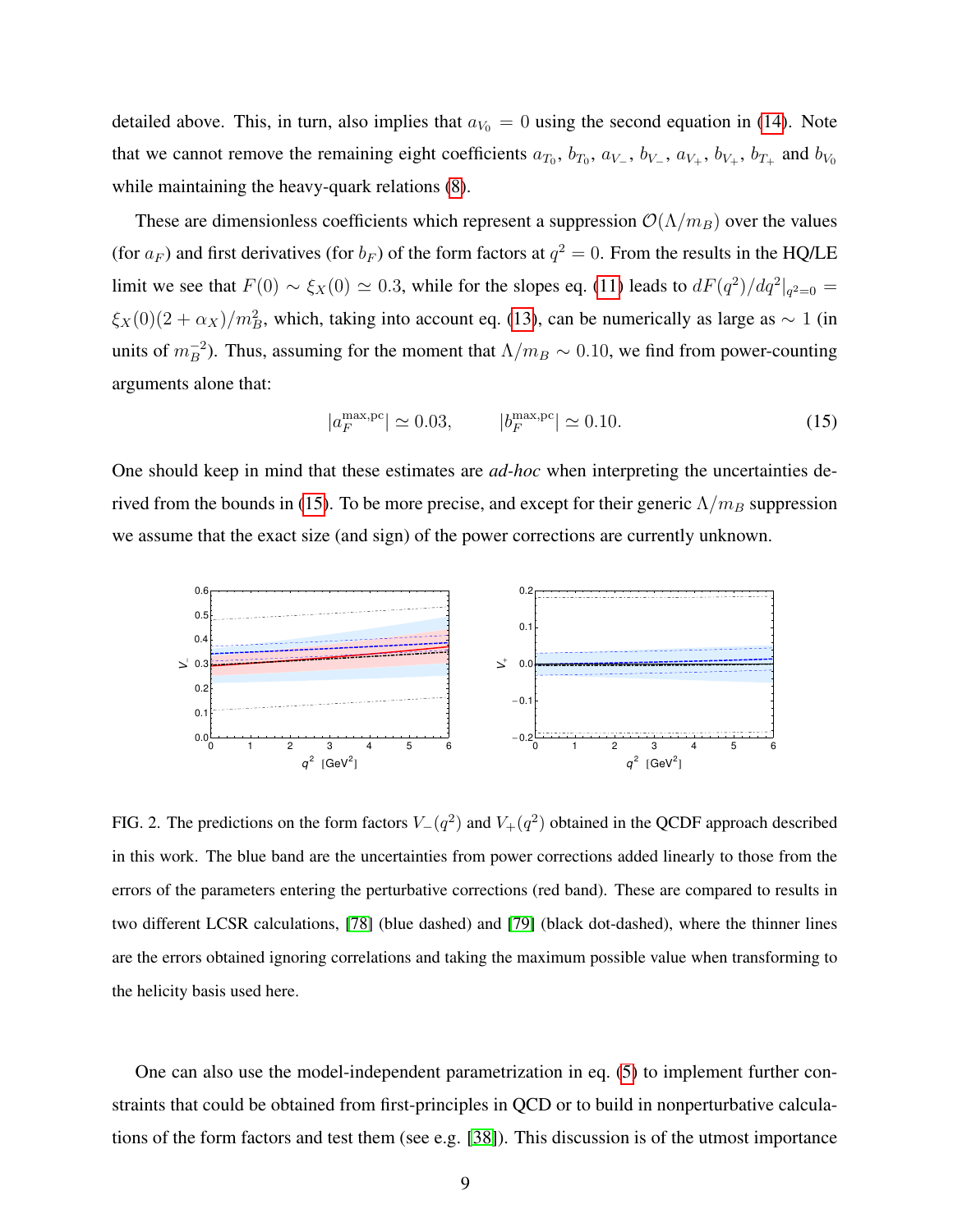in instances where experimental tensions with the SM appear in observables that are not only sensitive to short-distance Wilson coefficients but also to the power corrections to the form factors.

<span id="page-10-0"></span>In connection to this, and as an illustration that will become useful for the phenomenological discussion below, we show in Fig. [2](#page-8-1) the vector form factors  $V_{\pm}(q^2)$  used in this work together with two different predictions from LCSRs. It is interesting to note at this point that the calculation in [\[78\]](#page-37-6) implies a power correction to  $V_-(q^2)$  which is consistent with the power-counting estimate in [\(15\)](#page-8-0) but favouring an overall *positive* sign, i.e.

$$
\frac{V_{-}(0)}{T_{-}(0)} \gtrsim \frac{V_{-}^{\infty}(0)}{T_{-}^{\infty}(0)}.
$$
\n(16)

Finally, let us also remark that the identifications used in eq. [\(12\)](#page-7-4) are arbitrary and other QCD form factors could have been employed in their stead. This amounts to re-arrangements of power corrections, cf. eq [\(9\)](#page-6-2), so that comparing different schemes allows to test the robustness of the approach introduced in [\[33\]](#page-35-5) and refined here. Our particular choice is different to the one taken in [\[29,](#page-35-6) [31\]](#page-35-7) which is based on using the vector form factors, i.e.  $V_-(q^2)$  and  $V_0(q^2)$  in the helicity basis. We prefer to retain the tensor form factor  $T_-(q^2)$  because its value at  $q^2 = 0$  can be determined from experimental data [\[33,](#page-35-5) [74\]](#page-37-1). The form factor  $S(q^2)$  appears in the amplitude only multiplied by lepton masses, and it is argued in ref. [\[38\]](#page-35-0) that using  $V_0(q^2)$  to fix  $\xi_{\parallel}(q^2)$  in its stead could reduce the impact of the power corrections in the predictions. However, eq. [\(14\)](#page-7-2) implies that the power corrections to  $V_0(q^2)$  enter only through  $b_{V_0}$  which has a marginal effect in the total uncertainty. We will explicitly demonstrate this by comparing both choices in the phenomenological discussion below.

#### *2. Nonfactorizable term*

The matrix element of the hadronic weak Hamiltonian, affecting only the three vector helicity amplitudes through the  $h_{\lambda}$  terms in [\(2\)](#page-3-1), can also be split into a HQ/LE limit and a power correction term,

$$
h_{\lambda}(q^2) = h_{\lambda}^{\infty}(q^2) + r_{\lambda}(q^2). \tag{17}
$$

The leading-power term  $h_{\lambda}^{\infty}$  can be calculated systematically to any order in  $\alpha_s$  in QCD fac-torization [\[5\]](#page-34-2). It carries a well-defined  $q^2$ -dependence. In particular, to  $\mathcal{O}(\alpha_s^0)$  it amounts to the well known substitutions  $C_7 \to C_7^{\text{eff}}$  and  $C_9 \to C_9^{\text{eff}}(q^2)$  in [\(2\)](#page-3-1) and the addition of a single, CKMsuppressed annihilation diagram.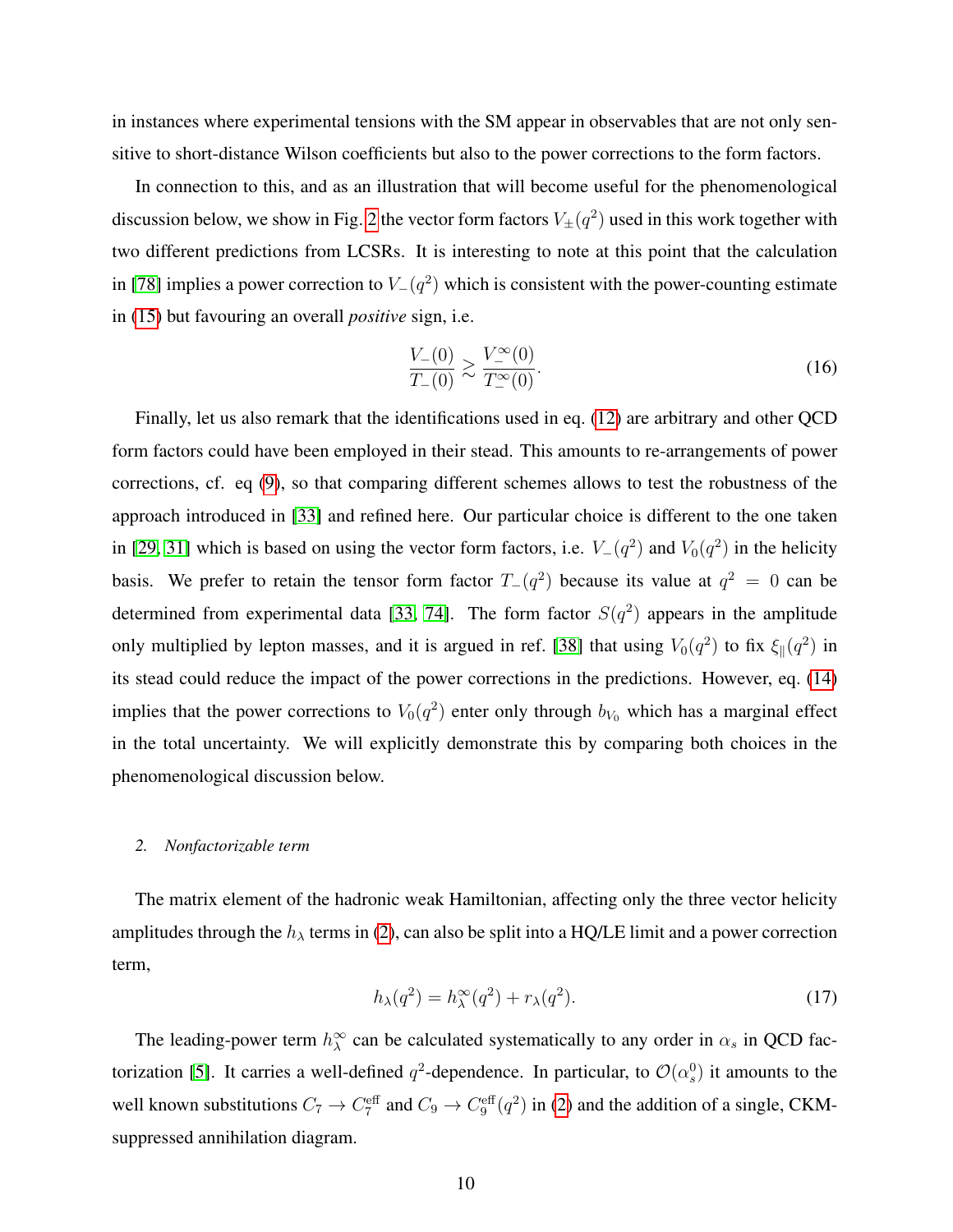

FIG. 3. Spectator scattering diagrams for  $B \to V \gamma^{(*)}$ . The bullets denote the possible photon attachments.

The power-correction terms  $r_{\lambda}$  are more complicated than in the form factor case. The hadronic weak hamiltonian comprises two operators  $Q_1^c$ ,  $Q_2^c$  involving a charm quark pair, as well as fourquark operators containing light quarks and the chromomagnetic penguin operator. Of these, the charmed operators come with large CKM and Wilson coefficients, presumably giving the most important contributions that we will denote by  $r_{\lambda}^c$ .

A key conclusion in [\[33\]](#page-35-5) was that while  $r_{\lambda}^{c}$  is *not* negligible for  $\lambda = -1, 0$ , it respects the same helicity hierarchy as the factorizable terms, i.e.  $|r_+^c| \ll |r_-^c|$ ,  $|r_0^c|$ . This relied on a LCSR estimate of soft gluon emission from the charm loop, and we clarify here the precise relation to the QCD factorization result in the heavy-quark limit.

Recall first that the HQ/LE limit is given in terms of Feynman diagrams such as those shown in Figure [3,](#page-10-0) computed for soft "constituents" of the  $B$ -meson and collinear ones of the  $K^*$ , convoluted with leading-twist light-cone distribution amplitudes. Schematically,

$$
h_{\lambda} = \int_0^1 du \, \phi_{K^*}(u) T(u, \alpha_s) + \mathcal{O}(\Lambda/m_b), \tag{18}
$$

<span id="page-11-0"></span>where u is the fraction of the  $K^*$  momentum carried by one of the  $K^*$  constituents and dependence on the B-meson constituent momenta has been suppressed. The internal lines in the graphs can have hard  $[O(m_b^2)]$  or hard-collinear  $[O(m_b\Lambda)]$  virtualities. A Wilsonian picture is provided (just as for the form factor case) by SCET, whereby in two matching steps the hard and the hardcollinear degrees of freedom are integrated out, leaving a theory with only  $\mathcal{O}(\Lambda^2)$  virtualities, where soft and collinear modes no longer talk to each other and  $T(u, \alpha_s)$  is a Wilson coefficient. In fact the picture is not quite complete, as some convolutions are not convergent: these, however, can be absorbed into heavy-to-light form factors, times so-called vertex corrections. There are also annihilation graphs that converge for  $\lambda = \pm 1$  for all  $q^2$ . A necessary and sufficient requirement for convergence is a sufficiently fast fall-off of the LCDA at the endpoint, which holds at leading twist. This ensures that the "end-point" contributions to the convolutions, where the collinear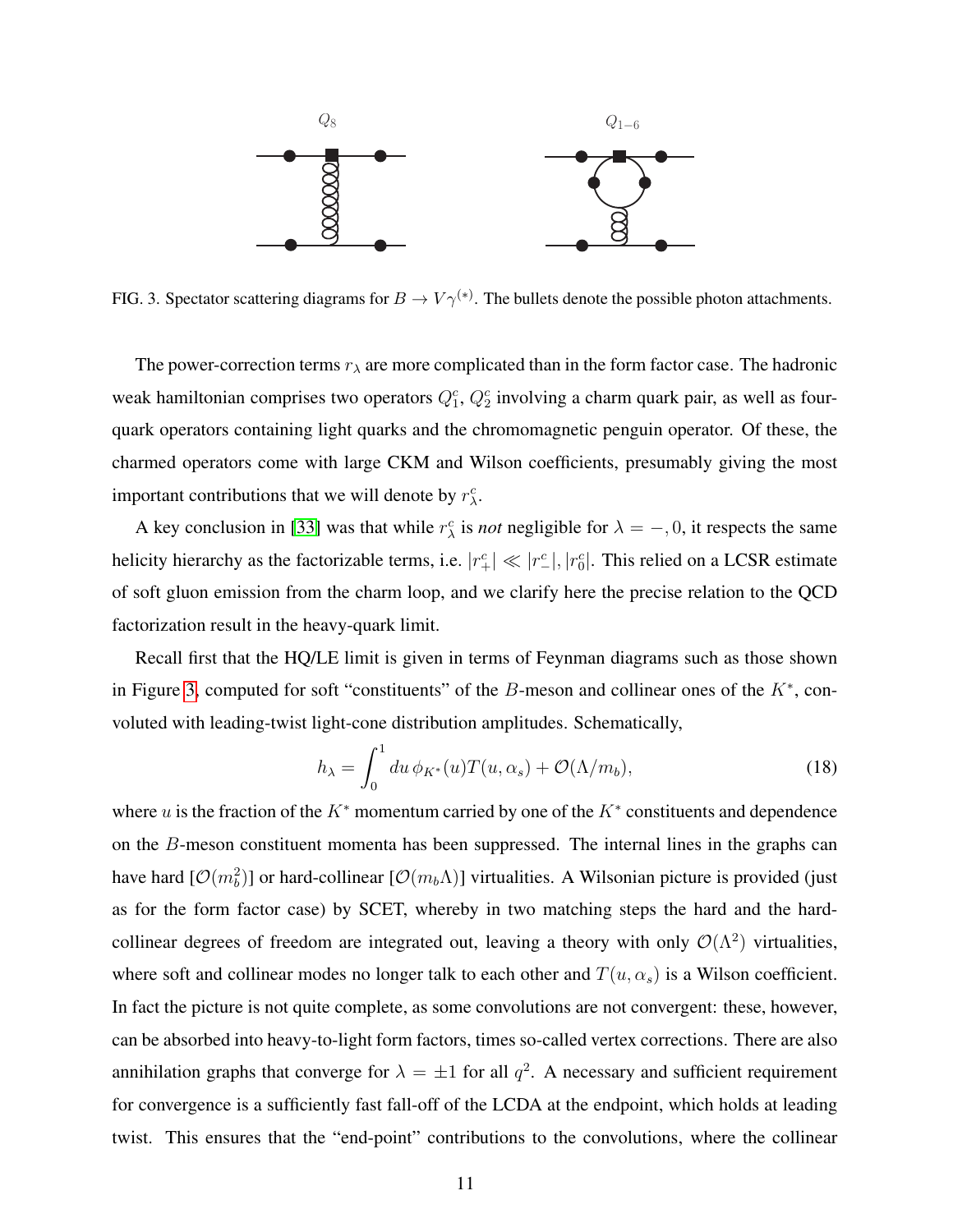"constituent" really is soft, and the LCDA formalism does not apply, is suppressed by at least one power of  $\Lambda/m_B$  [\[70\]](#page-37-9).

Further sources of power corrections arise from similar graphs (with two  $K^*$  "constituents") convoluted with higher-twist two-particle LCDAs, and from graphs with more constituent lines convoluted with multi-particle LCDAs (also of higher twist). Sometimes, such higher-twist contributions exhibit endpoint divergences. Note that at the (spectator) endpoint the virtualities of the internal lines are reduced. For example, the gluon in Fig. [3](#page-10-0) is generically hard-collinear, but soft in the endpoint region, if the photon does not attach to the spectator line. One can introduce a cutoff  $\Lambda_h$  separating collinear from soft momenta. Then schematically,

$$
r_{\lambda}^{c} \sim \int_{\Lambda_{h}}^{1} du \, \phi_{K^{*}}(u) T(u, \alpha_{s}) + r_{\lambda, \text{soft}}^{c}.
$$
 (19)

The first term represents the contributions involving hard-collinear gluon exchanges and is calculable in perturbation theory (albeit cutoff dependent). The second contribution cannot be computed in QCD factorization, however it can be represented by an operator matrix element  $\langle K^* | O_{\bar{s}Gb} | B \rangle$ where  $O_{\bar{s}Gb}$  is an operator involving one soft gluon field. The endpoint contribution in this case would not have a relative power suppression; this can again be argued based on the endpoint be-haviour of the LCDA and kernel [\[70\]](#page-37-9), or simply on the grounds that, even though not calculable, it needs to cancel the cut-off dependence.

<span id="page-12-1"></span>At the two-particle LCDA level, the hard-collinear term for an insertion of the  $(V - A) \times$  $(V - A)$  operators  $Q_1^c, Q_2^c$  cannot generate an  $r_+^c$  amplitude because of chirality conservation in QCD (if light-quark masses are neglected) [\[74,](#page-37-1) [77\]](#page-37-5). It is clear that this also applies to the twist-3 (first subleading power) two-particle contribution. There are also twist-three three-particle contributions, corresponding to an extra outgoing collinear gluon line. They do not vanish by the  $V - A$  structure of weak interaction, as the extra gluon field can carry helicity +1. These three-particle twist-three contributions have not been computed in the literature.<sup>[4](#page-11-0)</sup> In LCSR computations of the  $B \to V$  form factors, they give small contributions [\[81\]](#page-37-10). For the present case, we note that the hard-collinear contributions are suppressed by a factor of  $\alpha_s$ , and it appears clear that they are endpoint convergent from the fact that the three-particle twist-three vector meson LCDA vanishes linearly at the quark and antiquark endpoints (and quadratically at the gluon endpoint) [\[82\]](#page-37-11).

<span id="page-12-0"></span>In summary, all hard-collinear contributions are at least  $\Lambda^2/m_B^2$  or  $\Lambda/m_B \times \alpha_s$  suppressed, and the same is true for any contribution involving a collinear gluon, including if extra soft gluons are

<sup>&</sup>lt;sup>4</sup> A subset of twist-3 two-particle contributions relevant to the isospin asymmetries in  $B \to K^*\gamma$  and  $B \to K^*l^+l^-$ 

has been calculated in [\[7,](#page-34-4) [8\]](#page-34-5).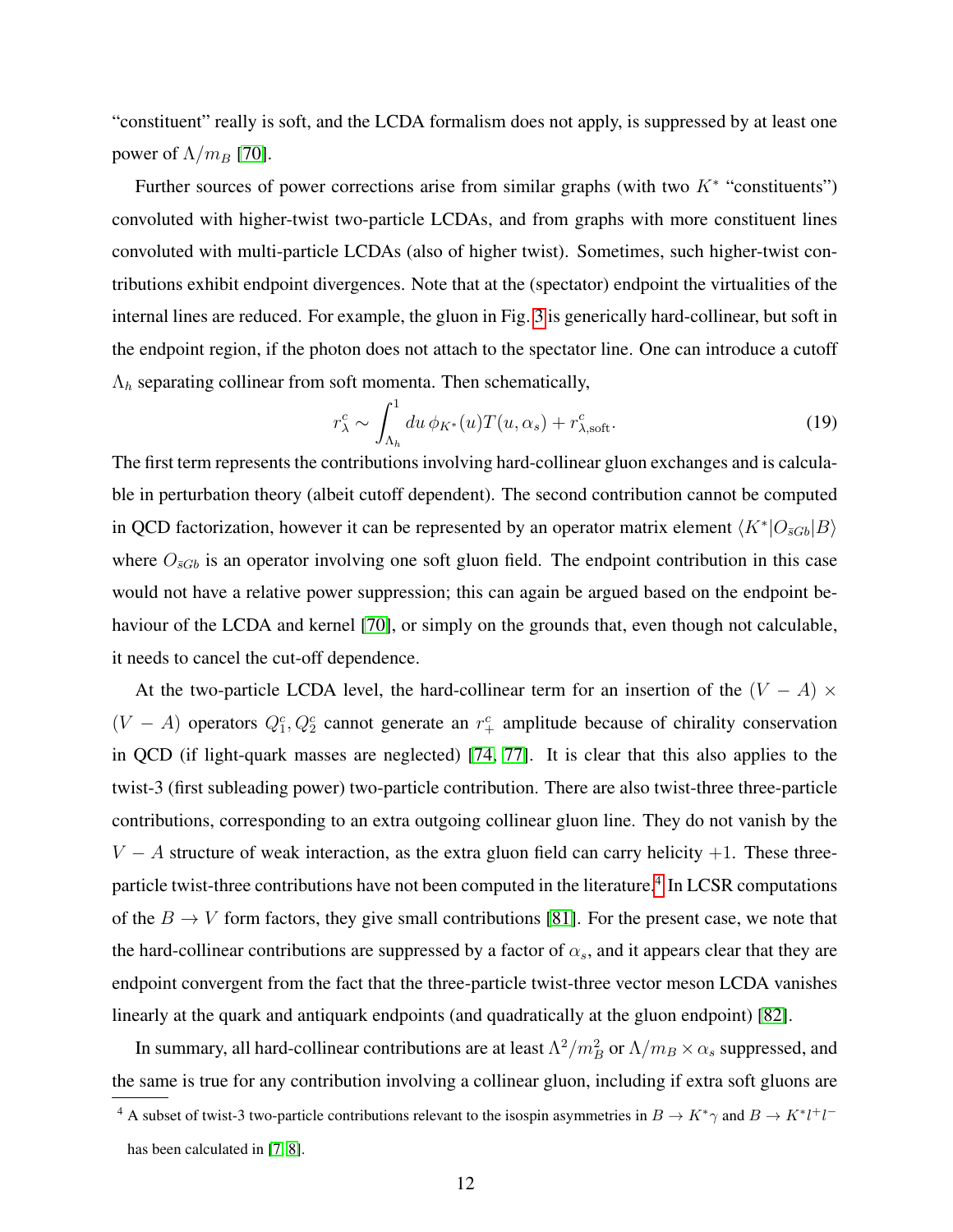radiated. Hence the fate of  $r_+^c$  is determined (at order  $\Lambda/m_B$ ) by purely soft gluon emission from the charm loop, while  $r_-^c$ ,  $r_0^c$  receive small corrections to their nonvanishing leading-power values from this mechanism. For  $q^2 \ll 4m_c^2$ , the interaction of the charm loop with a soft gluon background can be represented through a series of light-cone operators with matrix elements scaling as  $[\Lambda^2/(4m_c^2)]^n$ ,  $n = 1, 2, ...$  [\[79\]](#page-37-7).<sup>[5](#page-12-0)</sup> The  $B \to K^*$  matrix element of the leading (1-soft-gluon) term in this operator expansion provides an approximation of  $r_{\lambda,\text{soft}}^c$ , accurate up to  $\Lambda^4/(4m_c)^4$ ) correc-tions. We have verified that the result in [\[79\]](#page-37-7) corresponds to the identification  $\Lambda m_B \sim 4m_c^2$ . One obtains generic sizes of  $\Lambda/m_B$  for  $r_{\lambda,\text{soft}}^c$ , as expected. For  $q^2 = 0$  this was indeed the conclusion reached already in [\[83\]](#page-37-12).

To go further in estimating the hadronic matrix elements, in [\[33\]](#page-35-5) we adapted a LCSR developed in [\[79\]](#page-37-7) to the helicity amplitudes  $r_{\lambda}^c$ . LCSRs equate the matrix element of a perturbative two-point correlator to a sum over a complete set of hadronic states, which is then truncated to its first term by means of a duality threshold model. This first term contains the desired hadronic matrix element. In the case at hand, the correlation function vanishes for  $\lambda = +1$  up to terms suppressed by an extra factor of  $\Lambda/m_B$  [\[33\]](#page-35-5). Barring systematic cancellations between the different terms in the hadronic sum, for which we cannot identify a mechanism, this implies that  $r_+^c = \mathcal{O}(\Lambda^2/m_B^2)$ . No such suppression takes place for  $\lambda = -, 0$ , which are  $\mathcal{O}(\Lambda/m_B)$ .

<span id="page-13-0"></span>Based on these considerations, we parametrize the remainder term as:

$$
r_{\lambda}^{c}(q^{2}) = A_{\lambda} + B_{\lambda} \frac{q^{2}}{4m_{c}^{2}},
$$
\n(20)

where  $A_{\lambda}$  and  $B_{\lambda}$  are constants of order  $\Lambda^2/(4m_c^2)$ . This generalizes the parametrization in [\[33\]](#page-35-5), where  $r_{\lambda}(q^2)$  was approximated by its  $q^2 = 0$  value, equivalent to a shift in the Wilson coefficient  $C_7$  in [\(2\)](#page-3-1) and appropriate for the phenomenological discussion for  $q^2 \leq 3$  GeV<sup>2</sup>, a restriction we do not wish to make here. The  $B_{\lambda}$ -terms parametrize the leading corrections to a pure  $1/q^2$ dependence once the photon propagator is taken into account, and give rise to a  $q^2$ -independent contribution to the amplitude, and an estimate of the uncertainty due to long-distance charm contributions away from the kinematic endpoint. Attempts to improve on this by including higher powers of  $q^2/(4m_c^2)$  appear futile, as those will only become relevant once  $q^2/(4m_c^2) \sim 1$  and the expansion breaks down.

 $5$  We stress that the gluon is soft in the B rest frame. This is different from the case where one considers extra collinear gluons, such as in deriving a light-cone sum rule with  $K^*$  distribution amplitudes; see the discussion in [\[33\]](#page-35-5). However, as explained, it is soft gluon emission that determines power corrections incalculable in QCD factorization.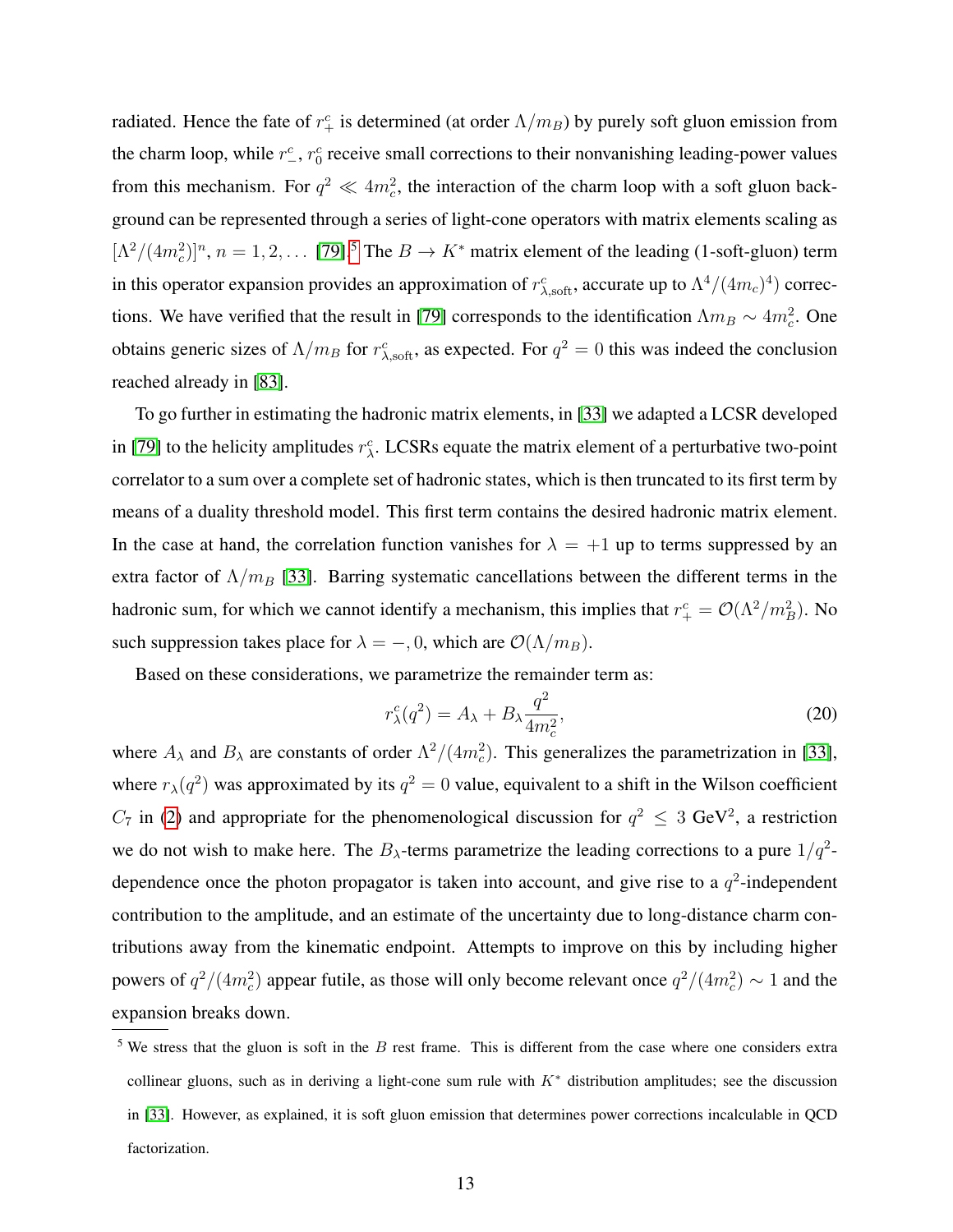Concerning the numerical values of  $A_{\lambda}$  and  $B_{\lambda}$ , we allow arbitrary complex phases for them. This is because, even when restricting to the operators  $Q_1^c$  and  $Q_2^c$ ,  $r_\lambda$  is affected by "charmless" multiparticle cuts, just as happens already in the leading-power, perturbatively calculable charm loop result [\[5\]](#page-34-2). (See also the discussion in terms of hadronic final state interactions in [\[84\]](#page-37-13).) Although this means that the  $q^2$  dependence is not analytic in any disc around the origin, the dependence on the charm mass should still be regular and admit an expansion in the variable  $q^2/(4m_c^2)$  (with  $m_c$ -independent, non-analytic coefficients), as the charm quark pair is always off shell. In practice allowing an arbitrary strong phase has little effect on the uncertainties on the observables considered below.



<span id="page-14-0"></span>FIG. 4. Long-distance charm contributions parametrized as a correction to the Wilson coefficient  $C_9$ . The (black) solid line results from the maximum possible contribution as shown in ref. [\[79\]](#page-37-7). We show the modulus of the (complex) correction extrapolated up to  $q^2 \simeq 6 \text{ GeV}^2$ . The (blue) dashed lines correspond to the hadronic parametrization used in [\[79\]](#page-37-7).

It is instructive to represent  $r_{\lambda}^{c}$  as a (helicity-dependent) shift to  $C_9^{\text{eff}}(q^2)$ . In Fig. [4](#page-13-0) we show the long-distance charm contributions used in this work parametrized as a correction to the Wilson coefficient  $C_9$ . The (black) solid line is the result of a fit of eq. [\(20\)](#page-12-1) to the upper error band shown in Fig. 5 of ref. [\[79\]](#page-37-7) that is the result of the LCSR calculation valid up to  $q^2 \simeq 4 \text{ GeV}^2$ . We show the modulus of the (complex) correction and extrapolate up to  $q^2 \simeq 6 \text{ GeV}^2$ . More precisely, [\(20\)](#page-12-1) corresponds to a parametrization of the type  $|\Delta C_9^i| = 2 m_b m_B / q^2 \delta_{i1} + \delta_{i2}$ , and the fits give  $\delta_{11} = 0.02, \delta_{12} = 0.18, \delta_{31} = 0.03, \delta_{32} = 0.78$ . This correction is implemented numerically in this work as a flat error in the corresponding helicity amplitudes. The contribution  $r_{+}$  is additionally power suppressed as discussed above, and we will use the same parameters as in r<sup>−</sup> but multiplied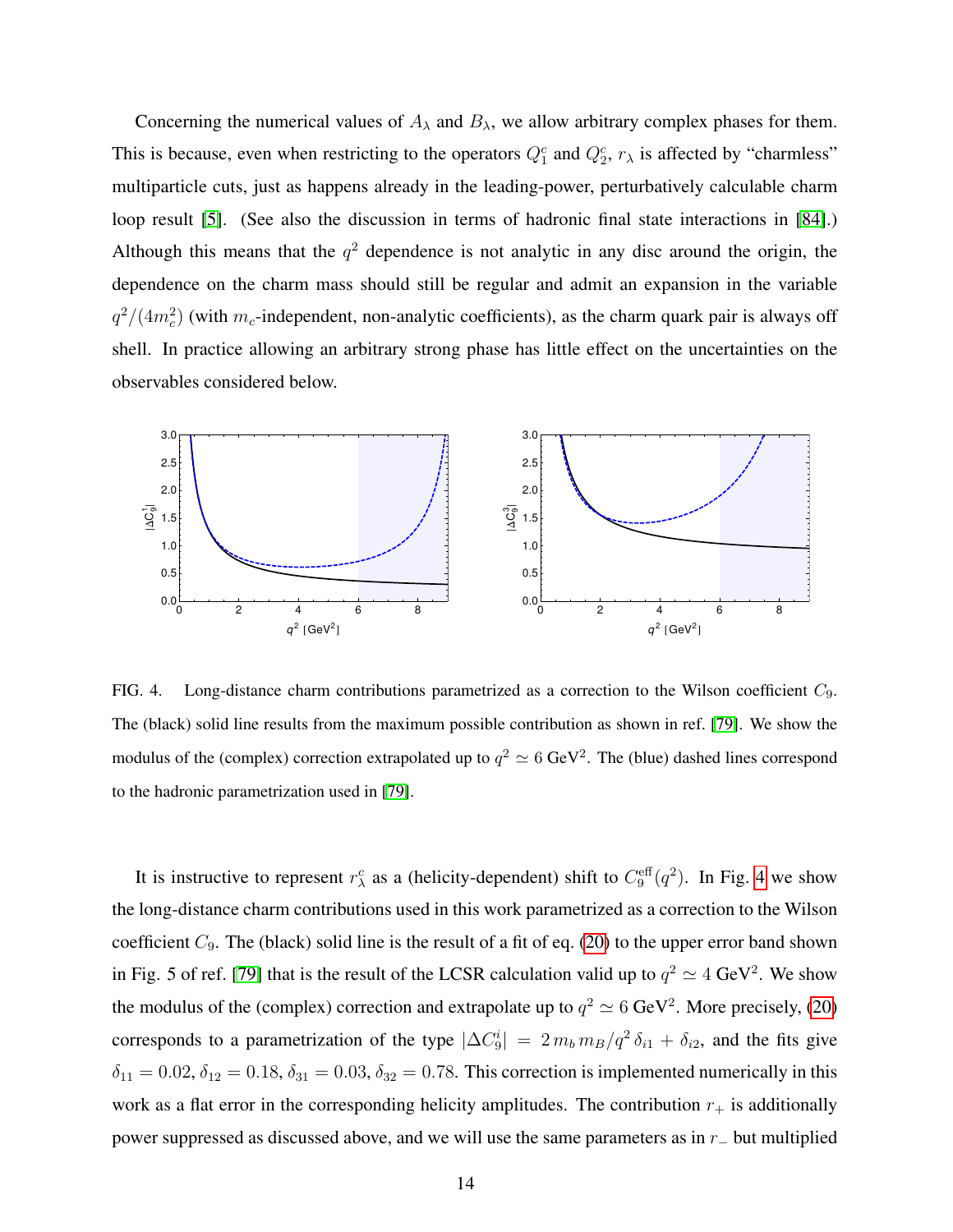by  $\Lambda/m_B$ .

In Fig. [4](#page-13-0) we also show the parametrization used in [\[79\]](#page-37-7) as (blue) dashed lines, where the partonic result is matched to a hadronic representation via a dispersion integral and a model for the continuum contribution. This is shown as an illustration of the possible large long-distance effects that could be induced by the  $Q_1^c$  and  $Q_2^c$  operators at  $q^2 \gtrsim 6$  GeV<sup>2</sup> and whose description requires introducing model-dependence. This is also consistent with the findings of ref. [\[37\]](#page-35-8).

Other contributions to  $r<sub>\lambda</sub>$  can also be investigated. Those induced by the chromomagnetic penguin operator  $Q_8$  have been studied in the context of LCSR in [\[84\]](#page-37-13) and [\[85\]](#page-37-14), an their contributions turn out to be very small. The contributions involving light-quark loops can be problematic at low  $q^2$  since their treatment in QCDF is the dual to the one induced by light vector resonances. However, they always come doubly CKM suppressed or multiplied by small Wilson coefficients. A study of the impact of the duality violation (in relation to the QCDF result) was done using vector-meson dominance in [\[33\]](#page-35-5) and it turned out to be negligibly small in the binned angular observables. It was also shown that  $r^{u,d,s}_+$  for the light quarks is also suppressed by  $(\Lambda/m_B)^2$ .

For all this, we neglect the power corrections to the other terms, effectively absorbing them into  $r_{\lambda}^{c}$  and will treat all the corrections to  $r_{+}$  suppressed by  $(\Lambda/m_B)^2$ .

#### III. ANGULAR OBSERVABLES AND THE ANALYSIS OF THE EXPERIMENTAL DATA

The  $q^2$ -dependent angular distribution (summed over lepton spins) is quadratic in the helicity amplitudes and has been given in [\[33\]](#page-35-5). Certain ratios of angular coefficients are favoured because of their reduced sensitivity to form factors. In particular, we will discuss the so-called  $P_i^{(l)}$  $P_i^{(V)}$  basis which was introduced in [\[23,](#page-35-9) [31\]](#page-35-7). This is an exhaustive set of observables, constructed from ratios of the angular coefficients and engineered to cancel most of the hadronic uncertainties in the HQ/LE limit.

In order to illustrate this and critically re-examine the residual uncertainties on those observables, we will focus on two of them, called  $P_1$  and  $P'_5$  in [\[23,](#page-35-9) [31\]](#page-35-7). In terms of the helicity amplitudes, they read:

$$
P_1 = \frac{-2\operatorname{Re}(H_V^+ H_V^{-*} + H_A^+ H_A^{-*})}{|H_V^+|^2 + |H_V^-|^2 + |H_A^+|^2 + |H_A^-|^2},\tag{21}
$$

<span id="page-15-0"></span>
$$
P_5' = \frac{\text{Re}[(H_V^- - H_V^+)H_A^{0*} + (H_A^- - H_A^+)H_V^{0*}]}{\sqrt{(|H_V^0|^2 + |H_A^0|^2)(|H_V^+|^2 + |H_V^-|^2 + |H_A^+|^2 + |H_A^-|^2)}}
$$
(22)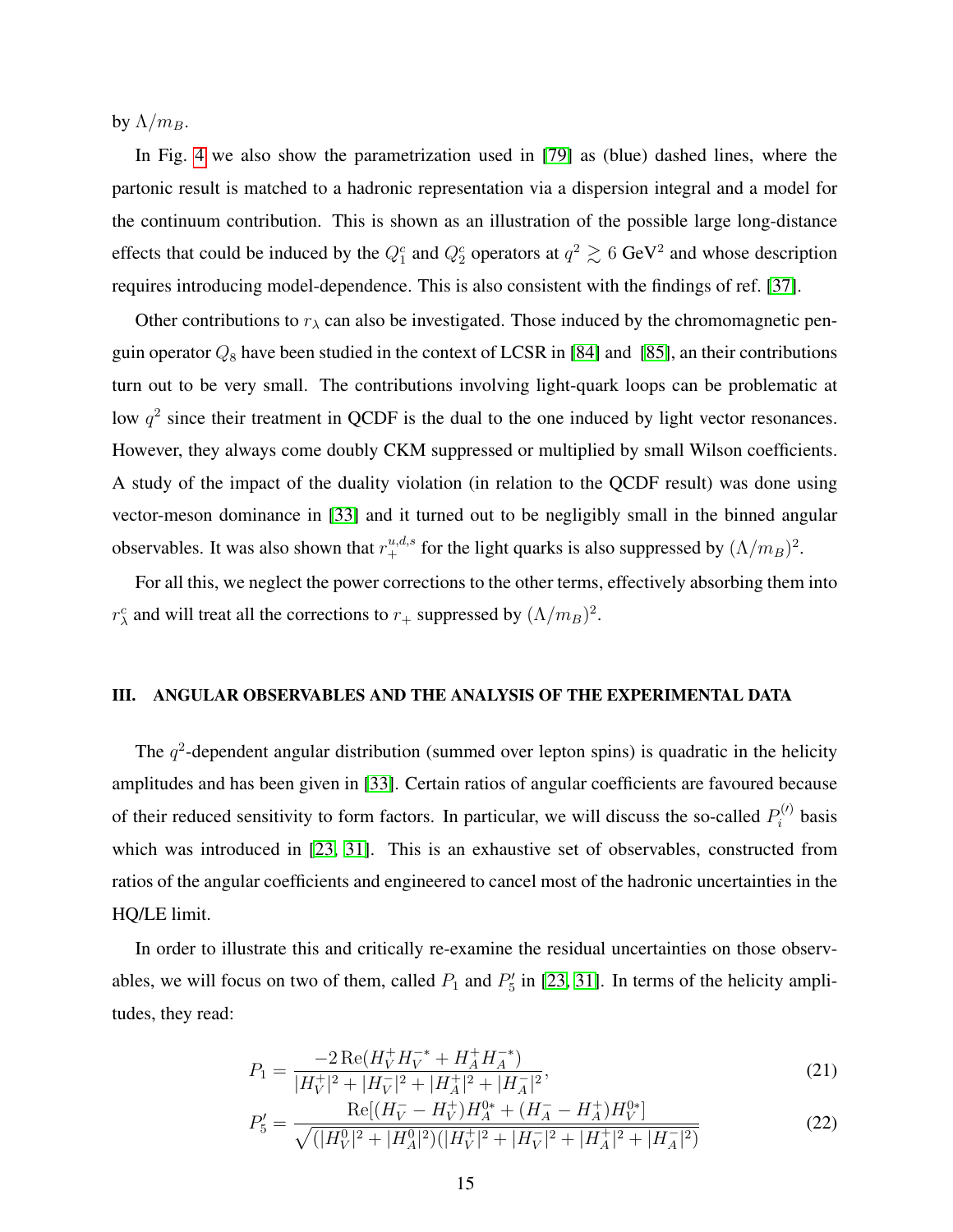where we have neglected the muon mass for clarity and have introduced the short-hand notation  $H_{V,A}(\lambda) = H_{V,A}^{\lambda}.$ 

In certain approximations  $P_1$  and  $P'_5$  become free of nonperturbative uncertainties. In the HQ/LE limit and neglecting  $\alpha_s$  corrections, as well as the contributions  $h_{\lambda}$  from the hadronic weak Hamiltonian, the  $\lambda = +$  helicity amplitudes vanish and  $V_{\lambda}(q^2) = T_{\lambda}(q^2)$ . As a result, in these limits and in the SM $<sup>6</sup>$  $<sup>6</sup>$  $<sup>6</sup>$ ,</sup>

$$
P_1 = 0,\t\t(23)
$$

$$
P_5' = \frac{\text{Re}[C_{10}^* C_{9,\perp} + C_{9,\parallel}^* C_{10}]}{\sqrt{(|C_{9,\parallel}|^2 + |C_{10}|^2)(|C_{9,\perp}|^2 + |C_{10}|^2)}},\tag{24}
$$

where  $C_{9,\perp}=C_9^{\text{eff}}(q^2)+\frac{2\,m_b\,m_B}{q^2}C_7^{\text{eff}}$ ,  $C_{9,\parallel}=C_9^{\text{eff}}(q^2)+\frac{2\,m_b}{m_B}C_7^{\text{eff}}$ , and the  $P_i^{(l)}$  $i^{(1)}$  are functions of the Wilson coefficients alone.

Thus, the leading sources of uncertainties for the observables in the  $P_i^{(l)}$  $\mathbf{b}_i^{(t)}$  basis are due to the presence of nonfactorizable contributions as well as to corrections to the HQ/LE form factor relations. To see this explicitly, note that

$$
P_5' = P_5' \big|_{\infty} \left( 1 + \frac{a_{V_-} - a_{T_-}}{\xi_{\perp}} \frac{m_B}{|\vec{k}|} \frac{m_B^2}{q^2} C_7^{\text{eff}} \frac{C_{9,\perp} C_{9,\parallel} - C_{10}^2}{(C_{9,\perp}^2 + C_{10}^2)(C_{9,\perp} + C_{9,\parallel})} + \frac{a_{V_0} - a_{T_0}}{\xi_{\parallel}} 2 C_7^{\text{eff}} \frac{C_{9,\perp} C_{9,\parallel} - C_{10}^2}{(C_{9,\parallel}^2 + C_{10}^2)(C_{9,\perp} + C_{9,\parallel})} + 8\pi^2 \frac{\tilde{h}_-}{\xi_{\perp}} \frac{m_B}{|\vec{k}|} \frac{m_B^2}{q^2} \frac{C_{9,\perp} C_{9,\parallel} - C_{10}^2}{C_{9,\perp} + C_{9,\parallel}} + \text{further terms} \right) + \mathcal{O}(\Lambda^2/m_B^2), \quad (25)
$$

where for simplicity we have assumed real Wilson coefficients,  $\tilde{h}_+$  denotes the nonlocal term  $h_{\lambda}$ with its leading term removed (absorbed into  $C_9^{\text{eff}}$ ), and we have neglected the difference between  $m_b$  and  $m_B$  as a higher-order effect. We see in the second term on the first line the presence of the power correction combination  $a_{V-} - a_{T-}$ . This is invariant under change of soft form factor scheme [cf. [\(9\)](#page-6-2)] – in particular it does not matter whether  $V_$  or  $T_$  is identified with  $\xi_{\perp}$ , implying  $a_{V_}=0$ or  $a_{T_0} = 0$ , respectively. Similarly, power corrections to the helicity-zero form factors enter only in the combination ( $a_{V_0}$  -  $a_{T_0}$ ) (second line). Both can be understood by observing that form factors cancel out of  $P'_5$  completely if  $C_7^{\text{eff}}$ , the  $\lambda = +$  amplitudes, and nonfactorizable corrections are all neglected. As a result, form factor uncertainties enter only through interference of the tensor and vector form factors, and of form factors and nonfactorizable corrections. Put another way, form

<sup>&</sup>lt;sup>6</sup> We will ignore in this discussion the strange quark mass which produces an effect suppressed by  $m_s/m_b$  in  $P_1$ .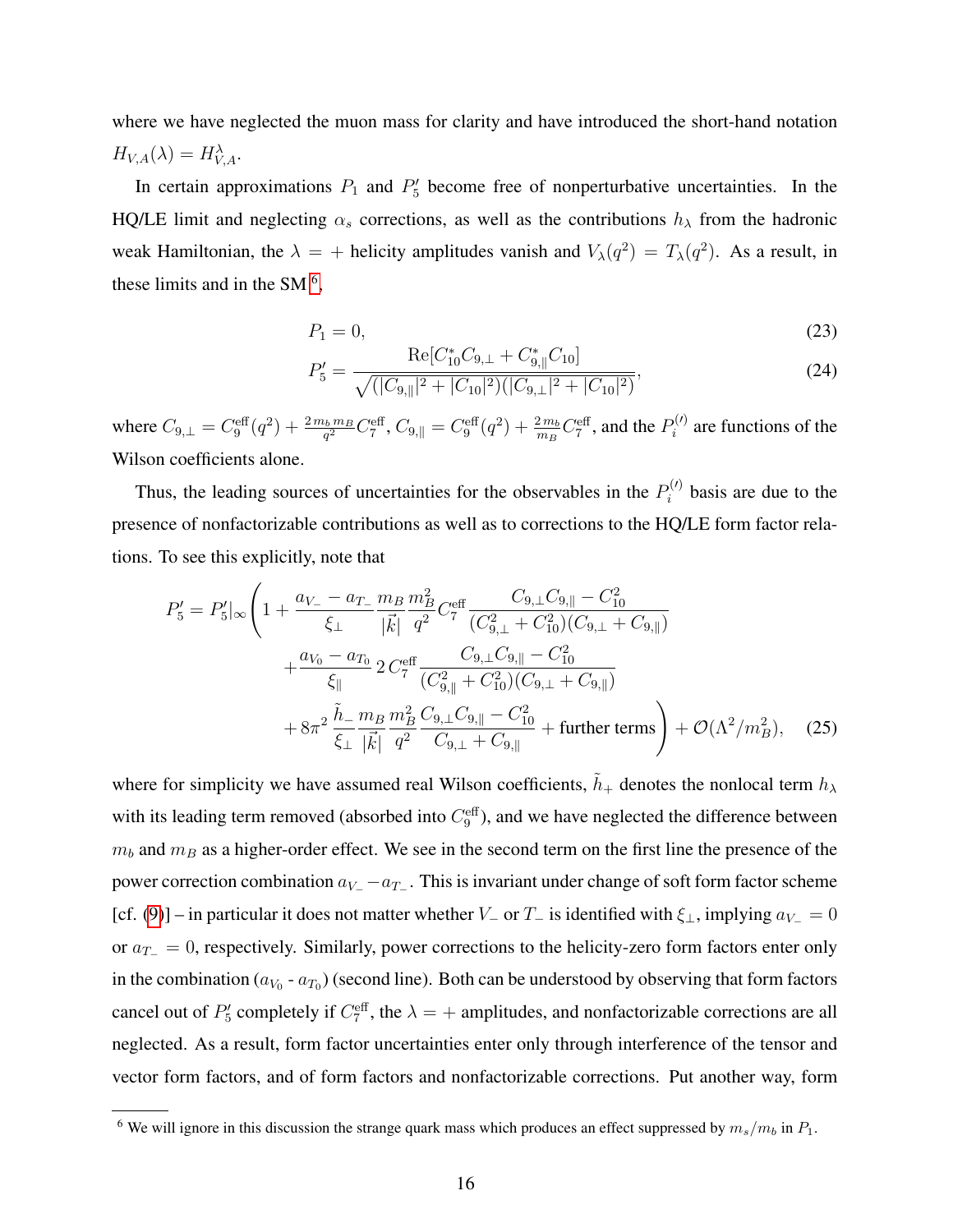factor uncertainties enter the  $P_i$  only through deviations of the form factor differences  $T_{\lambda} - V_{\lambda}$ from their zero HQ/LE limit. (For  $\lambda = -, 0$ , these could be traded for the deviations of the ratios  $T_{\lambda}/V_{\lambda}$  from one.) At the model-independent level, lacking first-principles results on the individual form factors all one can achieve is to parameterise the power correction  $T_{\lambda} - V_{\lambda}$  in some way. For example, without loss of generality one can parameterise

$$
T_{-}(q^{2}) - V_{-}(q^{2}) \equiv a_{T_{-}} + b_{T_{-}} \frac{q^{2}}{m_{B}^{2}} + \cdots
$$
 (corresponding to  $a_{V_{-}} = 0$ )

or one can take

$$
T_{-}(q^{2}) - V_{-}(q^{2}) \equiv -a_{V_{-}} - b_{V_{-}} \frac{q^{2}}{m_{B}^{2}} + \cdots
$$
 (corresponding to  $a_{T_{-}} = 0$ ).

<span id="page-17-1"></span>This is an equivalent way of defining the same power correction schemes discussed above. Clearly, any model prediction such as a sum rule calculation can be expressed in either parameterisation. Of course, the prediction for a physical observables does not depend on which choice is made, as the scheme dependence of the model calculation cancels against that in the observable calculation (in the present case, simply  $a_{T-}$  and  $-a_{V-}$  are traded for one another in the intermediate stages, and similarly  $b_{T-}$  and  $-b_{V-}$ ).

The interference is most important if  $C_7^{\text{eff}}$  and  $C_9^{\text{eff}}(q^2)$  are comparable, as happens in particular around the zero-crossing of  $P'_{5}$ . The term displayed on the last line involves nonfactorizable corrections. All three terms demonstrate how the soft form factors with their associated uncertainties re-enter at subleading power. The full expression is quite lengthy and depends on all power-correction parameters and the three nonlocal terms. A similar sensitivity to power corrections occurs in most of the other angular coefficients, and in the observables in the  $P_i^{(l)}$  $P_i^{(1)}$  basis built from them. This includes the locations of the zero-crossings of these observables.

In striking contrast, the  $\mathcal{O}(\Lambda/m_B)$  power corrections to  $P_1$  take the simple form

$$
P_{1} = \frac{1}{C_{9,\perp}^{2} + C_{10}^{2}} \frac{m_{B}}{|\vec{k}|} \left( -\frac{a_{T_{+}}}{\xi_{\perp}} \frac{2 m_{B}^{2}}{q^{2}} C_{7}^{\text{eff}} C_{9,\perp} - \frac{a_{V_{+}}}{\xi_{\perp}} (C_{9,\perp} C_{9}^{\text{eff}} + C_{10}^{2}) - \frac{b_{T_{+}}}{\xi_{\perp}} 2 C_{7}^{\text{eff}} C_{9,\perp} - \frac{b_{V_{+}}}{\xi_{\perp}} \frac{q^{2}}{m_{B}^{2}} (C_{9,\perp} C_{9}^{\text{eff}} + C_{10}^{2}) + 16 \pi^{2} \frac{h_{+}}{\xi_{\perp}} \frac{m_{B}^{2}}{q^{2}} C_{9,\perp} \right) + \mathcal{O}(\Lambda^{2}/m_{B}^{2}). \tag{26}
$$

<span id="page-17-0"></span>Apart from depending on only one soft form factor and fewer power-correction and non-local parameters, these terms suffer further suppression:  $a_{T+}$  vanishes exactly as discussed i[nII A 1,](#page-5-5) the next three terms are suppressed by a power of  $q^2/m_B^2$  relative to the denominator at small  $q^2$ , and  $h_+$  has an extra power suppression as discussed in the previous section. As a result,  $P_1$  vanishes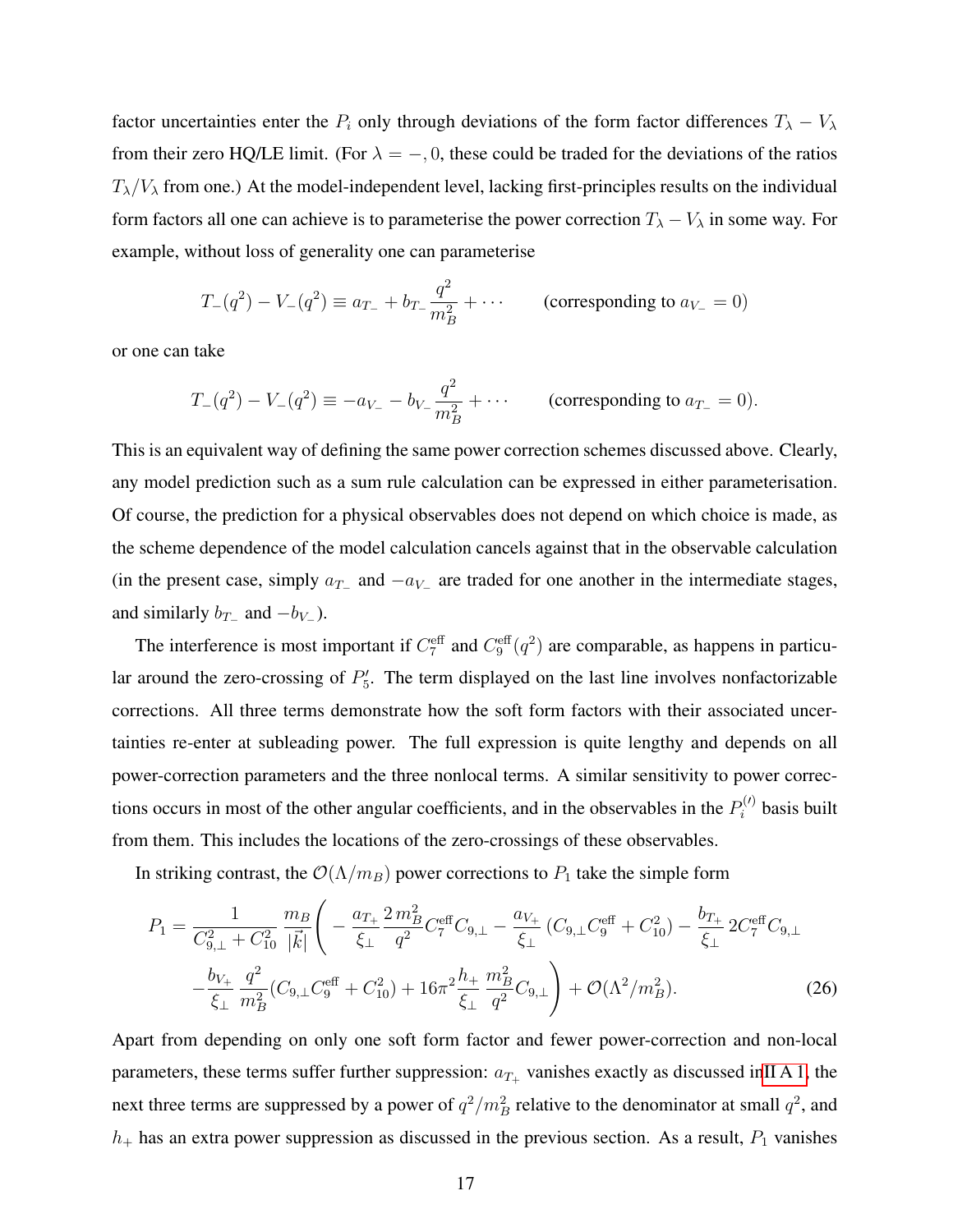like  $\mathcal{O}(\Lambda^2/m_B^2)$ ,  $\mathcal{O}(C_9^{\text{eff}}/C_7^{\text{eff}} \times q^2/m_B^2 \times \Lambda/m_B)$  at small  $q^2$  in the SM. By contrast, in the presence of non-zero  $C_7'$  it is order one. Analogous is the case of the CP-asymmetry  $P_3^{CP}$  [\[20,](#page-34-6) [33\]](#page-35-5), which at low  $q^2$  cleanly probes a BSM weak phase in  $C'_7$ .

Finally let us comment on the extension of our conclusions to the observables in the  $S_i$  basis, where the total decay rate is used to normalize the angular observables [\[14\]](#page-34-1). The theoretical errors are in general expected to be larger than in the  $P_i^{(l)}$  $\zeta_i^{(l)}$  basis, because the sensitivity to  $\xi_{\perp}(q^2)$ and  $\xi_{\parallel}(q^2)$  is enhanced in the heavy-quark limit without the  $P'_i$  basis optimisation. However, the suppression in the SM of the  $\lambda = +$  amplitudes still implies the same  $\mathcal{O}(\Lambda^2/m_B^2)$ ,  $\mathcal{O}(C_9^{\text{eff}}/C_7^{\text{eff}} \times$  $q^2/m_B^2 \times \Lambda/m_B$ ) suppression seen above for the "un-optimized" versions of  $P_1$  and  $P_3^{CP}$ ,  $S_3$  and A<sup>9</sup> respectively, and the additional form factor uncertainties affect only the normalisation of the residual term in these two special cases, which is very small at small  $q^2$ .

#### A. Statistical framework and predictions in the SM

<span id="page-18-0"></span>In the analysis of experimental data one must specify the treatment of the theoretical uncertainties in the statistical framework to be used. A frequentist scheme that has been successfully applied to the analysis of the CKM unitarity triangle by the *CKMfitter* collaboration is the range fit (or Rfit) method [\[86\]](#page-37-15). In this approach, the  $\chi^2$  is first constructed in the usual way, based on a vector of experimentally measured observables  $\vec{x}$  with experimental uncertainty  $\vec{\sigma}$ . <sup>[7](#page-17-0)</sup> The theoretical determination of the observables depends on two types of variables: *(i)* A set  $\vec{C}$  of short-distance Wilson coefficients of the effective weak Hamiltonian; *(ii)* hadronic parameters,  $\vec{y}$  that can be determined using various nonperturbative methods with some systematic uncertainty  $\vec{\delta}$ . A piece is then added to the  $\chi^2$  that does not contribute unless any of the components  $y_i$  leaves the range determined by its uncertainty,  $\delta_i$ . More explicitly:

$$
\chi^{2}(\vec{C}, \vec{y}) = \begin{cases} \sum_{i} \frac{(x_{i} - x_{i}^{\text{th}}(\vec{C}, \vec{y}))^{2}}{\sigma_{i}^{2}}, & \text{if } y_{k} \in [\bar{y}_{k} - \delta_{k}, \bar{y}_{k} + \delta_{k}] \forall k \\ \infty, & \text{otherwise} \end{cases}
$$
(27)

Once it is in this form, one can treat the set  $\vec{y}$  as nuisance parameters to construct a "profile  $\chi^{2}$ " depending on the Wilson coefficients alone:

$$
\tilde{\chi}^2(\vec{C}) = \min_{\vec{y}} \chi^2(\vec{C}, \vec{y}),\tag{28}
$$

 $<sup>7</sup>$  The correlations for the data used in this paper have not been published and we assume in our fits that the different</sup> measurements are uncorrelated.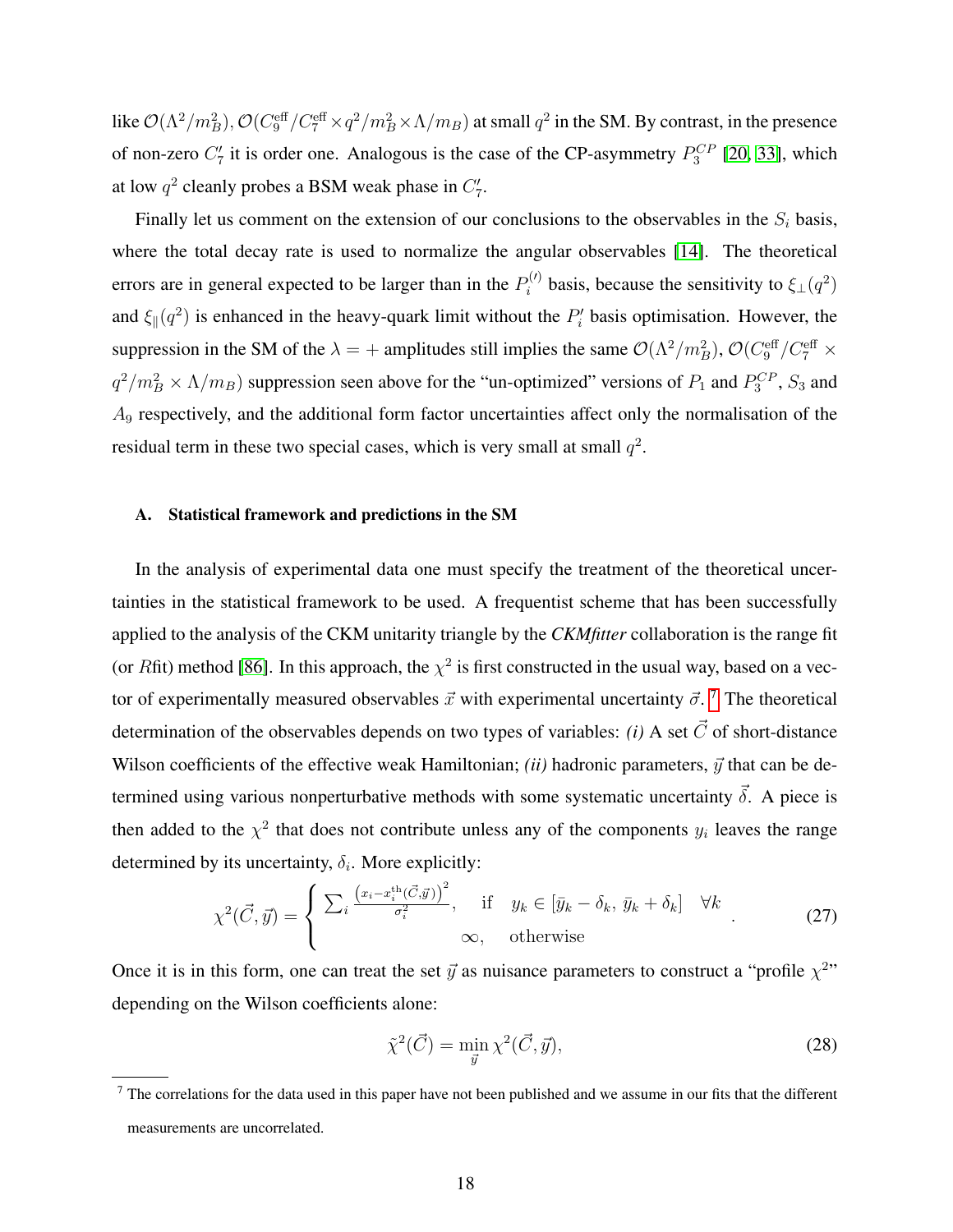and determine confidence level (CL) intervals for the  $C_i$  in a frequentist fashion and irrespective of the values of the other QCD parameters. Obviously, QCD parameters with particular interest, e.g. for testing nonperturbative calculations, can be promoted to the set of "interesting" parameters in  $\vec{C}$  and be determined simultaneously from the experimental data.

Another statistical framework would be to implement the theoretical uncertainties in a  $\chi^2$  by adding in quadratures to the experimental uncertainties [\[50,](#page-36-5) [53,](#page-36-18) [54\]](#page-36-7). This implicitly assumes that the theoretical errors distribute normally or can be measured independently, although this will be rarely the case.

<span id="page-19-0"></span>These considerations have to be kept in mind when interpreting the theoretical predictions of the observables. In particular, it is clear that the Rfit method scans the space of parameters  $\vec{y}$  within the interval defined by its uncertainty, searching for CL intervals that maximize the agreement between theory and experimental data. Thus, our uncertainties must be interpreted in terms of the maximal spread of theoretical predictions that will be considered in the global fits. On the other hand, it is important to stress that the nuisance parameters are also implicitly fitted and the range of their values will be further constrained in the analysis.

TABLE I. Results for the bin [1, 6]  $GeV^2$  in the SM for a selection of observables and using different schemes for the estimation of the theoretical uncertainties. We compare with independent calculations in the literature [\[30,](#page-35-10) [38,](#page-35-0) [52\]](#page-36-8) whenever it is possible. In the last column we show the experimental data.

|                                 | Max. Spread   Max. spread $(V_-$ and $V_0$   1 $\sigma$ Gaussian    Ref. [30, 52]   Ref. [38] |                         |                                                                                                                |                                                     | Expt. |
|---------------------------------|-----------------------------------------------------------------------------------------------|-------------------------|----------------------------------------------------------------------------------------------------------------|-----------------------------------------------------|-------|
| $ P_1 $ -0.03 <sup>+0.22</sup>  | $-0.03_{-0.23}^{+0.22}$                                                                       | $-0.03_{-0.13}^{+0.13}$ |                                                                                                                | $\left  0.009_{-0.044}^{+0.038} \right  0.15(0.40)$ |       |
| $ P_2 $ -0.12 <sup>+0.41</sup>  | $-0.11^{+0.37}_{-0.33}$                                                                       |                         | $\left\  -0.10_{-0.19}^{+0.19} \right\  -0.15_{-0.07}^{+0.07} \left  -0.21_{-0.20}^{+0.17} \right\  -0.66(23)$ |                                                     |       |
| $ P'_5 $ -0.36 <sup>+0.45</sup> | $-0.37^{+0.40}_{-0.34}$                                                                       |                         | $\left[-0.36_{-0.17}^{+0.19}\right]$ $-0.34_{-0.08}^{+0.09}$ $\left[-0.41_{-0.12}^{+0.11}\right]$ $0.21(21)$   |                                                     |       |

In the first three columns of Tab. [I](#page-18-0) we show the results produced in the SM using the modelindependent approach described in Sec. [II A.](#page-4-0) The relevant input parameters with their uncertainties are listed in Table [II,](#page-19-0) while for the Wilson coefficients in the SM we use NNLL accuracy [\[90\]](#page-38-0). The central values in the two first columns correspond to those of the parameters and the errors to the maximum spread produced by the scan within the range produced by their uncertainties. In the second column we employ a different parametrization for the soft form factors. Instead of T<sub>−</sub> and S, and following the approach suggested in [\[38\]](#page-35-0), we choose  $\xi_{\perp} = m_B/(2 E) V_{-}$  and  $\xi_{\parallel} = V_0$ to study the effect on the uncertainties introduced by these choices. The eq. [\(11\)](#page-7-1) and values of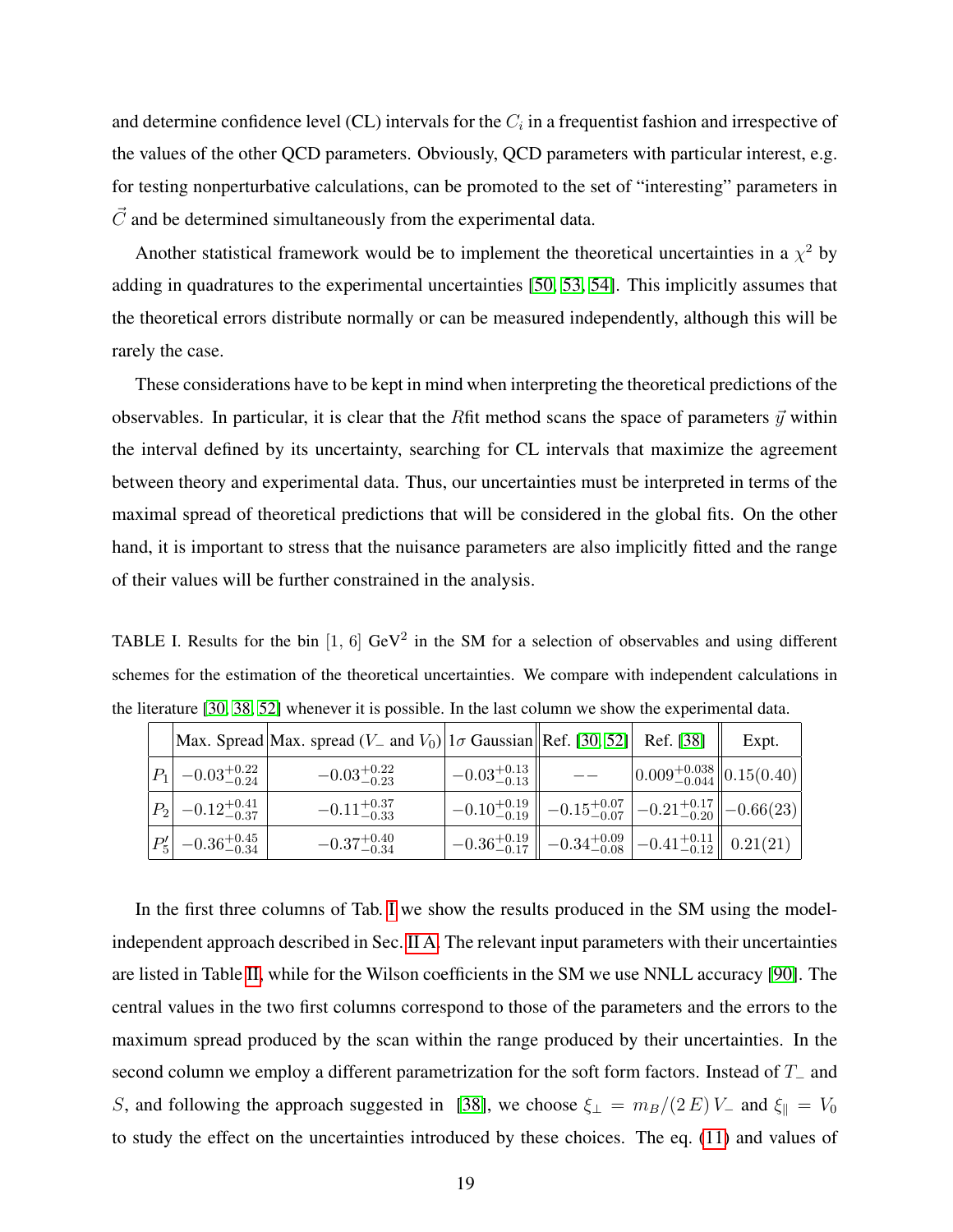the parameters in [\(13\)](#page-7-3) and [\(15\)](#page-8-0) also hold in this case. In the third column we show the results assuming that the parameters  $\vec{y}$  are normally distributed and uncorrelated, and we quote the mean and the  $1\sigma$  CL of the distributions resulting for the observables.

From the results of the two first columns we conclude that different identifications of the soft form factors to the QCD ones can produce small differences in the results, which can be reconciled with reasonable changes in the power-correction parameters  $a_X$  and  $b_X$ . As stressed in Sec. [II A 1,](#page-5-5) this comparison provides a test of self-consistency to any approach based on the HQ/LE limit. Therefore, it is surprising that the opposite conclusion was drawn from the similar analysis of ref. [\[38\]](#page-35-0). By comparing the results obtained in the first and third columns we observe that treating the theoretical errors as normally distributed one obtains, at  $1\sigma$ , less than  $1/2$  the uncertainty produced by the scan of the parameter space.

TABLE II. Input parameters employed in the calculations of this work. Values for the soft form factors and power-correction parameters is found in Sec. [II A.](#page-4-0)

| $m_{b, (1S)}$     | $4.65(3)$ [87]     | $\alpha_s(M_Z)$      | $0.1184(7)$ [87]               |
|-------------------|--------------------|----------------------|--------------------------------|
| $m_c$             | $1.275(25)$ [87]   | $f_{K^*}$            | 220(5) MeV [33]                |
| $m_s$             | $0.095(5)$ [87]    | $f_{K^*\perp}$       | $170(20)$ MeV [33]             |
| $\lambda$         | $0.22543(77)$ [88] | $a_1$                | $0.2(2)$ [5]                   |
| $\boldsymbol{A}$  | $0.812(19)$ [88]   | $a_2$                | $0.1(3)$ [5]                   |
| $\overline{\rho}$ | $0.145(27)$ [88]   | $f_B$                | $0.1905(42)$ GeV [89]          |
| $\overline{\eta}$ | $0.343(15)$ [88]   | $\lambda_{B,+}^{-1}$ | $2.0(5)$ GeV <sup>-1</sup> [5] |

<span id="page-20-0"></span>In the fourth and fifth columns of Tab. [I](#page-18-0) we show the results of independent calculations, refs [\[30\]](#page-35-10) (Bayesian) and [\[38\]](#page-35-0) respectively, and in the last column the LHCb data. The predictions from ref [\[52\]](#page-36-8) (nominal priors) are the result of a Bayesian treatment assuming normal distributions for the nuisance parameters. The description of the power corrections is different to the one employed in this work. A scale factor is introduced at the level of the amplitudes [\[13\]](#page-34-7) that is normally distributed around 1 and with the standard deviation at the 0.15%. However note that with this method the corrections to the relation  $T_{\lambda}(q^2) = V_{\lambda}(q^2)$  are omitted and, as discussed in Sec. [III,](#page-14-0) the uncertainties in observables like  $P'_5$  or  $P_2$  could be underestimated at low  $q^2$ . On the other hand, ref [\[38\]](#page-35-0) (KMPW scheme) uses a parametrization of the power corrections to the form factors similar to the one proposed here, and quotes the maximum spread of theoretical predic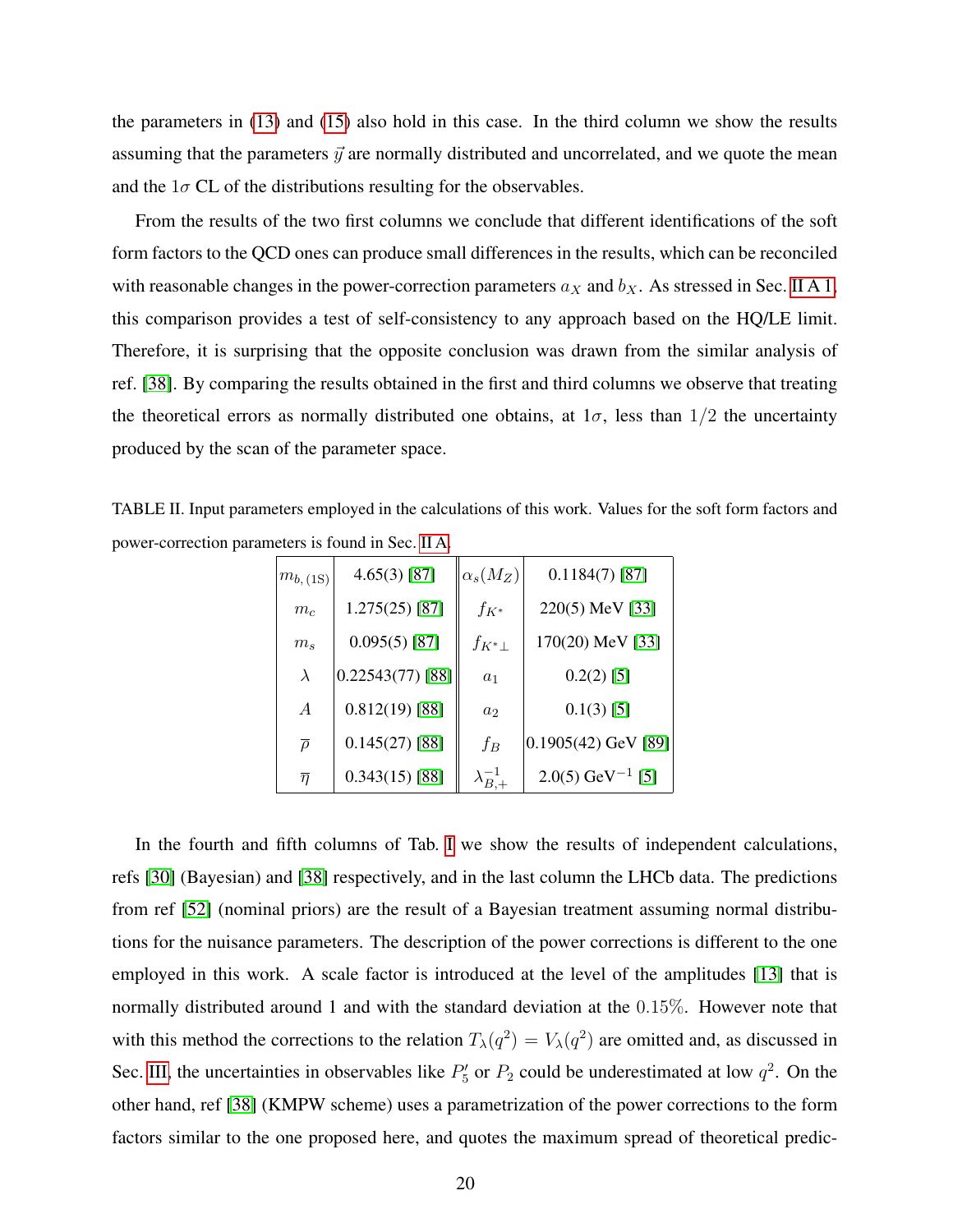<span id="page-21-0"></span>tions. However the power-correction parameters are not treated as uncertainties constrained only by model-independent relations but they are in part fitted to LCSR calculations.

We finish the comparison by noting that the uncertainties have increased as compared to our previous work in ref. [\[33\]](#page-35-5). This is largely explained by the improved treatment of the nonfactorizable soft contributions used in this paper, and to a lesser extent, by the different values used for the power-corrections parameters and  $\xi_{\perp}(0)$ . Also in the present analysis we scan all parameters simultaneously, whereas in ref. [\[33\]](#page-35-5) they were separated in four groups and added in quadratures.

## **B.** Predictions for  $B \to K^* \mu^+ \mu^-$  and  $B \to K^* e^+ e^-$  angular observables

In Tab. [III,](#page-21-0) we update our predictions in the SM and the muonic mode for the branching fraction, the longitudinal polarization fraction  $F_L$  and the angular observables in the  $P_i^{(l)}$  $b_i^{(1)}$  basis (defined using the LHCb conventions [\[45,](#page-36-0) [49\]](#page-36-4)), in the narrow binning scheme. We also show predictions for the electronic mode in an "effective" low- $q^2$  bin [\[91\]](#page-38-2)  $[0.0020^{+0.0008}_{-0.0008}, 1.12^{+0.06}_{-0.06}]$ . All these predictions are obtained scanning the nuisance parameter space and extracting the maximum spread for the errors. The errors propagated from the uncertainties in the range of the bin in the electronic case are very small and neglected.

In Tab. [IV](#page-22-0) we show instead the predictions we obtained using Gaussian distributions for the nuisance parameters, quoting the mean and the  $1\sigma$  interval for the observables.

## **C.** The  $B \to K^* \mu^+ \mu^-$  anomaly

As it has been stressed above, the angular observables in  $B \to K^* \ell^+ \ell^-$  at low  $q^2$  are usually afflicted by the leading power corrections to the HQ/LE factorization formula for the decay amplitude. In order to illustrate the impact that these can have in the phenomenological analyses, we investigate the significance of the recently claimed tensions with the SM in  $B \to K^* \mu^+ \mu^$ at low  $q^2$  and employing the model-independent approach to the nonperturbative uncertainties presented here and in ref. [\[33\]](#page-35-5). As discussed in sec. [II A 2,](#page-9-0) the bin showing the largest discrepancy,  $[4.3, 8.63]$  GeV<sup>2</sup> [\[49\]](#page-36-4), suffers from uncertain charm-loop contributions for which no model-independent framework exists even in the heavy-quark limit, as the bin extends outside the range of validity of QCD factorization, employed both here and in [\[38\]](#page-35-0). Therefore, we restrict our investigation to the CP-averaged angular observables in the  $P_i^{(l)}$  $\mathcal{O}_i^{(V)}$  basis, augmented by the  $CP$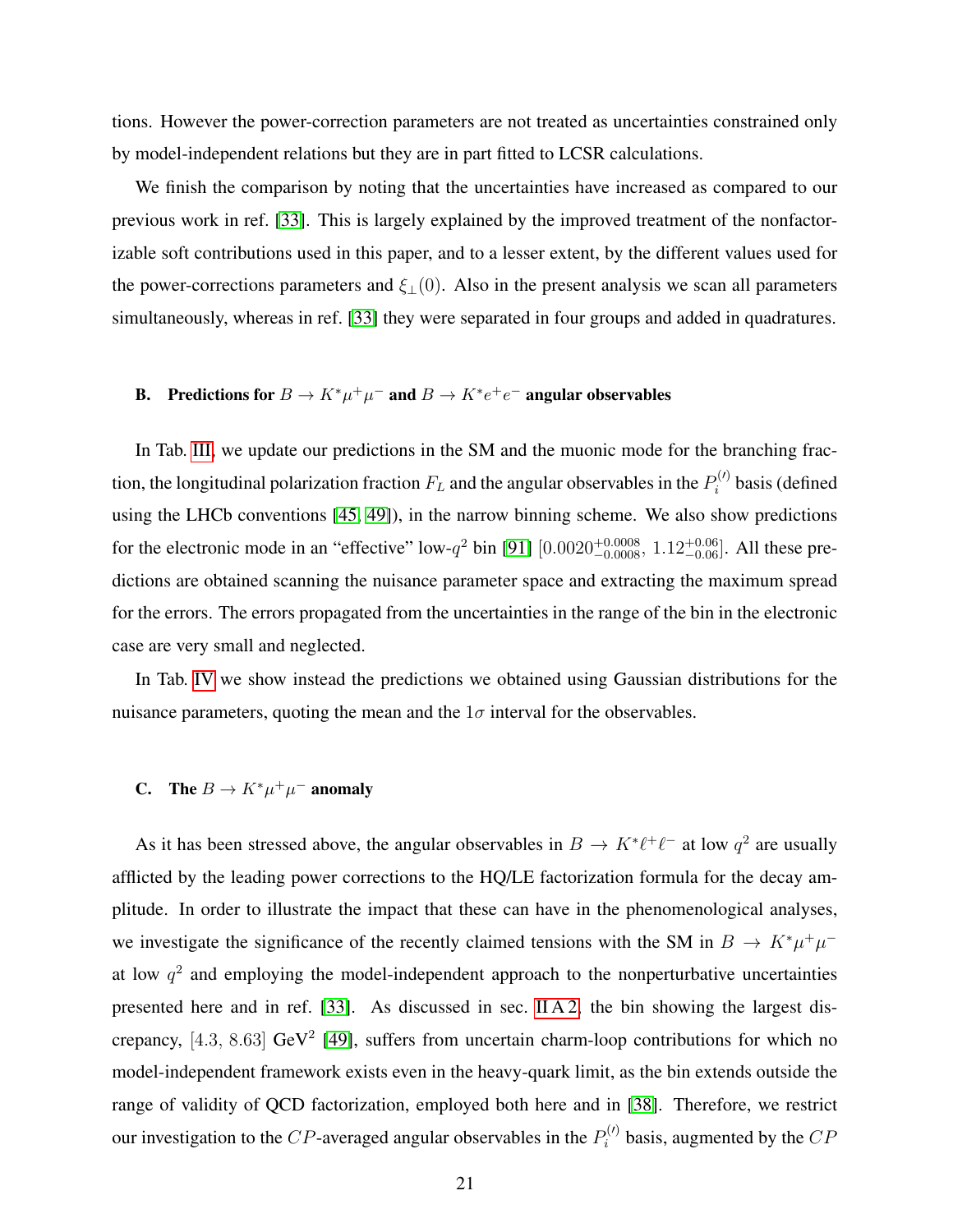<span id="page-22-0"></span>

| Bin $[GeV^2]$ $Br$ $[10^{-8}]$ |                     | $F_L$ | $P_1$                                                             | $P_2$                                                                                      | $P_3^{CP}$ [10 <sup>-4</sup> ] | $P_4'$                                                                                        | $P_5'$                                                                                      | $P'_6$ | $P'_8$ |
|--------------------------------|---------------------|-------|-------------------------------------------------------------------|--------------------------------------------------------------------------------------------|--------------------------------|-----------------------------------------------------------------------------------------------|---------------------------------------------------------------------------------------------|--------|--------|
| [0.1, 0.98]                    | $8.6^{+4.5}_{-3.1}$ |       | $0.26_{-0.14}^{+0.21}$ $0.03_{-0.05}^{+0.06}$                     | $-0.175_{-0.041}^{+0.039}$                                                                 | $0.2^{+1.1}_{-0.8}$            |                                                                                               | $0.19^{+0.06}_{-0.08}$ $0.56^{+0.13}_{-0.14}$ $0.04^{+0.08}_{-0.08}$ $0.00^{+0.09}_{-0.09}$ |        |        |
| [1.1, 2]                       | $3.4^{+2.9}_{-1.5}$ |       | $0.68^{+0.17}_{-0.23}$ $0.04^{+0.11}_{-0.11}$                     | $-0.83^{+0.16}_{-0.09}$                                                                    | $0.4^{+3.4}_{-2.3}$            |                                                                                               | $0.04_{-0.18}^{+0.16}$ $0.35_{-0.32}^{+0.30}$ $0.06_{-0.19}^{+0.19}$ $0.01_{-0.11}^{+0.11}$ |        |        |
| [2, 3]                         |                     |       | $3.4^{+3.4}_{-1.5}$ $0.78^{+0.13}_{-0.21}$ $0.01^{+0.12}_{-0.15}$ | $-0.84_{-0.14}^{+0.39}$                                                                    | $0.4_{-2.9}^{+4.3}$            | $-0.19_{-0.20}^{+0.23}$ $-0.10_{-0.42}^{+0.47}$ $0.06_{-0.27}^{+0.26}$ $0.02_{-0.09}^{+0.09}$ |                                                                                             |        |        |
| [3, 4]                         |                     |       |                                                                   | $3.6^{+3.8}_{-1.8}$ $0.77^{+0.14}_{-0.24}$ $-0.03^{+0.27}_{-0.27}$ $-0.21^{+0.50}_{-0.53}$ | $0.3^{+3.4}_{-2.6}$            | $-0.37^{+0.23}_{-0.16}$ $-0.49^{+0.52}_{-0.36}$ $0.05^{+0.27}_{-0.28}$ $0.01^{+0.06}_{-0.06}$ |                                                                                             |        |        |
| [4, 5]                         | $4.0^{+4.3}_{-2.1}$ |       |                                                                   | $0.73_{-0.28}^{+0.18}\left[-0.06_{-0.32}^{+0.34}\right]$ $0.30_{-0.52}^{+0.35}$            | $0.2^{+2.3}_{-2.1}$            | $-0.45_{-0.12}^{+0.20}$ $-0.69_{-0.30}^{+0.48}$ $0.04_{-0.26}^{+0.25}$ $0.01_{-0.05}^{+0.05}$ |                                                                                             |        |        |
| [5, 6]                         | $4.6^{+5.1}_{-2.6}$ |       |                                                                   | $0.68^{+0.22}_{-0.30}\Big[-0.07^{+0.39}_{-0.38}$ $0.59^{+0.23}_{-0.40}$                    | $0.1^{+1.7}_{-1.6}$            | $-0.48_{-0.10}^{+0.17}$ $-0.80_{-0.27}^{+0.43}$ $0.03_{-0.24}^{+0.23}$ $0.01_{-0.06}^{+0.05}$ |                                                                                             |        |        |
| [1.1, 6]                       | $19^{+19}_{-9}$     |       |                                                                   | $0.73^{+0.17}_{-0.25}$ $-0.02^{+0.23}_{-0.24}$ $-0.10^{+0.41}_{-0.39}$                     | $0.3^{+2.7}_{-1.9}$            | $-0.30_{-0.16}^{+0.21}$ $-0.38_{-0.34}^{+0.46}$ $0.05_{-0.25}^{+0.24}$ $0.01_{-0.05}^{+0.06}$ |                                                                                             |        |        |
| Electron                       | $23^{+10}_{-8}$     |       |                                                                   | $0.12^{+0.14}_{-0.07}$ $0.03^{+0.05}_{-0.05}$ $-0.080^{+0.017}_{-0.016}$                   | $0.3^{+1.0}_{-0.7}$            |                                                                                               | $0.19^{+0.06}_{-0.07}$ $0.52^{+0.12}_{-0.12}$ $0.04^{+0.07}_{-0.07}$ $0.00^{+0.08}_{-0.08}$ |        |        |

TABLE III. Binned results in the SM for the branching fraction, the longitudinal polarization fraction  $F_L$  and the angular observables in the  $P_i^{(l)}$  basis (using the LHCb conventions [\[45,](#page-36-19) [49\]](#page-36-20)). For the electronic mode we give predictions for the bin  $[0.0020^{+0.0008}_{-0.0008}, 1.12^{+0.06}_{-0.006}]$  [\[91\]](#page-38-3).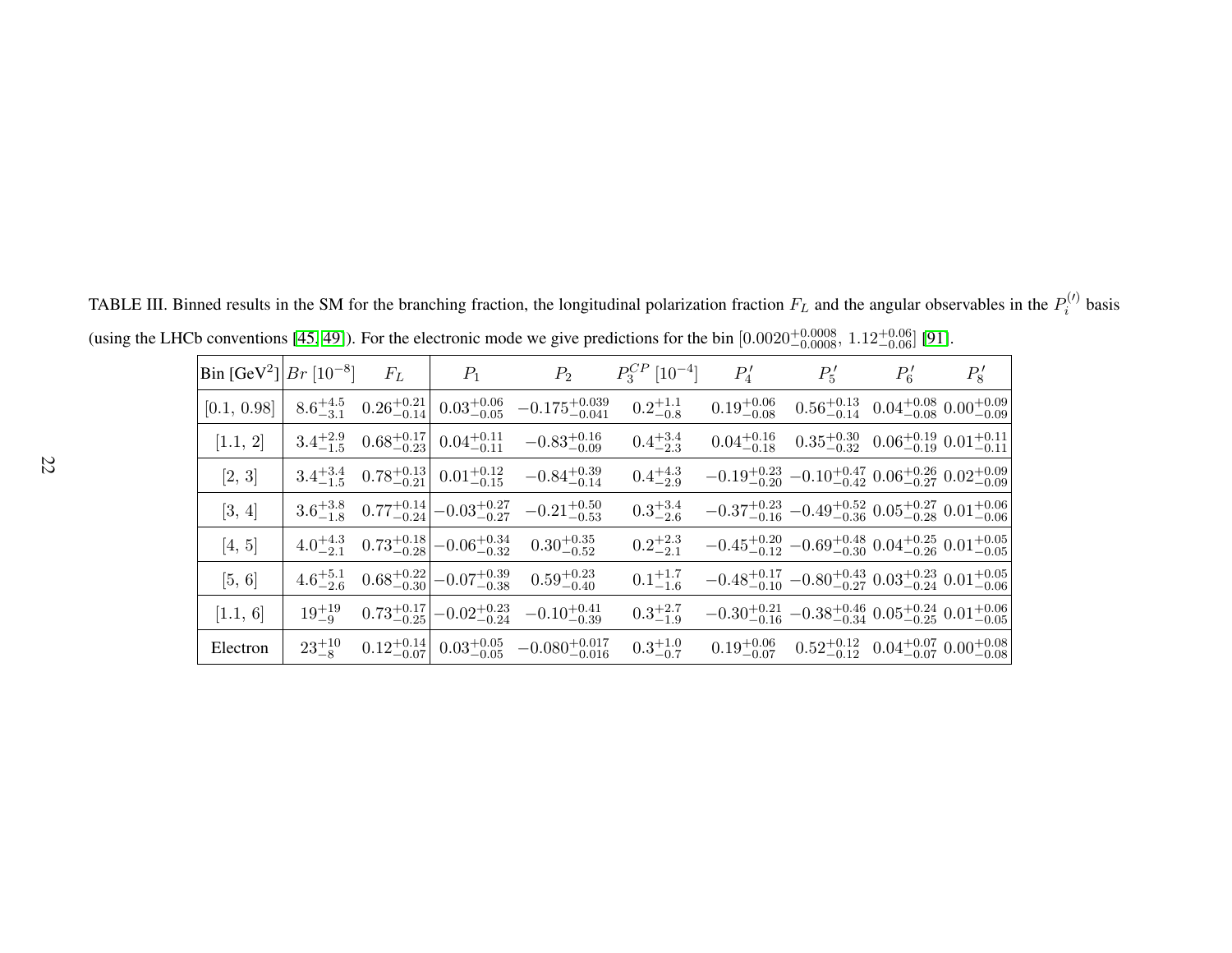TABLE IV. Binned results in the SM for the branching fraction, the longitudinal polarization fraction  $F_L$  and the angular observables in the  $P_i$  $\binom{i}{i}$ basis (using the LHCb conventions [\[45,](#page-36-19) [49\]](#page-36-20)). The results are obtained using Montecarlos in which the nuisance parameters are distributed normallyand we quote for each case the mean as central value and the  $1\sigma$  intervals as error bars. For the electronic mode we give predictions for the bin  $[0.0020^{+0.0008}_{-0.0008},\, 1.12^{+0.06}_{-0.06}]\,[91].$  $[0.0020^{+0.0008}_{-0.0008},\, 1.12^{+0.06}_{-0.06}]\,[91].$  $[0.0020^{+0.0008}_{-0.0008},\, 1.12^{+0.06}_{-0.06}]\,[91].$ ]

<span id="page-23-0"></span>

| $ Bin [GeV^2]   Br [10^{-8}]$ |                     | $F_L$ | $P_1$                                                              | $P_2$                                                                          | $P_3^{CP}$ [10 <sup>-4</sup> ] | $P'_4$                                                                                               | $P_5'$                 | $P'_6$                                                                | $P_8'$                    |
|-------------------------------|---------------------|-------|--------------------------------------------------------------------|--------------------------------------------------------------------------------|--------------------------------|------------------------------------------------------------------------------------------------------|------------------------|-----------------------------------------------------------------------|---------------------------|
| [0.1, 0.98]                   | $8.5^{+2.0}_{-1.8}$ |       |                                                                    | $0.26^{+0.10}_{-0.09} \Big  0.025^{+0.023}_{-0.022} - 0.177^{+0.020}_{-0.021}$ | $0.02_{-0.36}^{+0.34}$         | $0.181^{+0.029}_{-0.035}$                                                                            | $0.57^{+0.06}_{-0.06}$ | $0.040^{+0.033}_{-0.033}$ $0.000^{+0.044}_{-0.043}$                   |                           |
| [1.1, 2]                      | $3.4^{+1.1}_{-0.9}$ |       | $0.68^{+0.10}_{-0.12}$ $0.03^{+0.05}_{-0.05}$                      | $-0.84^{+0.07}_{-0.06}$                                                        | $0.3^{+0.8}_{-0.8}$            | $0.03^{+0.07}_{-0.08}$                                                                               | $0.36^{+0.14}_{-0.14}$ | $0.06_{-0.08}^{+0.08}$                                                | $0.01^{+0.05}_{-0.05}$    |
| $[2, 3]$                      |                     |       | $3.4^{+1.4}_{-1.0}$ $0.78^{+0.07}_{-0.11}$ $0.01^{+0.06}_{-0.07}$  | $-0.83^{+0.16}_{-0.10}$                                                        | $0.3^{+0.9}_{-0.7}$            | $-0.20^{+0.10}_{-0.10}$ $-0.10^{+0.21}_{-0.20}$                                                      |                        | $0.06_{-0.11}^{+0.11}$                                                | $0.014_{-0.035}^{+0.035}$ |
| [3, 4]                        |                     |       | $3.6^{+1.5}_{-1.1}$ $0.78^{+0.08}_{-0.11}$ $-0.04^{+0.16}_{-0.16}$ | $-0.19_{-0.26}^{+0.24}$                                                        | $0.3^{+0.9}_{-0.7}$            | $-0.37^{+0.10}_{-0.08}$ $-0.49^{+0.22}_{-0.19}$                                                      |                        | $0.05^{+0.12}_{-0.12}$                                                | $0.013_{-0.020}^{+0.020}$ |
| [4, 5]                        |                     |       | $4.0^{+1.8}_{-1.2}$ $0.73^{+0.10}_{-0.13}$ $-0.05^{+0.22}_{-0.21}$ | $0.32^{+0.18}_{-0.23}$                                                         | $0.2^{+0.8}_{-0.7}$            |                                                                                                      |                        | $-0.45^{+0.08}_{-0.07}$ $-0.69^{+0.20}_{-0.17}$ $0.3^{+0.12}_{-0.12}$ | $0.011^{+0.017}_{-0.017}$ |
| [5, 6]                        | $4.6^{+1.9}_{-1.4}$ |       | $0.67^{+0.12}_{-0.15}\left[-0.07^{+0.24}_{-0.24}\right]$           | $0.60^{+0.12}_{-0.17}$                                                         | $0.1^{+0.6}_{-0.6}$            | $-0.48^{+0.08}_{-0.06}$ $-0.80^{+0.18}_{-0.15}$ $0.02^{+0.11}_{-0.11}$                               |                        |                                                                       | $0.01^{+0.02}_{-0.02}$    |
| [1.1, 6]                      | $19^{+8}_{-5}$      |       | $0.73^{+0.09}_{-0.12}$ $-0.03^{+0.14}_{-0.14}$                     | $-0.08^{+0.19}_{-0.20}$                                                        | $0.2^{+0.6}_{-0.5}$            | $-0.31_{-0.08}^{+0.09}$ $-0.38_{-0.17}^{+0.20}$ $0.04_{-0.11}^{+0.10}$                               |                        |                                                                       | $0.01_{-0.02}^{+0.02}$    |
| Electron                      | $23^{+6}_{-5}$      |       |                                                                    | $0.13_{-0.05}^{+0.06} \Big  0.033_{-0.019}^{+0.021} - 0.080_{-0.008}^{+0.008}$ | $0.27^{+0.32}_{-0.36}$         | $0.194^{+0.026}_{-0.032}$ $0.52^{+0.05}_{-0.05}$ $0.035^{+0.027}_{-0.027}$ $0.001^{+0.042}_{-0.042}$ |                        |                                                                       |                           |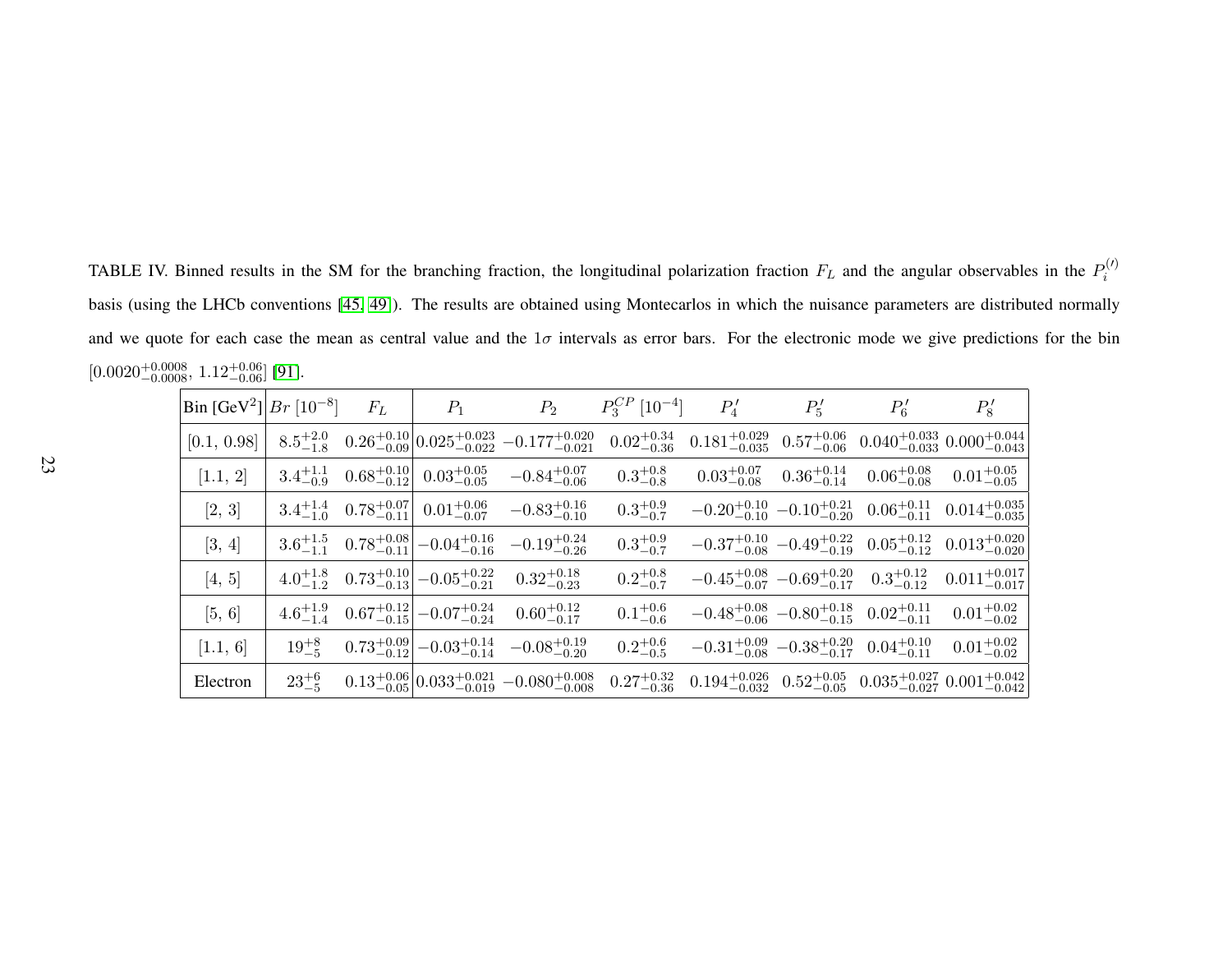asymmetry  $P_3^{CP}$ , measured in the bin [1, 6] GeV<sup>2</sup> [\[45,](#page-36-0) [49\]](#page-36-4).



FIG. 5. Graphs for the  $B \to K^* \ell^+ \ell^-$  anomaly. *Left panel:* 68% and 95% CL bounds in the parameter space of the power corrections  $a_{V_{\pm}}$  and for a fit in the SM. We use a profile  $\chi^2$  including only the  $P_i^{(l)}$ i observables in the bin [1, 6] GeV<sup>2</sup>. The origin of the axis corresponds to QCDF and the small dashed box corresponds to the subspace for the LCSR of ref. [\[78\]](#page-37-6) when the errors of  $V$  and  $A_1$  are combined linearly. *Right panel:* Profile  $\chi^2$  including only the angular observables in the  $P_i^{(l)}$  $i^{(1)}$  basis in the bin [1, 6] GeV<sup>2</sup> as a function of a BSM contribution to  $C_9$  and setting all the other Wilson coefficients to their SM values. The red and blue shades indicate the limits for the 68% and 95% CL. The dashed green line corresponds to the case in which  $V_-$  and  $V_0$  are used to fix the soft form factors. In both cases  $\chi^2_{\rm min} \sim 1$ .

<span id="page-24-0"></span>On the left-hand side of Fig. [5](#page-23-0) we show the contours for the  $\chi^2$  constructed with this angular data in the SM (all the Wilson coefficients set to their SM values), as a function of the power corrections to the vector form factors  $a_{V_{\pm}}$  and where we have profiled over the rest of the QCD parameters. The  $\chi^2$  receives an important contribution from the measured  $P'_5$ , which in our plot is represented by the overlaid diagonal contours obtained setting all the other QCD parameters to their central values. This is consistent with the conclusions of the different analyses (eg ref. [\[50\]](#page-36-5)), and we also agree that the data favours a negative NP contribution to  $C_9$ . However, in our case the significance is smaller, below  $2\sigma$ , as in our approach the data can be accommodated quite well by reasonable values of the power corrections. This is shown on the right hand side of Fig. [5](#page-23-0) where we plot the  $\Delta \chi^2$  as a function of the contribution of NP to  $C_9$  ( $\chi^2_{\rm min}$  ~ 1) and where, (*i*) we profile over all QCD parameters;  $(ii)$  we set the NP contributions to all other Wilson coefficients to zero. One can explore the dependence of these results on some of our choices. In particular, we show also the  $\chi^2$  for the case in which we use  $(V_-, V_0)$  to fix the soft form factors. In this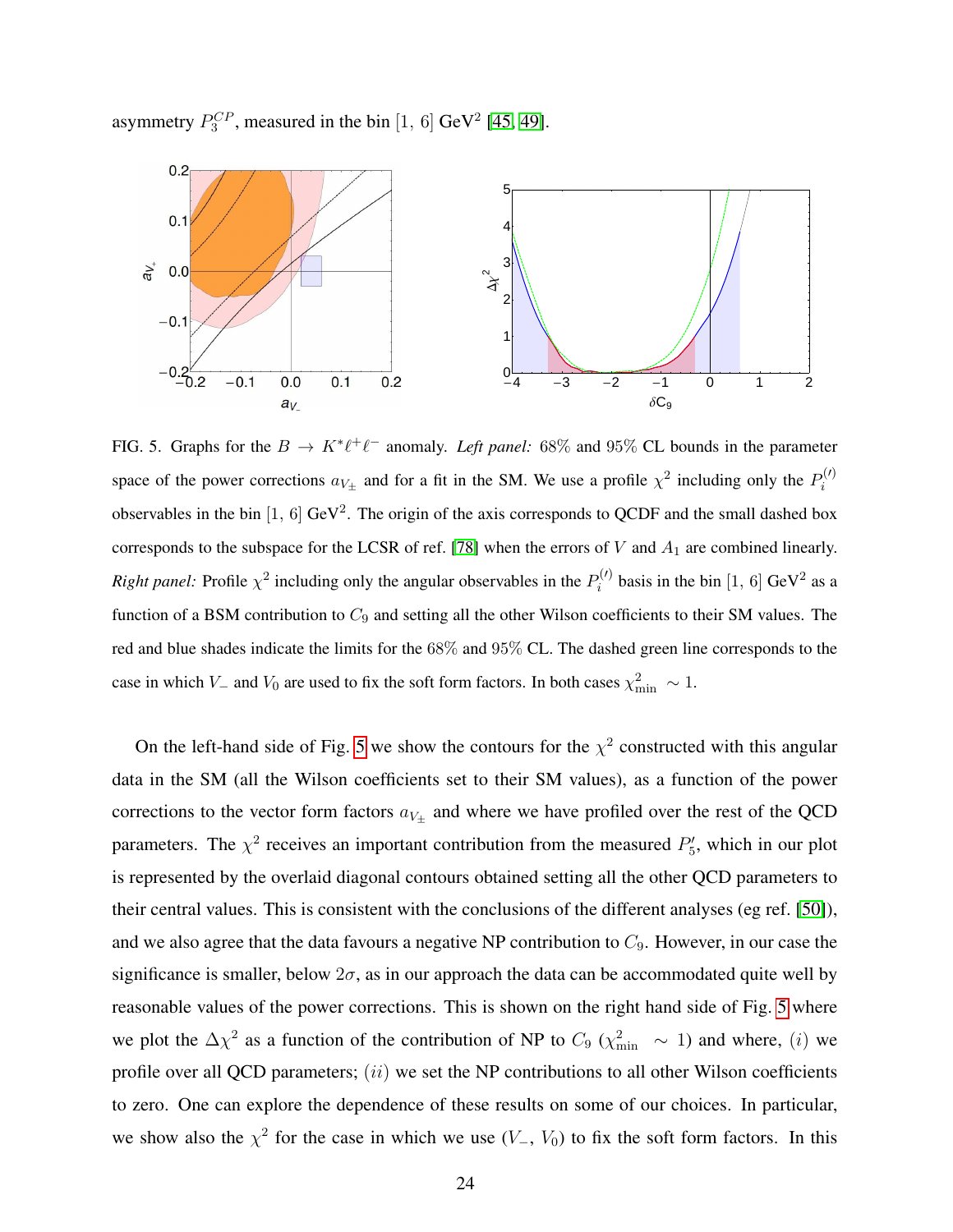<span id="page-25-0"></span>case, represented by the green dashed line, and where we have used the same estimates for the power corrections as in our standard choice, the agreement worsens somewhat, increasing the significance to close to  $2\sigma$ . We emphasize, in line with our above demonstration of form-factorscheme-independence of the observables to linear order, that this is increase in significance is not to be interpreted as favouring this form-factor scheme. Rather the difference in significances between the two form-factor schemes can be taken as a measure of the uncertainty due to higherorder power corrections.

The advantage of our parametrization of the power corrections is that they are related to specific QCD matrix elements and the outcome of our analysis can be compared directly to the results of nonperturbative calculations. For instance, our SM fit on the left-hand side of Fig. [5](#page-23-0) favours a value of  $a_{V-}$ , more generally of  $a_{V-} - a_{T-}$  or equivalently a correction to the ratio  $V_-^{\infty}(0)/T_-^{\infty}(0)$ computed in QCDF, that is negative. However, as it was advanced in Sec. [II A 1,](#page-5-5) this is a scenario that is not compatible with the LCSR calculation of ref. [\[78\]](#page-37-6), where the correction is obtained with the opposite sign. This is illustrated by the blue box in the plot, which describes the size of the power corrections predicted by the LCSR and estimated as described in Sec. [II A 1.](#page-5-5)

In conclusion, the interpretation  $B \to K^* \mu^+ \mu^-$  anomaly is blurred by the sensitivity of the relevant observables to power corrections. From the discussion above it is clear that implementing the QCD form factors in the LCSR enhances the signal and that a careful assessment of the accuracy of the various nonperturbative approaches seems to be still necessary to unambiguously attribute this anomaly to NP (for some recent developments within LCSR see [\[92\]](#page-38-4)).

#### D. Constraints on right-handed currents

In Sec. [II A](#page-4-0) and [III,](#page-14-0) we argued that the angular observables  $P_1$  and  $P_3^{CP}$  stand out among the others because they are sensitive to  $H_V^+$  $_V^+$ . This makes them zero in the SM, up to subleading power corrections or up to leading ones that are further suppressed by a factor  $q^2/m_B^2$ . Thus, around the low  $q^2$  endpoint,  $P_1$  and  $P_3^{CP}$  are null tests of the SM in very good approximation, becoming very sensitive to right-handed currents BSM entering through the electromagnetic penguin operator  $Q'_7$ .

On the experimental side, there are the measurements of the muonic mode in the lowest- $q^2$  bin and those in the electronic channel, which are best due to its lower endpoint. Indeed, most of the difference between their branching fractions in the lowest bin shown in Tab. [III](#page-21-0) (roughly a factor 3) stems from events in the region between the two endpoints. This region is especially sensitive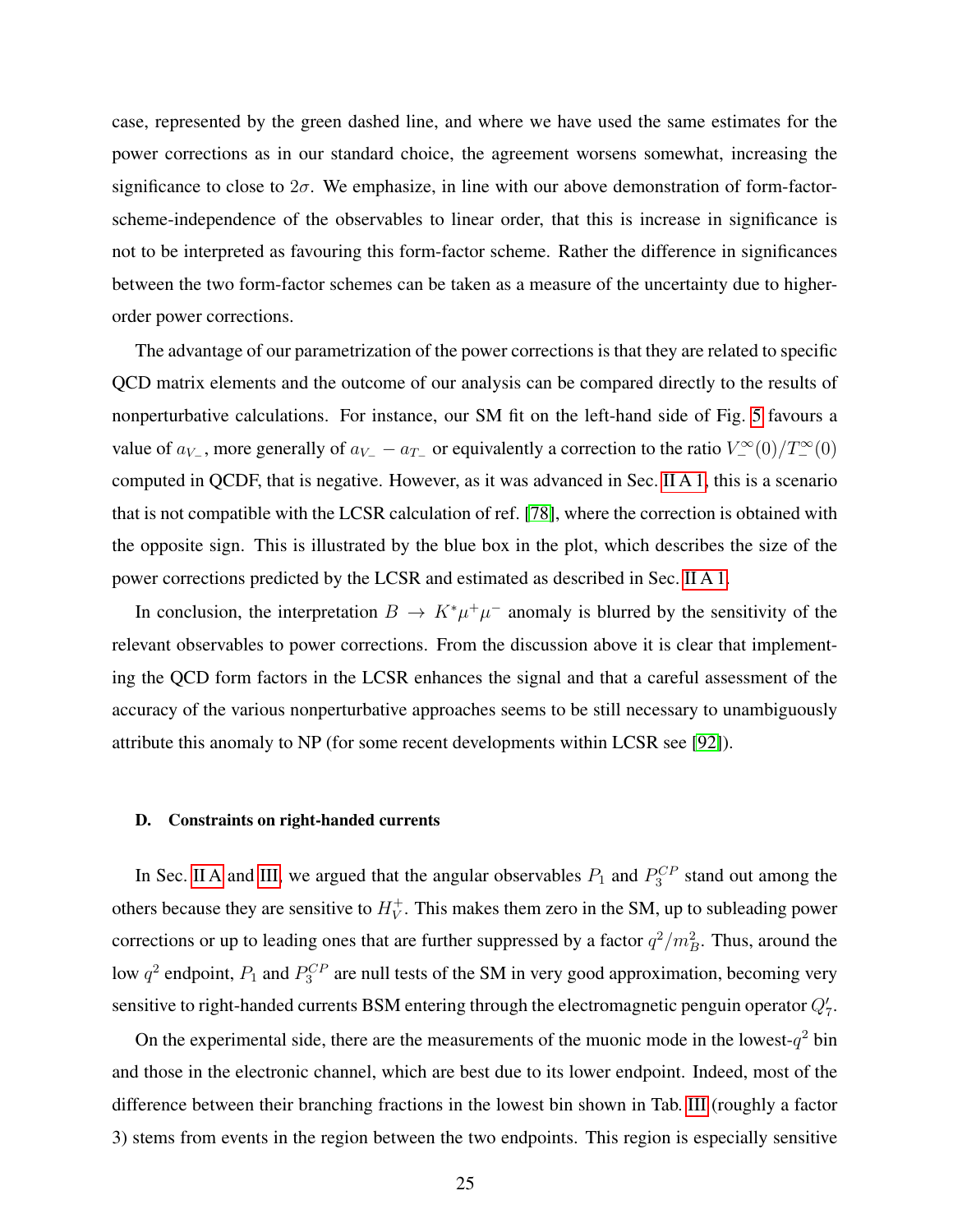|                                                    | Result                                                     |                  |                  | QCDF Fact. p.c.'s Non-fact. p.c.'s |
|----------------------------------------------------|------------------------------------------------------------|------------------|------------------|------------------------------------|
| $P_1$                                              | $\left  0.032^{+0.055}_{-0.048} \right ^{+0.010}_{-0.003}$ |                  | $\pm 0.012$      | $+0.031$<br>$-0.029$               |
| $P_3^{CP}$ [10 <sup>-4</sup> ] $0.3^{+1.0}_{-0.7}$ |                                                            | $^{+0.5}_{-0.2}$ | $+0.1$<br>$-0.2$ | $+0.6$<br>$-0.4$                   |

TABLE V. Error budget for the  $P_1$  and  $P_3^{CP}$  for the electronic mode in the bin [0.002, 1.12] GeV<sup>2</sup>.

<span id="page-26-0"></span>to the physics of the photon pole and it is where the  $q^2/m_B^2$ -suppression of the leading power corrections is maximally effective. We show in Tab. [V](#page-25-0) the error budget for the SM predictions of  $P_1$  and  $P_3^{CP}$  in the electronic mode. As expected, the contribution to the uncertainty from the power corrections to the form factors is very small and the final theoretical error is dominated by the  $(\Lambda/m_B)^2$ -suppressed long-distance charm,  $r_+^c$ .

The radiative decays are also obvious probes of the structure of the electromagnetic operators and strategies to determine the helicity of the photon (and therefore  $C'_7$ ) with these decays have been intensively investigated [\[83,](#page-37-12) [93](#page-38-5)[–99\]](#page-38-6). The inclusive  $b \to s\gamma$  decay ratio, while theoretically clean, depends only quadratically on  $C<sub>7</sub>$ . However, interference between helicity amplitudes (and linear dependence on  $C_7'$ ) can be induced by  $B^0$ - $\bar{B}^0$  mixing and the time dependent  $CP$ asymmetry in  $B \to K^*\gamma$  and has been suggested as a clean null test of the SM [\[93\]](#page-38-5), via its sine coefficient given by:

$$
S_{K^*\gamma} = \frac{2\operatorname{Im}\left[e^{-2i\beta}\left(H_-^* \bar{H}_- + H_+^* \bar{H}_+\right)\right]}{|H_+|^2 + |H_-|^2 + |\bar{H}_+|^2 + |\bar{H}_-|^2},\tag{29}
$$

where  $H_\lambda$  ( $\bar{H}_\lambda$ ) corresponds to the helicity amplitudes of  $B \to K^*\gamma$  ( $\bar{B} \to \bar{K}^*\gamma$ ) and  $\beta$  is the angle of the CKM unitarity triangle. These helicity amplitudes are given in terms of the residues at  $q^2 = 0$  of those of the semileptonic decay,  $H_V(\lambda)$ , cf. eq. [\(3\)](#page-3-2), and inherit the multiple suppression of  $H_V^+$  $_V^+$  in the SM. Applying the approach described in this paper for the theoretical description of the amplitudes one obtains, in the SM:

$$
S_{K^*\gamma} = -0.02^{+0.016}_{-0.023},\tag{30}
$$

which is to be compared with the average of experimental measurements,  $S_{K^*\gamma} = -0.16 \pm 10^{-10}$ 0.22 [\[100–](#page-38-7)[102\]](#page-38-8).

In Fig. [6](#page-26-0) we display contour plots in the  $C<sub>7</sub>$  plane. On the left-hand side we show the ideal bounds obtained for the central values of the theoretical parameters and assuming an experimental precision of 0.25 for  $P_1$  and  $P_3^{CP}$  in both the electronic and muonic channels. We also show the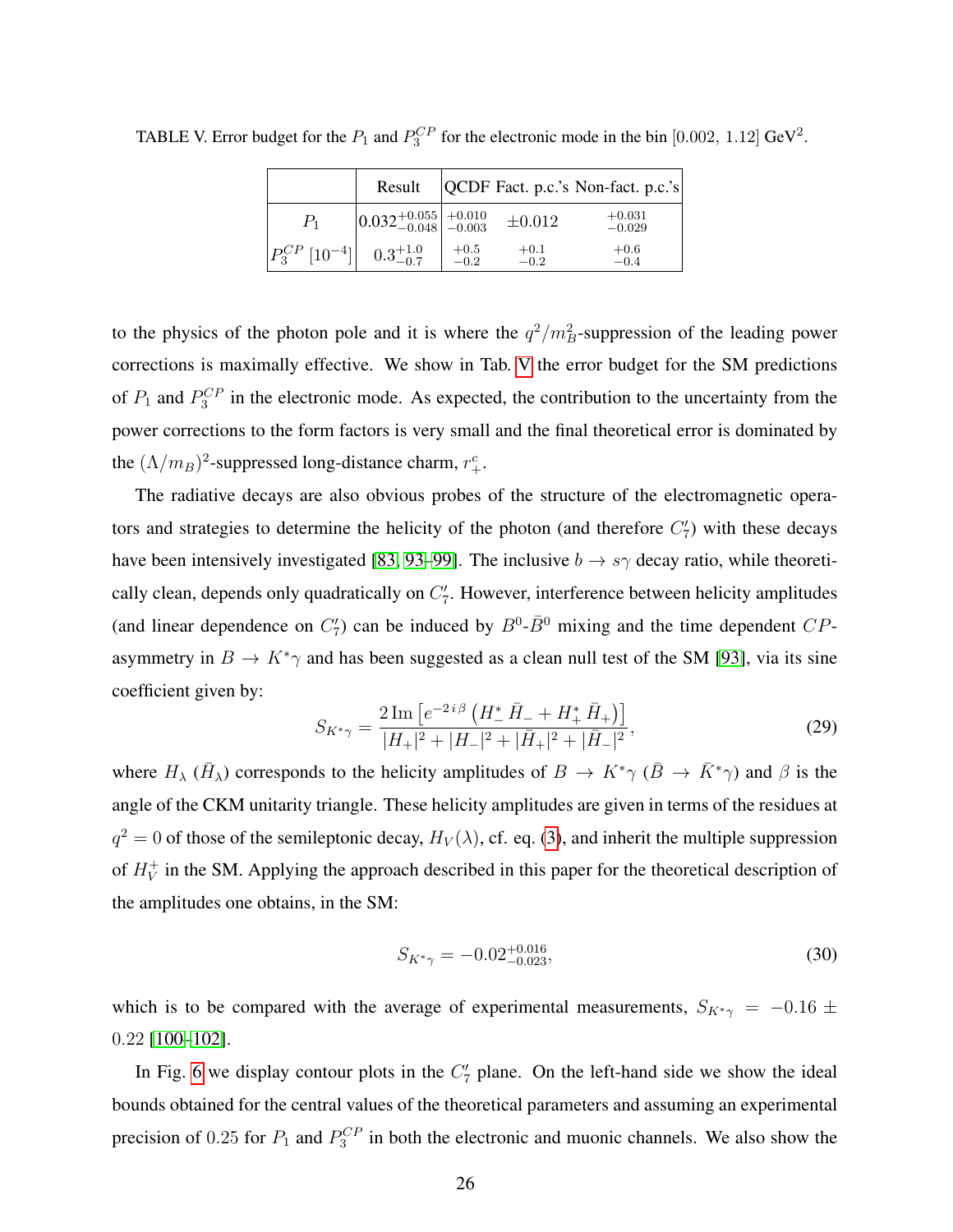

<span id="page-27-1"></span>FIG. 6. Bounds in the  $C_7'$  plane. *Left panel:* Ideal 68% and 95% contour plots for the central values of the theoretical parameters. The diagonal band corresponds to the  $S_{K^*\gamma}$  measurement and the vertical and horizontal ones to hypothetical null measurements of  $P_1$  and  $P_3^{CP}$ , respectively, with an assumed experimental precision of 0.1. The green and black lines are for the muonic mode and the brown and orange for the electronic one. *Right panel:* Current bounds at 68% and 95% CL in the  $C_7'$  plane using all the current data of  $B \to K^*\mu^+\mu^-$  in the lower bins [0.1, 2] and [2, 4.3] GeV<sup>2</sup> and of  $B \to K^*\gamma$  and  $B \to X_s\gamma$ . We use the profile likelihood method and set all other Wilson coefficients to their SM values.

constraint obtained from the current measurements of  $S_{K^*\gamma}$ . On the right hand side we show the current bound that is obtained using all the available experimental data of  $B \to K^* \ell^+ \ell^-$  in the lower bins [0.1, 2] and [2, 4.3] GeV<sup>2</sup> and of  $B \to K^*\gamma$ . We also use the branching fraction of  $B \to X_s \gamma$ ,  $\mathcal{B}(B \to X_s \gamma)$  that, depending quadratically on  $C'_7$ , becomes the dominant contribution to the  $\chi^2$  for large values of the coefficient. We profile over all the QCD parameters, and we set all the other Wilson coefficients to their SM values.

We conclude that  $P_1$  and  $P_3^{CP}$  conform, in combination with  $S_{K^*\gamma}$  and  $\mathcal{B}(B \to X_s \gamma)$ , and neglecting NP contributions to the phase of the  $B_d$  mixing amplitude, a basis of clean observables that completely determine  $C_7$  and  $C'_7$  from experiment, with the simple expressions given in [\[98,](#page-38-9) [99\]](#page-38-6) being protected from QCD uncertainties to a high degree.

<span id="page-27-0"></span>With the small theoretical uncertainties in the SM predictions, one expects that the determination of these Wilson coefficients will be dominated by the experimental errors. In this regard, and as shown in the left-hand panel of Fig. [6,](#page-26-0) the measurements provided by the electronic mode are very promising. It is also worth pointing out in the right-hand panel of Fig. [6](#page-26-0) the small discrepancy with the SM in the imaginary part that is driven by the current measurement of the angular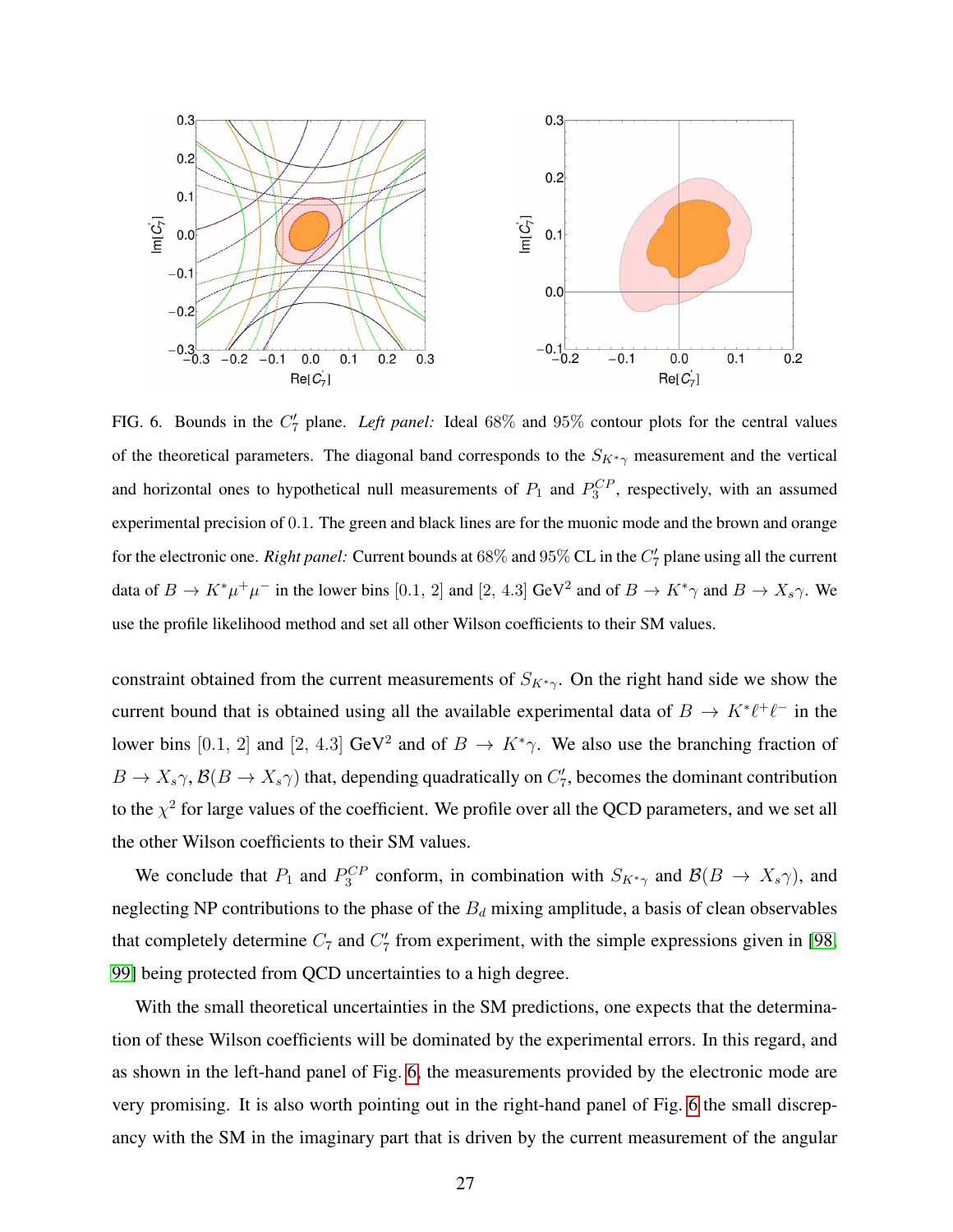<span id="page-28-0"></span>observable  $A_9$  in the muonic mode.  $8$ 



<span id="page-28-1"></span>FIG. 7. Sensitivity of  $P_1(q^2)$  and  $P_3^{CP}(q^2)$  to right-handed quark currents. The SM predictions are the solid (red) lines and the theoretical uncertainty, represented by the band, is obtained taking the maximum spread of theoretical predictions. In the plot of  $P_1(q^2)$  the NP scenarios correspond to  $C_7' = -0.05$  (dashed green),  $C_9' = -1$  (dotted black) and  $C_{10}' = 1$  (dot-dashed blue). In the plot of  $P_3^{CP}(q^2)$ , we show  $C_7' = -0.05$ (dashed green),  $C_9' = -1$  (dotted black) and  $C_{10}' = 1$  (dot-dashed blue). In the plot of  $P_3^{CP}(q^2)$ , we plot  $C'_7 = 0.05 i$  (dashed green),  $C'_9 = -e^{i\frac{\pi}{4}}$  (dotted black) and  $C'_{10} = e^{i\frac{\pi}{4}}$  (dot-dashed blue).

<span id="page-28-2"></span>At higher  $q^2$ ,  $P_1$  and  $P_3^{CP}$  are also affected by  $\mathcal{O}(\Lambda/m_B)$  power corrections induced, in this case, chiefly by the vector form factor  $V_+(q^2)$ . However, given their specific sensitivity to righthanded quark currents they could also serve to probe  $C'_9$  and  $C'_{10}$ , especially if these are as large as recently discussed in the literature [\[54\]](#page-36-7). In order to demonstrate this we show in Fig. [7](#page-27-1) the  $q^2$  dependence of  $P_1$  and  $P_3^{CP}$  in the SM and compared to the results in different scenarios of NP involving corrections to  $C_9'$  and  $C_{10}'$  of order 1. As discussed in Sec. [III A,](#page-17-1) the correlations with other observables in terms of the same relevant QCD parameters (cf.  $a_{V_+}$ ) will increase the sensitivity of  $P_1$  and  $P_3^{CP}$  to  $C_9'$  and  $C_{10}'$  in the global fits.

#### IV. LEPTON-UNIVERSALITY RATIOS

In light of the recent hints on lepton universality violation (LUV) in various  $b \rightarrow s \ell \ell$  measurements it becomes important to investigate the opportunities that  $B \to K^* \ell \ell$  offers for the confirmation and characterization of the effect. In fact, one can introduce lepton universality ra-

<sup>&</sup>lt;sup>8</sup> Since this discussion is meant to be an illustration of the impact of the approach of this paper in the phenomenology, we obtained our experimental  $P_3^{CP}$  from the measured  $A_9$  and  $F_L$  via  $P_3^{CP} = A_9/(1 - F_L)$ , propagating errors quadratically and ignoring experimental correlations.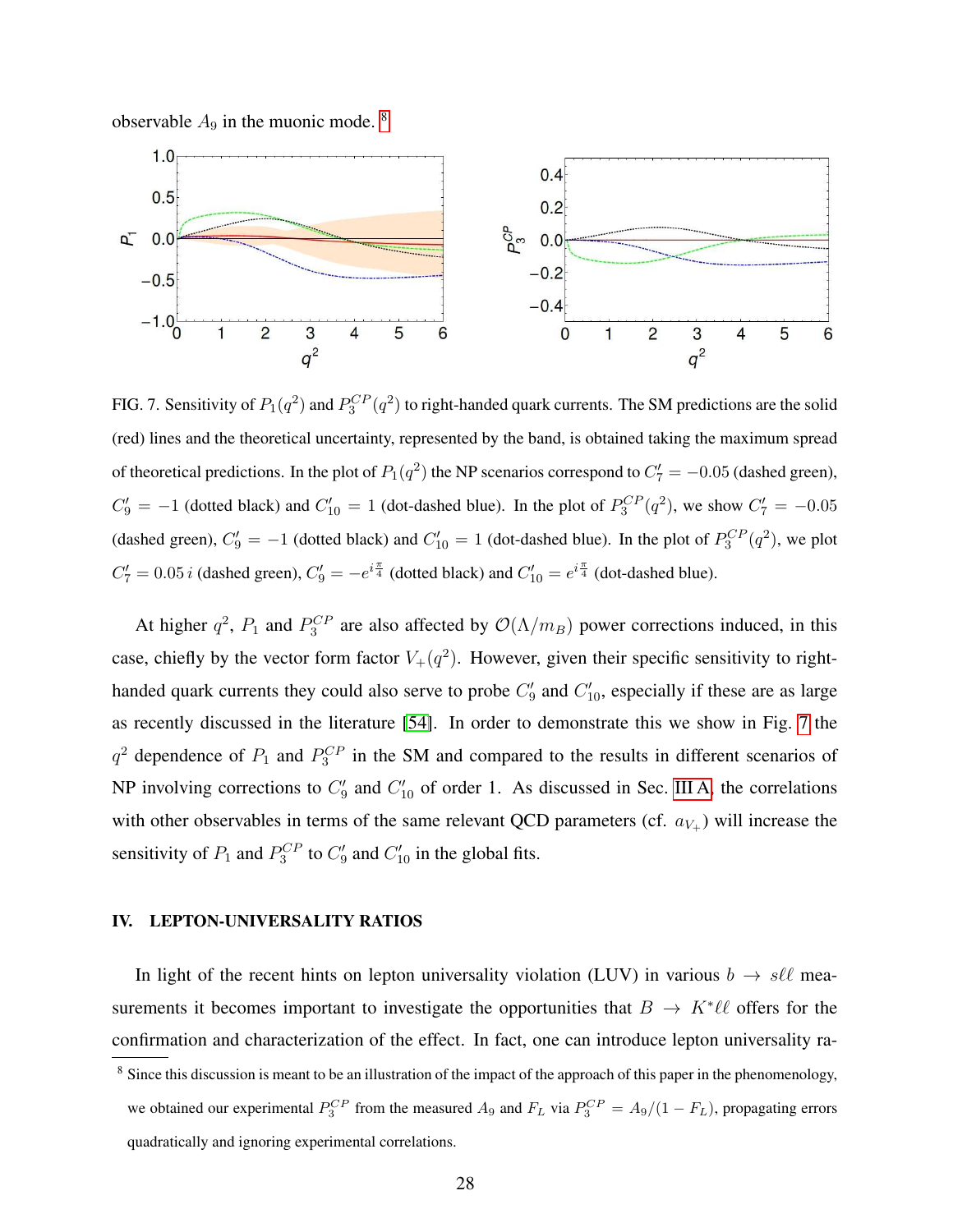tios involving the muonic and the electronic modes for a given observable. These are extremely clean since up to kinematical  $\mathcal{O}(m_\mu^2/q^2)$  corrections, they are equal to 1 in the SM and in leptonuniversal NP scenarios. Let us start defining the ratio of the rates [\[103\]](#page-38-10):

$$
R_{K^*} = \frac{\mathcal{B}(B \to K^* \mu^+ \mu^-)}{\mathcal{B}(B \to K^* e^+ e^-)}.
$$
\n(31)

Next, we can use the angular distribution of the final K and  $\pi$  produced in the K<sup>\*</sup> decay to separate the total  $B \to K^*\ell\ell$  rate into the contributions of the decays into transversely or longitudinal  $K<sup>*</sup>$  mesons. The balance between these two in the total decay rate is often measured by the polarization fractions  $F_L = 1 - F_T$  [\[45\]](#page-36-0). Here we prefer to use the integrated "longitudinal" and "transversal" rates,  $d\Gamma/dq^2 F_{L,T}$ , and construct the corresponding lepton-universality ratios:

$$
R_{K_X^*} = \frac{\mathcal{B}(B \to K_X^* \mu^+ \mu^-)}{\mathcal{B}(B \to K_X^* e^+ e^-)}.
$$
 (32)

Finally, one can define the ratio of the different angular observables that we define as:

$$
R_i = \frac{\langle \Sigma_i^{\mu} \rangle}{\langle \Sigma_i^e \rangle},\tag{33}
$$

<span id="page-29-0"></span>where  $\Sigma_i^{\ell}$  stands for the given observable with the leptons  $\ell$  in the notation for the  $CP$  averages of [\[33\]](#page-35-5) and with the brackets indicating that the angular observables have been integrated over certain  $q^2$  region. In the discussion below, we will use the same labels for the  $q^2$ -dependent observables obtained replacing the integrated rates in eqs. [\(31\)](#page-28-0), [\(32\)](#page-28-1) and [\(33\)](#page-28-2) by the corresponding differential ones.

As it has been concluded in various analyses [\[56,](#page-36-10) [57\]](#page-36-21), the LUV signal ought to be produced by lepton-dependent semileptonic operators  $Q_{9,10}^{(\prime)}$ . In the following, we will discuss the leptonuniversality ratios in scenarios assuming that the electronic mode is SM-like and with the NP affecting only the muonic operators. This is supported by the current (rather unprecise) electronic data set and it would also fit a possible NP contribution to the  $B \to K^* \mu^+ \mu^-$  anomaly discussed in sec. [III C](#page-20-0) [\[56–](#page-36-10)[58,](#page-36-22) [60,](#page-36-23) [62,](#page-36-11) [104\]](#page-38-11). Nevertheless, note that these ratios are only sensitive to the differences of the Wilson coefficients for the two leptons. We will study three scenarios:  $A$  in which  $\delta C_9^{\mu} = -1$ ; B where  $\delta C_{10}^{\mu} = -1$ ; and C an  $SU(2)_L$ -doublet scenario with  $\delta C_9^{\mu} = -\delta C_{10}^{\mu} =$ −0.5. As discussed in [\[57\]](#page-36-21), these are all allowed by the LUV measurement in  $B^+ \to K^+ \ell \ell$ . In this sense, a positive and significant NP contribution to  $C_{10}$  does not seem to be ruled out in some global analyses especially if it comes in a  $SU(2)_L$  combination with  $C_9$  [\[54\]](#page-36-7). In order to study plausible solutions based on quark right-handed currents, we will also consider, in one particular lepton-universality ratio, the "primed" scenarios where  $\delta C_i^{\mu} \to \delta C_i^{\mu'}$ .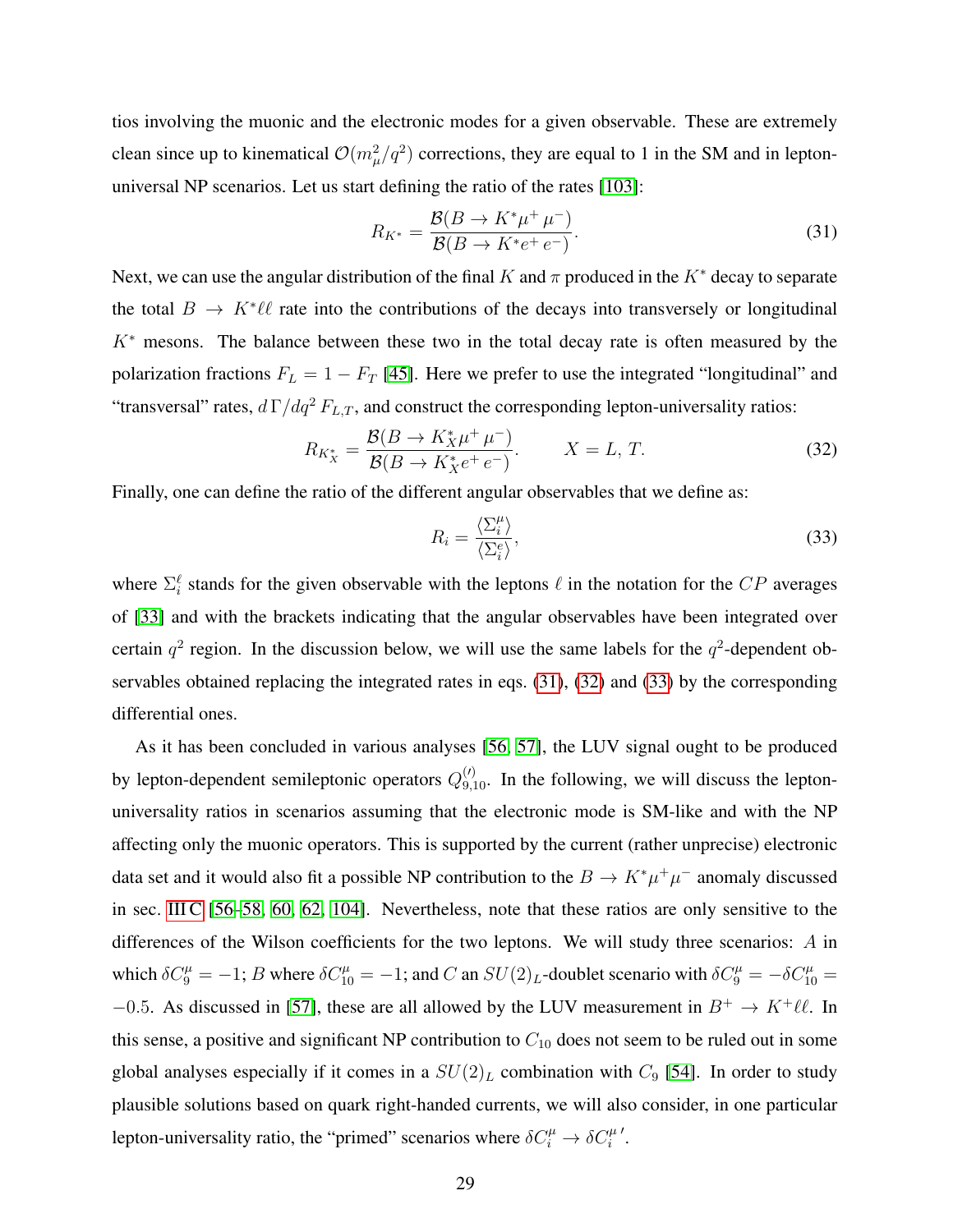<span id="page-30-0"></span>

FIG. 8. Lepton-universality ratios for  $B^0 \to K^{*0} \ell \ell$  in the SM and in different NP scenarios. The SM is the solid (red), A the dashed (blue), B the dot-dashed (green) and C the dotted (black) lines. In the right-hand plot of the lower panel  $(R_3)$  we show, instead, the  $A'$ ,  $B'$  and  $C'$  scenarios.

In Fig. [8](#page-29-0) we show a selection of the ratios [\(32\)](#page-28-1) and [\(33\)](#page-28-2) plotted in terms of the  $q^2$ -dependent differential rates. The first plot, on the left-hand side of the upper panel, shows the effects of the different NP scenarios on the longitudinal rate. This is analogous to the one in  $B \to K \ell^+ \ell^-$ , and therefore a signal equivalent to the one measured in  $R_K$  should be also found in  $R_{K_L^*}$ . On the other hand, the effect in the ratio of the transversal rate is intrinsically different to the one probed by  $R_K$ . Indeed,  $R_{K_T^*}$  depends on  $|H_V^-|$  $|V|^{2}$ , which includes an interference term,  $C_9 C_7/q^2$ , that is negative in the SM. Therefore, a contribution  $\delta C_9 < 0$  is expected to reduce the interference, increasing the transversal rate at low  $q^2$ . This is what we observe on the right-hand side of upper panel in Fig. [8,](#page-29-0) where, in the scenario A,  $R_{K_T^*} > 1$  for most of the low  $q^2$  region and up to the point where the term  $|C_9^{\mu}$  $\frac{1}{9}$ <sup> $\mu$ </sup> dominates and makes  $R_{K_T^*}$  < 1. Scenario *B* involves only a reduction of the quadratic term  $|C_{10}^{\mu}|^2$  and therefore it causes an overall reduction of  $R_{K_T^*}$  with respect to 1.

Besides that, the ratios  $R_i$  between different coefficients of the angular observables offer unique opportunities to investigate LUV. Some of these coefficients, like  $I_6(q^2)$  (the one entering  $A_{FB}$  and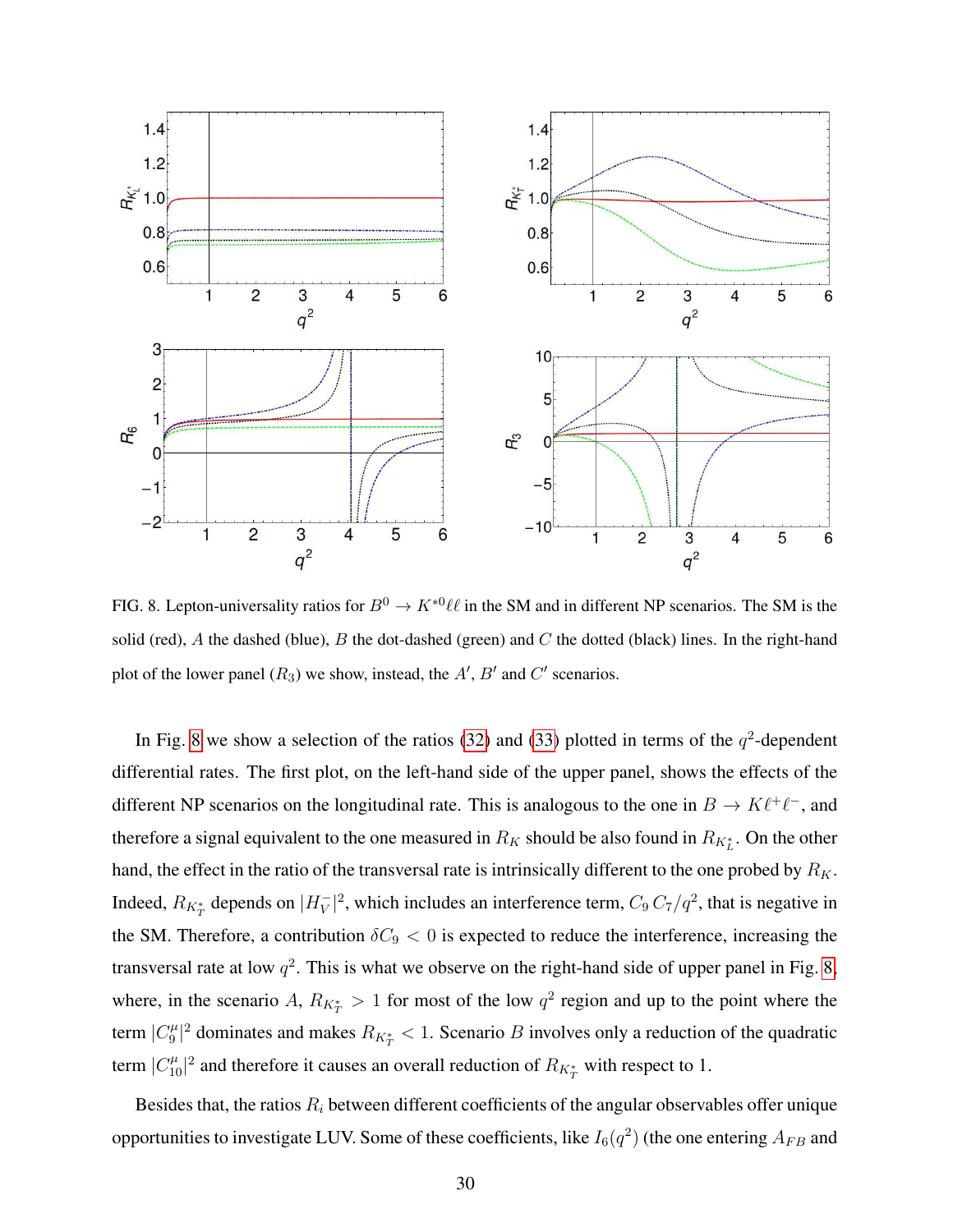| Ratio       | Bin [ $GeV^2$ ] | <b>SM</b> | $\overline{A}$ | B    | $\mathcal C$ |
|-------------|-----------------|-----------|----------------|------|--------------|
| $R_{K^*}$   | [0.1, 1]        | 0.981     | 0.98           | 0.92 | 0.95         |
|             | [1, 4]          | 0.996     | 0.93           | 0.75 | 0.82         |
|             | [0.1, 1]        | 0.991     | 0.81           | 0.72 | 0.75         |
| $R_{K_L^*}$ | [1, 4]          | 0.999     | 0.81           | 0.73 | 0.75         |
|             | [0.1, 1]        | 0.979     | 1.02           | 0.97 | 1.00         |
| $R_{K^*_T}$ | [1, 4]          | 0.987     | 1.18           | 0.79 | 0.97         |
| $R_6$       | [1, 4]          | 0.975     | 1.31           | 0.75 | 1.01         |

TABLE VI. Binned predictions for the lepton-universality ratios in  $B^0 \to K^{*0} \ell \ell$ . Uncertainties in the SM are at the permille level.

 $P_2$ ) and  $I_5(q^2)$  (entering  $P'_5$ ) have zeroes at low  $q^2$  due to the cancellations between  $C_9^{\ell}$  and  $C_7/q^2$ at work within  $H_V^ _{V}^{-}$  (see eg [\[5\]](#page-34-2)). Therefore, a displacement of the zero-crossings between a muonic angular coefficient and its electronic counterpart would be also an unambiguous signal of LUV, as all long-distance QCD effects cancel out. Defining:

$$
\Delta_0^i \equiv (q_0^2)_{I_i}^{(\mu)} - (q_0^2)_{I_i}^{(e)},\tag{34}
$$

an observation of a nonvanishing  $\Delta_i^0$  would provide provide sensitivity to LUV in  $\delta C_{9\perp}$  (primarily for  $i = 6$ ), to  $\delta C_{9\perp} + \delta C_{9\parallel}$  (primarily for  $i = 5$ ), and in addition to  $\delta C_{10}$   $(i = 4)$ .

In particular, these would manifest as singularities in the  $q^2$ -dependence of the corresponding lepton-universality ratios. As an example, we show on the left-hand side of the lower panel of Fig. [8,](#page-29-0)  $R_6(q^2)$  in the SM compared to the different NP scenarios. As anticipated, in A and C, one finds singularities with the negative contributions to  $C_9^{\mu}$  $\frac{\mu}{9}$  shifting the zeroes of the muonic mode to higher  $q^2$ . In scenario B, involving only a shift to  $C_{10}^{\mu}$ , the positions of the zeroes do not change and the effect chiefly consists of a sustained (in  $q^2$ ) reduction of  $R_6$  with respect to 1. Thus, one expects that ratios  $R_6$  taken from rates integrated up to  $q^2 \simeq 4~{\rm GeV^2}$  will be very sensitive to LUV entering through  $C_9^{\ell}$ . A very similar plot and discussion can be made for  $R_5$ , with the exception that the zeroes of  $I_5(q^2)$  are at rather lower  $q^2$ , and for  $R_4$ , whose zero is also sensitive to LUV in  $C_{10}^{\ell}$ .

On the right-hand side of the lower panel of Fig. [8,](#page-29-0) we show a lepton-universality ratio,  $R_3$ , that is qualitatively different to the previous ones. The  $R_3$  involves the same angular observable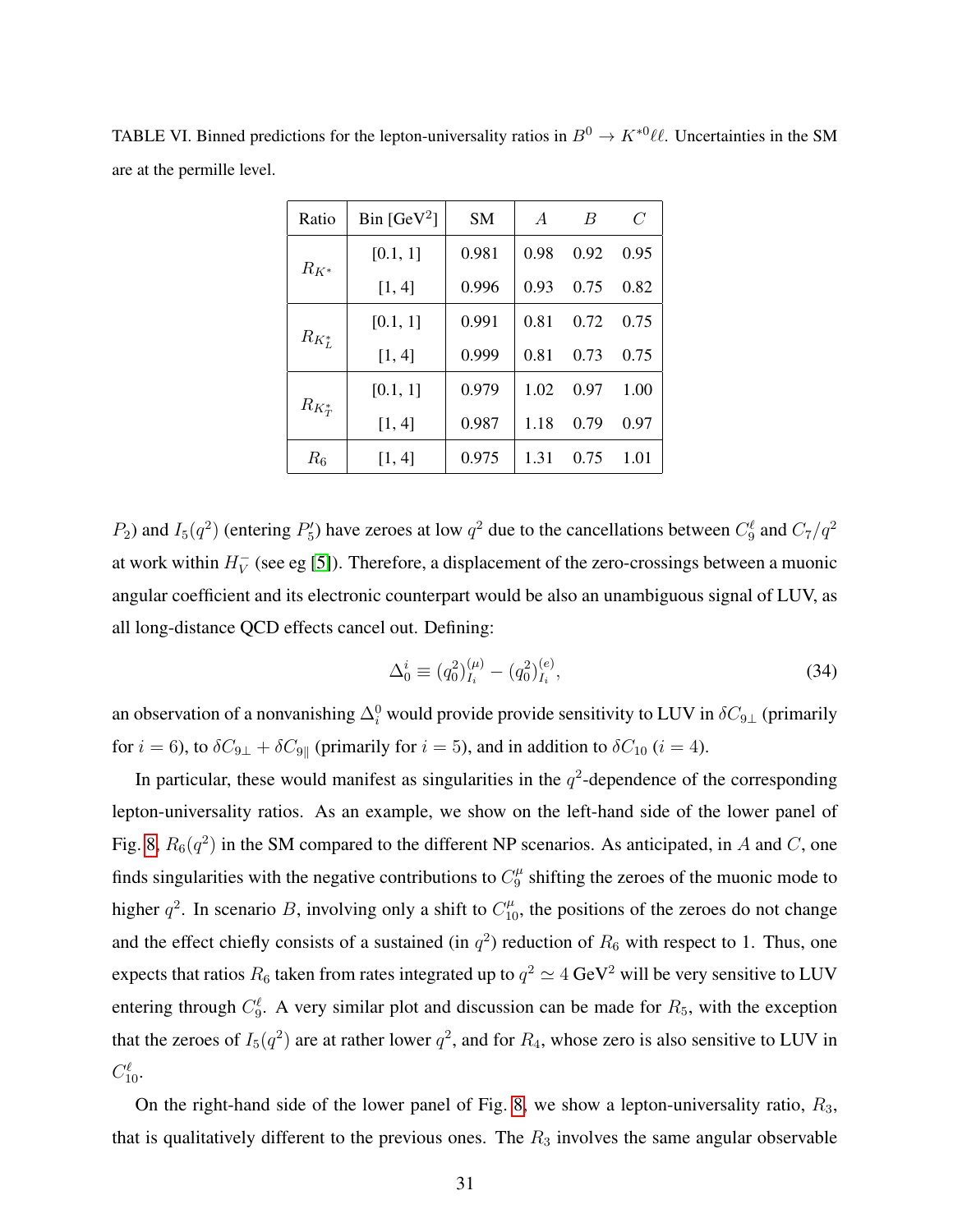as  $P_1$ , with its strong sensitivity to right-handed currents, but with an almost exact cancellation of hadronic uncertainties in the ratio. In fact, this is shown in the plot, where the sensitivity is enhanced even more by the smallness of  $I_3^{\ell}(q^2)$  in the SM and the fact that it has a zero which depends on  $C'_9$  and  $C'_{10}$ . This is turn also means that obtaining a useful measurement of  $R_3$  could prove challenging as it requires non-null measurements of  $I_3^{\ell}(q^2)$ , which would already indicate NP (cf. sec. [III D\)](#page-24-0) or require very high statistics.

In Tab. [VI](#page-30-0) we present various binned predictions in the SM and in the different NP scenarios discussed above. All of the latter produce a generalized reduction of  $R_{K_L^*}$  by a  $\sim 25\%$ , which is equivalent to the one experienced by  $R_K$ , although now the characteristic dependence of  $R_{K_T^*}$  on  $C_9^{\mu}$  $\frac{\mu}{9}$  allows to distinguish among them. In A we would observe a increment of  $R_{K_T^*}$ , in B a 20% decrease and, in  $C$ , a value that is very similar to the SM. In fact we have chosen the bin  $[1, 4]$ GeV<sup>2</sup> because it maximizes this sensitivity of  $R_{K_T^*}$  to interference of  $C_9^{\mu}$  with the photon pole. In anticipation to the incoming LHCb measurements of the angular observables in both, the muonic and electronic channels, we also show the results in the [0.1, 1] GeV<sup>2</sup> bin. In this case,  $R_{K_T^*}$  does not seem to be very sensitive to the NP scenarios studied, although the reduction in  $R_{K_L^*}$  is similar to the one in the larger bin.

Finally, we also give results for  $R_6$  in [1, 4] GeV<sup>2</sup> to demonstrate the interest that measurements of the  $R_i$  ratios could have in the future. Nevertheless, we stress that the real potential of these observables lies in the measurement of their  $q^2$  dependence. In fact, the predictions in the SM in large bins can have an *infinite* uncertainty because, for certain values of the nuisance parameters, the zeroes in  $I_i$  are such that  $\langle I_i^e \rangle = 0$ . This problem, of course, disappears with the measurement of  $R_i$  in a sufficiently dense array of bins.

#### V. CONCLUSIONS

We have revisited a model-independent approach to the nonperturbative uncertainties in  $B \rightarrow$  $K^*\ell^+\ell^-$  at large recoil [\[33\]](#page-35-5) and in the light of the new data and recent anomalies. Our approach places the heavy-quark/large-energy limit of QCD, with its well defined predictions and simplifications, in its core. The power corrections are parametrised incorporating only exact (modelindependent) constraints in QCD. Beyond that, we treat the resulting parameters as flat errors in the amplitudes whose ranges we estimate by power-counting arguments, in case of the form factors or using explicit model calculations, for the nonfactorizable terms.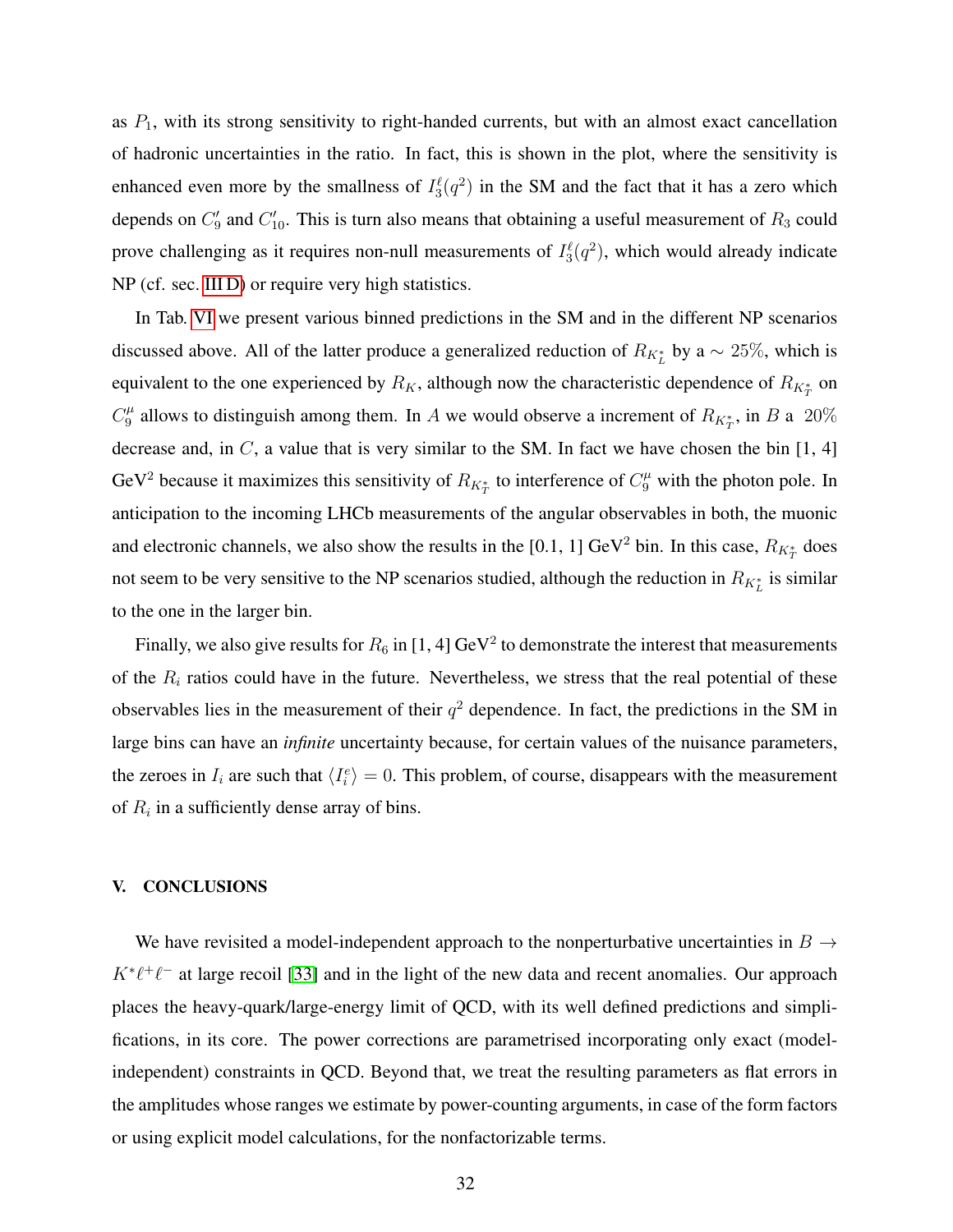With this approach to the QCD uncertainties we intend to minimize the amount of information needed on the value and correlations of the hadronic matrix elements that should be, otherwise, obtained from nonperturbative frameworks like the light-cone sum rules. The reason for this is two-fold: *(i)* We can classify angular observables according to their sensitivity to specific NP and hadronic effects, especially the power corrections. *(ii)* We make manifest the fact that the experimental data will not only test the short-distance structure of the SM but also, simultaneously, our understanding of the hadronic matrix elements involved. Therefore, in the event of a disagreement with the data and before claiming discovery of NP, it will be of utmost importance to find schemes to dissect, and hopefully, rule out the not-fully-understood nonperturbative dynamics as the culprit.

We have then updated our predictions for the muonic and electronic channels and discussed various classes of observables according to their theoretical cleanness and specific sensitivities to NP. First, we demonstrated that the observables in the  $P_i^{(l)}$  $i^{(1)}$  basis generally suffer from leading power corrections and argued that their theoretical uncertainties need to be carefully assessed. These conclusions extend also to the  $S_i$  basis in which the hadronic uncertainties generally do not cancel in the heavy-quark limit. We then ratified the findings of previous studies about the importance of  $P_5'$  (or  $S_5$ ) in the angular analysis performed with 1 fb<sup>-1</sup> of LHCb data. Our fits also favour negative NP contributions to  $C_9$  although, contrary to the conclusions of other analyses (e.g. refs. [\[50,](#page-36-5) [54\]](#page-36-7)), we find a pull of the angular obsevables of  $B \to K^* \mu \mu$  at low  $q^2$  (below 6 GeV<sup>2</sup>) with respect to the SM of only about  $2\sigma$ . The better consistency in our approach is achieved with an allowed region of the nuisance (QCD) parameter space that is selected by the Rfit algorithm. Similar conclusions are obtained in the bayesian analysis of ref. [\[52\]](#page-36-8) where the QCD parameters are also allowed to float in the fits. Our framework proves most useful by pointing to the specific form of the QCD hadronic matrix elements that is needed. In this sense, we discussed that agreement with the SM requires power corrections to the ratio of the tensor and vector form factors, T<sup>−</sup> and V−, that are not in good agreement with the ones obtained in light-cone sum rule calculations.

This discussion, in turn, emphasizes the value that two of these observables have. Indeed,  $P_1$ and  $P_3^{CP}$  only receive contributions from the leading power corrections that are further suppressed around the low- $q^2$  endpoint, providing a theoretically clean window to right-handed currents BSM. Furthermore, the experimental prospects for the dedicated measurement of this region, especially with the electronic modes, is very promising. We argued that in combination with the radiative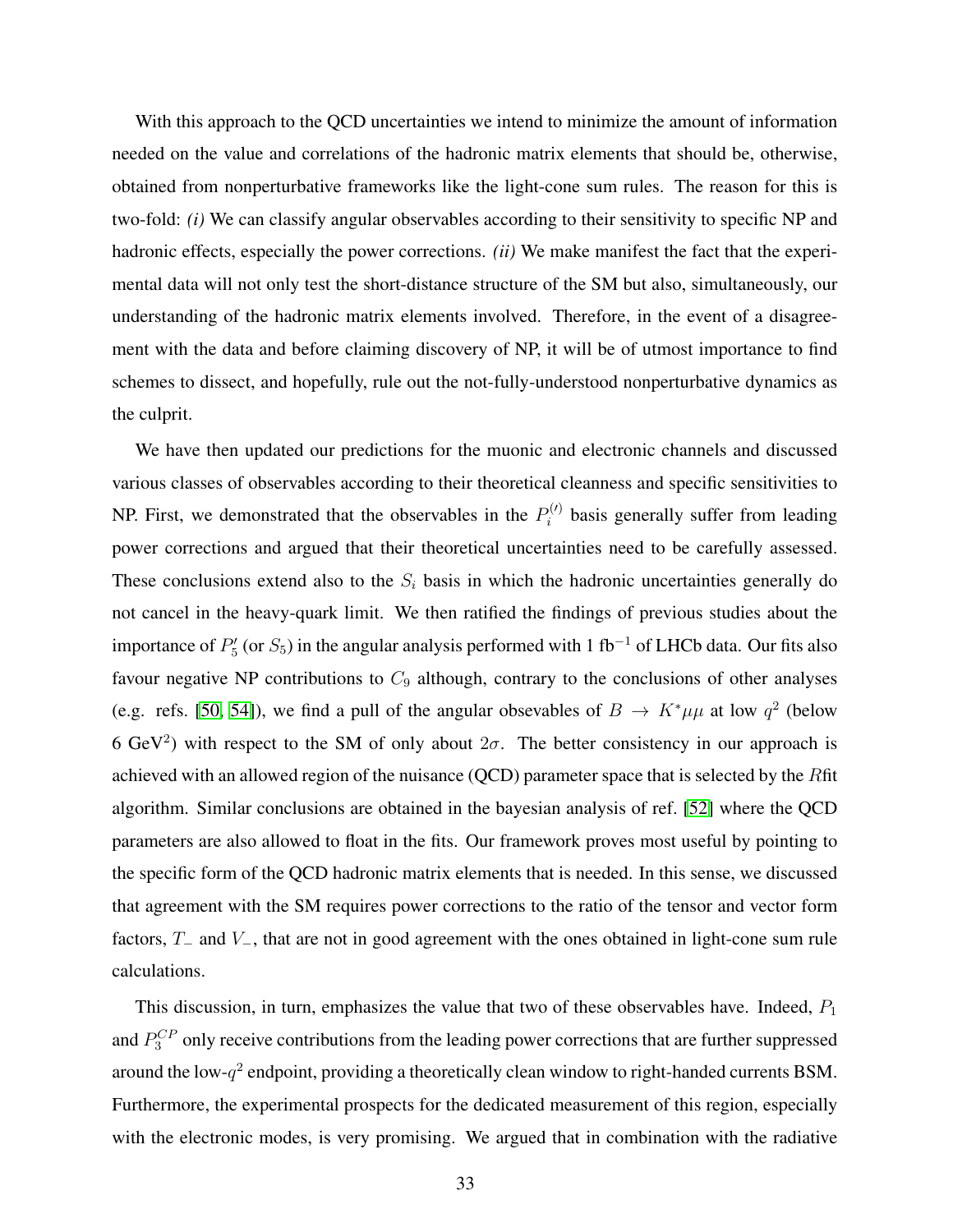decays, these two observables provide a sufficient set of constraints to accurately determine the Wilson coefficients  $C_7'$  and  $C_7$  from experiment. We determined the bounds in the  $C_7'$  plane that can be obtained with the current measurements on radiative decays and the angular observables in the muonic channel to illustrate this.

<span id="page-34-4"></span><span id="page-34-2"></span><span id="page-34-0"></span>Finally, we proposed various lepton-universality ratios and relative shifts in zero-point crossings using the angular distributions of the muonic and electronic channels. These are all very accurately predicted in the SM and have a rich structure in terms of lepton-dependent Wilson coefficients. Ratios based on the transversal and longitudinal contributions to the decay rate are very useful to distinguish among different scenarios involving the semileptonic operators. In particular,  $R_{K_L^*}$  is similar to the ratio in the kaonic decay,  $R_K$ , whereas  $R_{K_T^*}$  shows an interesting dependence on  $C_9^{\ell}$  due to the interference with the photon pole in  $H_V^ \bar{V}$ . Ratios involving the angular coefficient  $I_{4,5,6}(q^2)$  are particularly interesting because of their zeroes that depend on  $C_9$  and  $C_{10}$  and LUV produces the appearance of singularities in the rates. We discussed binned predictions in various NP scenarios and concluded that these lepton universality ratios have a great potential in terms of the discovery and shaping of the presumed lepton-universality interactions beyond the SM.

#### <span id="page-34-7"></span><span id="page-34-5"></span><span id="page-34-3"></span><span id="page-34-1"></span>VI. ACKNOWLEDGEMENTS

We want to thank M. Borsato, T. Feldmann, B. Grinstein, Y. Grossman, G. Hiller, A. Khodjamirian, J. LeFrancois, Z. Ligeti, J. Matias, M. Neubert, P. Owen, K. Petridis, M.-H. Schune, D. Straub and R. Zwicky for useful discussions. S.J. acknowledges support from UK STFC under grant ST/L000504/1 and from the NExT institute. J.M.C has received funding from the People Programme (Marie Curie Actions) of the European Union's Seventh Framework Programme (FP7/2007-2013) under REA grant agreement n PIOF-GA-2012-330458 and acknowledges the Spanish Ministerio de Economía y Competitividad and European FEDER funds under the contract FIS2011-28853-C02-01 for support.

<span id="page-34-6"></span>Note added. After this work was completed and submitted to the arXiv, References [\[105](#page-38-12)[–107\]](#page-38-13) appeared concerning BSM searches with  $B \to V \ell^+ \ell^-$  decays. Furthermore, ref. [\[108\]](#page-38-14) appeared which updates the LCSR predicions of [\[78\]](#page-37-6). Interestingly, while the tensor form factor  $T_-(0)$  =  $T_1(0)$  in [\[108\]](#page-38-14) is significantly lower than in [\[78\]](#page-37-6) and now leads to a SM prediction for  $BR(B \rightarrow$  $K^*\gamma$ ) in agreement with experiment, the ratio  $V_-(0)/T_-(0)$  receives no significant change and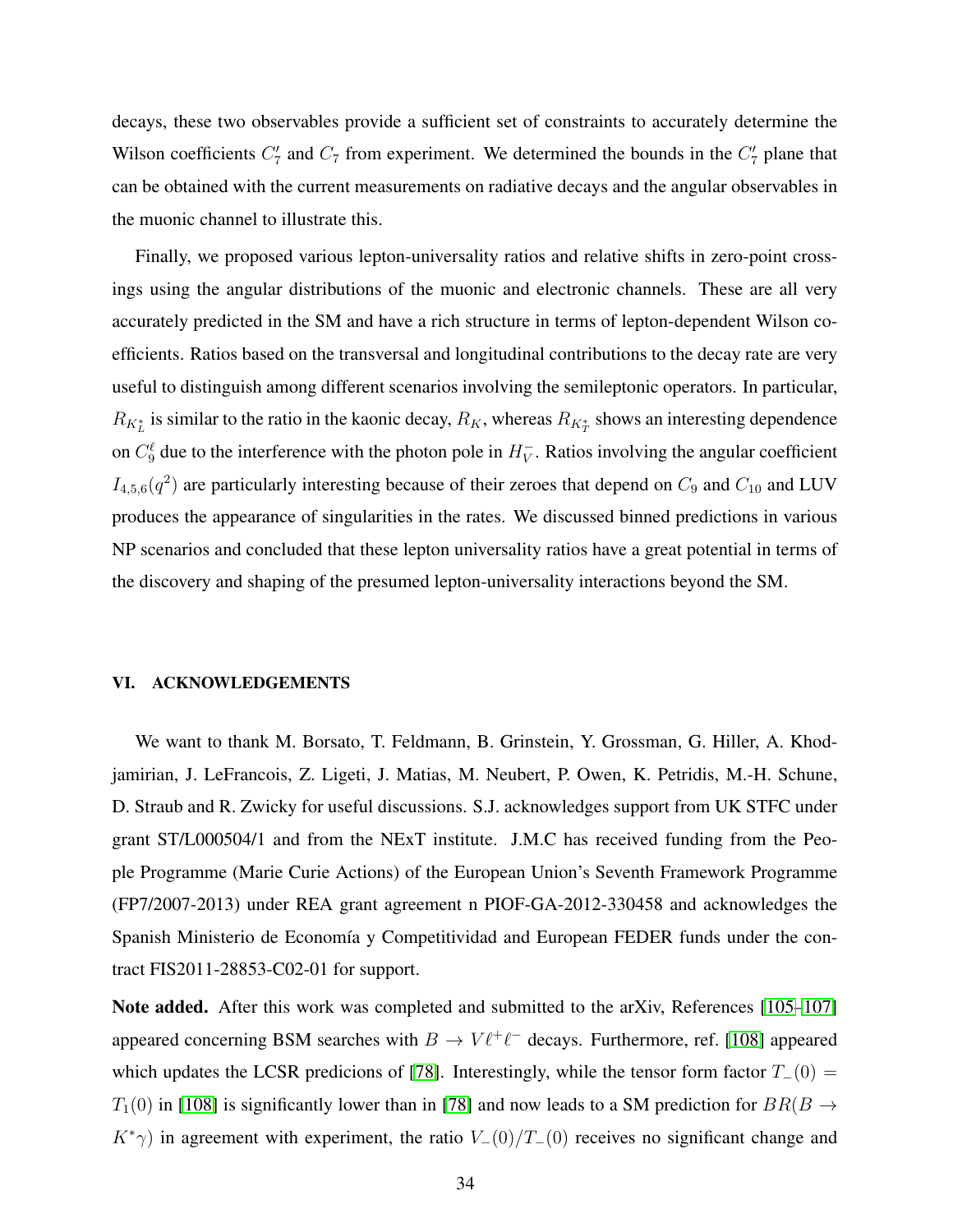<span id="page-35-9"></span>remains at variance with the power corrections inferred from data (if the SM is assumed).

- [1] A. Ali, T. Mannel and T. Morozumi, Phys. Lett. B 273, 505 (1991).
- [2] G. Burdman, Phys. Rev. D 57, 4254 (1998) [\[hep-ph/9710550\]](http://arxiv.org/abs/hep-ph/9710550).
- [3] D. Melikhov, N. Nikitin and S. Simula, Phys. Lett. B 442, 381 (1998) [\[hep-ph/9807464\]](http://arxiv.org/abs/hep-ph/9807464).
- <span id="page-35-6"></span>[4] F. Kruger, L. M. Sehgal, N. Sinha and R. Sinha, Phys. Rev. D 61, 114028 (2000) [Erratum-ibid. D 63, 019901 (2001)] [\[hep-ph/9907386\]](http://arxiv.org/abs/hep-ph/9907386).
- <span id="page-35-10"></span>[5] M. Beneke, T. Feldmann and D. Seidel, Nucl. Phys. B 612, 25 (2001) [\[hep-ph/0106067\]](http://arxiv.org/abs/hep-ph/0106067).
- [6] S. W. Bosch and G. Buchalla, Nucl. Phys. B **621**, 459 (2002) [\[hep-ph/0106081\]](http://arxiv.org/abs/hep-ph/0106081).
- <span id="page-35-7"></span>[7] A. L. Kagan and M. Neubert, Phys. Lett. B **539**, 227 (2002) [\[hep-ph/0110078\]](http://arxiv.org/abs/hep-ph/0110078).
- [8] T. Feldmann and J. Matias, JHEP 0301, 074 (2003) [\[hep-ph/0212158\]](http://arxiv.org/abs/hep-ph/0212158).
- [9] M. Beneke, T. Feldmann and D. Seidel, Eur. Phys. J. C 41, 173 (2005) [\[hep-ph/0412400\]](http://arxiv.org/abs/hep-ph/0412400).
- <span id="page-35-5"></span>[10] B. Grinstein and D. Pirjol, Phys. Rev. D **70**, 114005 (2004) [\[hep-ph/0404250\]](http://arxiv.org/abs/hep-ph/0404250).
- [11] F. Kruger and J. Matias, Phys. Rev. D 71, 094009 (2005) [\[hep-ph/0502060\]](http://arxiv.org/abs/hep-ph/0502060).
- [12] C. Bobeth, G. Hiller and G. Piranishvili, JHEP 0807, 106 (2008) [\[arXiv:0805.2525](http://arxiv.org/abs/0805.2525) [hep-ph]].
- [13] U. Egede, T. Hurth, J. Matias, M. Ramon and W. Reece, JHEP 0811, 032 (2008) [\[arXiv:0807.2589](http://arxiv.org/abs/0807.2589) [hep-ph]].
- [14] W. Altmannshofer, P. Ball, A. Bharucha, A. J. Buras, D. M. Straub and M. Wick, JHEP 0901, 019 (2009) [\[arXiv:0811.1214](http://arxiv.org/abs/0811.1214) [hep-ph]].
- <span id="page-35-8"></span><span id="page-35-0"></span>[15] C. Bobeth, G. Hiller and D. van Dyk, JHEP 1007, 098 (2010) [\[arXiv:1006.5013](http://arxiv.org/abs/1006.5013) [hep-ph]].
- <span id="page-35-1"></span>[16] U. Egede, T. Hurth, J. Matias, M. Ramon and W. Reece, JHEP 1010, 056 (2010) [\[arXiv:1005.0571](http://arxiv.org/abs/1005.0571) [hep-ph]].
- [17] A. K. Alok, A. Datta, A. Dighe, M. Duraisamy, D. Ghosh and D. London, JHEP 1111, 121 (2011) [\[arXiv:1008.2367](http://arxiv.org/abs/1008.2367) [hep-ph]].
- [18] M. Beylich, G. Buchalla and T. Feldmann, Eur. Phys. J. C 71, 1635 (2011) [\[arXiv:1101.5118](http://arxiv.org/abs/1101.5118) [hepph]].
- <span id="page-35-3"></span><span id="page-35-2"></span>[19] C. Bobeth, G. Hiller and D. van Dyk, JHEP 1107, 067 (2011) [\[arXiv:1105.0376](http://arxiv.org/abs/1105.0376) [hep-ph]].
- [20] D. Becirevic and E. Schneider, Nucl. Phys. B **854**, 321 (2012) [\[arXiv:1106.3283](http://arxiv.org/abs/1106.3283) [hep-ph]].
- <span id="page-35-4"></span>[21] A. K. Alok, A. Datta, A. Dighe, M. Duraisamy, D. Ghosh and D. London, JHEP 1111, 122 (2011) [\[arXiv:1103.5344](http://arxiv.org/abs/1103.5344) [hep-ph]].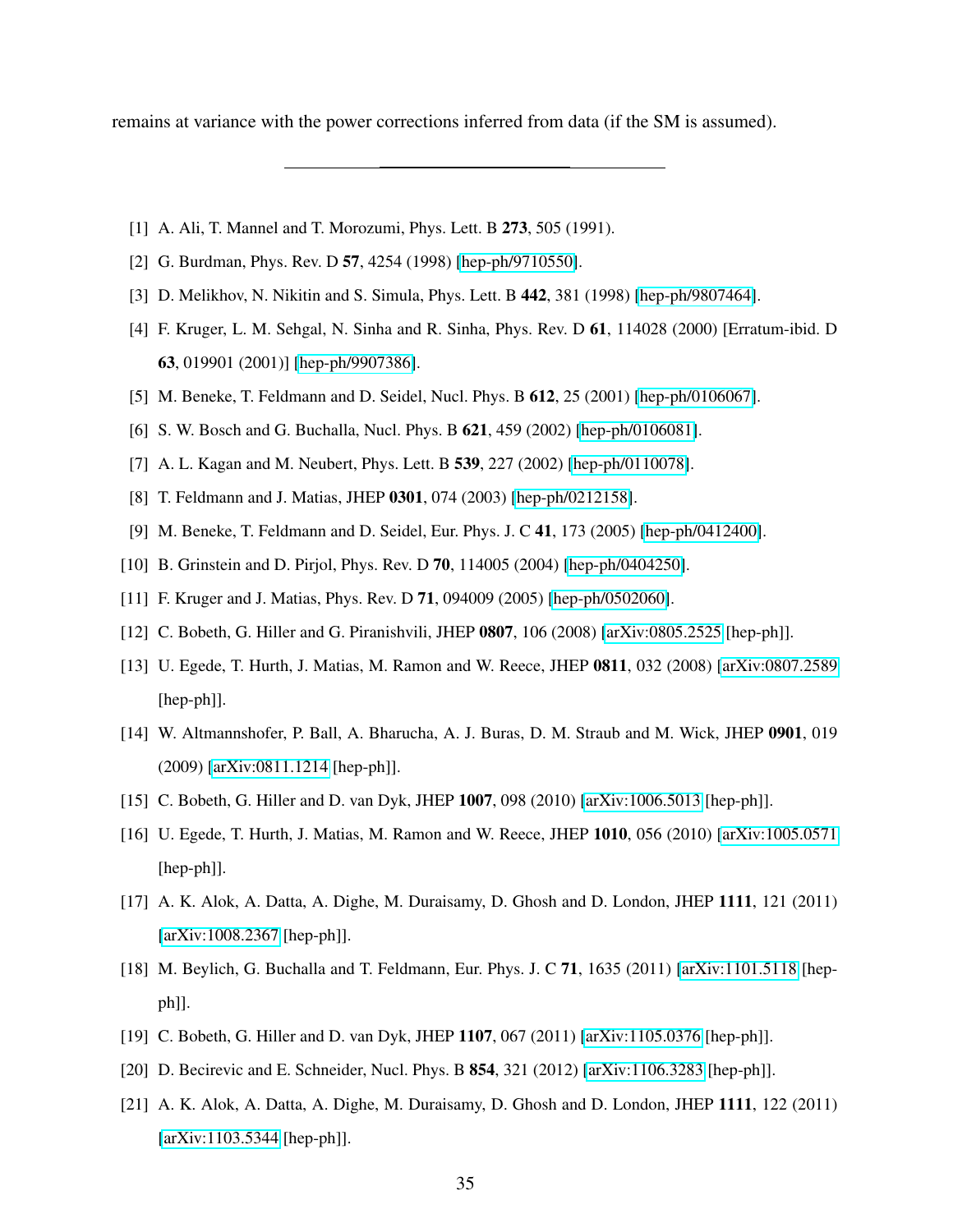- <span id="page-36-20"></span><span id="page-36-19"></span><span id="page-36-0"></span>[22] C. D. Lu and W. Wang, Phys. Rev. D **85**, 034014 (2012) [\[arXiv:1111.1513](http://arxiv.org/abs/1111.1513) [hep-ph]].
- <span id="page-36-1"></span>[23] J. Matias, F. Mescia, M. Ramon and J. Virto, JHEP 1204, 104 (2012) [\[arXiv:1202.4266](http://arxiv.org/abs/1202.4266) [hep-ph]].
- <span id="page-36-2"></span>[24] D. Becirevic and A. Tayduganov, Nucl. Phys. B **868**, 368 (2013) [\[arXiv:1207.4004](http://arxiv.org/abs/1207.4004) [hep-ph]].
- <span id="page-36-3"></span>[25] A. Y. Korchin and V. A. Kovalchuk, Eur. Phys. J. C 72, 2155 (2012) [\[arXiv:1205.3683](http://arxiv.org/abs/1205.3683) [hep-ph]].
- [26] D. Das and R. Sinha, Phys. Rev. D 86, 056006 (2012) [\[arXiv:1205.1438](http://arxiv.org/abs/1205.1438) [hep-ph]].
- <span id="page-36-4"></span>[27] J. Matias, Phys. Rev. D 86, 094024 (2012) [\[arXiv:1209.1525](http://arxiv.org/abs/1209.1525) [hep-ph]].
- [28] T. Blake, U. Egede and A. Shires, JHEP 1303, 027 (2013) [\[arXiv:1210.5279](http://arxiv.org/abs/1210.5279) [hep-ph]].
- <span id="page-36-5"></span>[29] S. Descotes-Genon, D. Ghosh, J. Matias and M. Ramon, JHEP 1106, 099 (2011) [\[arXiv:1104.3342](http://arxiv.org/abs/1104.3342) [hep-ph]].
- <span id="page-36-6"></span>[30] F. Beaujean, C. Bobeth, D. van Dyk and C. Wacker, JHEP 1208, 030 (2012) [\[arXiv:1205.1838](http://arxiv.org/abs/1205.1838) [hepph]].
- <span id="page-36-18"></span><span id="page-36-8"></span>[31] S. Descotes-Genon, J. Matias, M. Ramon and J. Virto, JHEP 1301, 048 (2013) [\[arXiv:1207.2753](http://arxiv.org/abs/1207.2753) [hep-ph]].
- <span id="page-36-9"></span><span id="page-36-7"></span>[32] C. Bobeth, G. Hiller and D. van Dyk, Phys. Rev. D 87, 034016 (2013) [\[arXiv:1212.2321](http://arxiv.org/abs/1212.2321) [hep-ph]].
- [33] S. Jäger and J. Martin Camalich, JHEP 1305 (2013) 043 [\[arXiv:1212.2263](http://arxiv.org/abs/1212.2263) [hep-ph]].
- <span id="page-36-10"></span>[34] S. Descotes-Genon, T. Hurth, J. Matias and J. Virto, JHEP 1305, 137 (2013) [\[arXiv:1303.5794](http://arxiv.org/abs/1303.5794) [hepph]].
- <span id="page-36-22"></span><span id="page-36-21"></span>[35] M. Dring, U. G. Meiner and W. Wang, JHEP 1310, 011 (2013) [\[arXiv:1307.0947](http://arxiv.org/abs/1307.0947) [hep-ph]].
- [36] R. R. Horgan, Z. Liu, S. Meinel and M. Wingate, Phys. Rev. Lett. 112, 212003 (2014) [\[arXiv:1310.3887](http://arxiv.org/abs/1310.3887) [hep-ph]].
- <span id="page-36-23"></span>[37] J. Lyon and R. Zwicky, [arXiv:1406.0566](http://arxiv.org/abs/1406.0566) [hep-ph].
- <span id="page-36-11"></span>[38] S. Descotes-Genon, L. Hofer, J. Matias and J. Virto, [arXiv:1407.8526](http://arxiv.org/abs/1407.8526) [hep-ph].
- <span id="page-36-12"></span>[39] B. Aubert *et al.* [BaBar Collaboration], Phys. Rev. D 79, 031102 (2009) [\[arXiv:0804.4412](http://arxiv.org/abs/0804.4412) [hep-ex]].
- [40] B. Aubert *et al.* [BABAR Collaboration], Phys. Rev. Lett. 102 (2009) 091803 [\[arXiv:0807.4119](http://arxiv.org/abs/0807.4119) [hep-ex]].
- <span id="page-36-13"></span>[41] J. -T. Wei *et al.* [BELLE Collaboration], Phys. Rev. Lett. 103 (2009) 171801 [\[arXiv:0904.0770](http://arxiv.org/abs/0904.0770) [hepex]].
- <span id="page-36-15"></span><span id="page-36-14"></span>[42] J. P. Lees *et al.* [BaBar Collaboration], Phys. Rev. D 86, 032012 (2012) [\[arXiv:1204.3933](http://arxiv.org/abs/1204.3933) [hep-ex]].
- <span id="page-36-16"></span>[43] T. Aaltonen *et al.* [CDF Collaboration], Phys. Rev. Lett. 106 (2011) 161801 [\[arXiv:1101.1028](http://arxiv.org/abs/1101.1028) [hepex]].
- <span id="page-36-17"></span>[44] R. Aaij *et al.* [LHCb Collaboration], JHEP 1305, 159 (2013) [\[arXiv:1304.3035](http://arxiv.org/abs/1304.3035) [hep-ex]].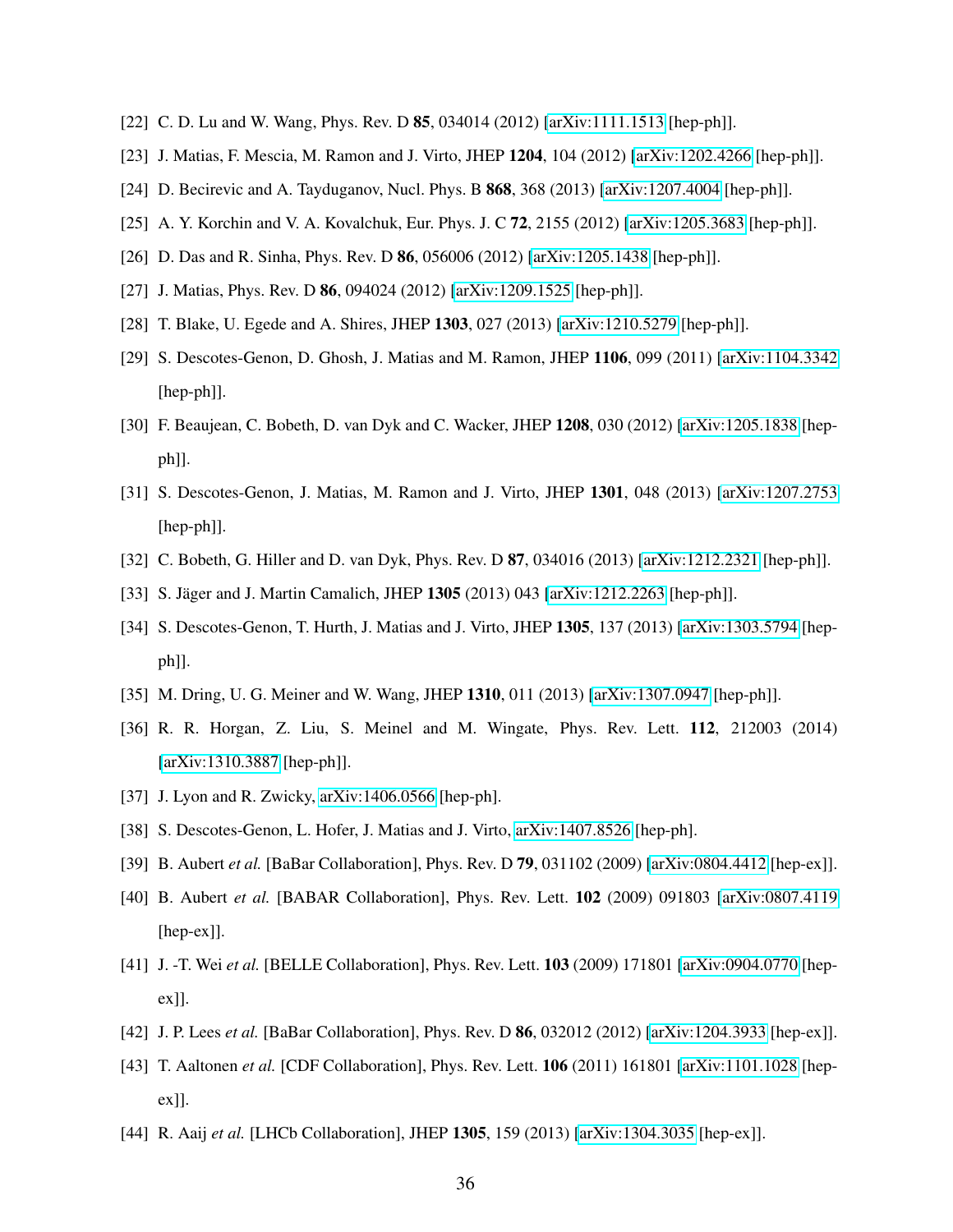- [45] R. Aaij *et al.* [LHCb Collaboration], JHEP 1308, 131 (2013) [\[arXiv:1304.6325, arXiv:1304.6325](http://arxiv.org/abs/1304.6325) [hep-ex]].
- <span id="page-37-9"></span>[46] S. Chatrchyan *et al.* [CMS Collaboration], Phys. Lett. B 727, 77 (2013) [\[arXiv:1308.3409](http://arxiv.org/abs/1308.3409) [hep-ex]].
- [47] J. Schieck [ATLAS Collaboration], PoS EPS -HEP2013, 372 (2013) [\[arXiv:1310.4213](http://arxiv.org/abs/1310.4213) [hep-ex]].
- <span id="page-37-3"></span>[48] T. Aaltonen *et al.* [CDF Collaboration], Phys. Rev. Lett. 108 (2012) 081807 [\[arXiv:1108.0695](http://arxiv.org/abs/1108.0695) [hepex]].
- [49] R. Aaij *et al.* [LHCb Collaboration], Phys. Rev. Lett. 111, no. 19, 191801 (2013) [\[arXiv:1308.1707](http://arxiv.org/abs/1308.1707) [hep-ex]].
- <span id="page-37-0"></span>[50] S. Descotes-Genon, J. Matias and J. Virto, Phys. Rev. D 88, no. 7, 074002 (2013) [\[arXiv:1307.5683](http://arxiv.org/abs/1307.5683) [hep-ph]].
- <span id="page-37-2"></span><span id="page-37-1"></span>[51] W. Altmannshofer and D. M. Straub, [arXiv:1308.1501](http://arxiv.org/abs/1308.1501) [hep-ph].
- <span id="page-37-4"></span>[52] F. Beaujean, C. Bobeth and D. van Dyk, [arXiv:1310.2478](http://arxiv.org/abs/1310.2478) [hep-ph].
- <span id="page-37-5"></span>[53] T. Hurth and F. Mahmoudi, JHEP 1404, 097 (2014) [\[arXiv:1312.5267](http://arxiv.org/abs/1312.5267) [hep-ph]].
- <span id="page-37-6"></span>[54] W. Altmannshofer and D. M. Straub, [arXiv:1411.3161](http://arxiv.org/abs/1411.3161) [hep-ph].
- <span id="page-37-7"></span>[55] R. Aaij *et al.* [LHCb Collaboration], Phys. Rev. Lett. 113, 151601 (2014) [\[arXiv:1406.6482](http://arxiv.org/abs/1406.6482) [hepex]].
- <span id="page-37-8"></span>[56] R. Alonso, B. Grinstein and J. Martin Camalich, [arXiv:1407.7044](http://arxiv.org/abs/1407.7044) [hep-ph].
- [57] G. Hiller and M. Schmaltz, Phys. Rev. D **90**, 054014 (2014) [\[arXiv:1408.1627](http://arxiv.org/abs/1408.1627) [hep-ph]].
- <span id="page-37-10"></span>[58] D. Ghosh, M. Nardecchia and S. A. Renner, [arXiv:1408.4097](http://arxiv.org/abs/1408.4097) [hep-ph].
- <span id="page-37-11"></span>[59] S. Biswas, D. Chowdhury, S. Han and S. J. Lee, [arXiv:1409.0882](http://arxiv.org/abs/1409.0882) [hep-ph].
- <span id="page-37-12"></span>[60] T. Hurth, F. Mahmoudi and S. Neshatpour, [arXiv:1410.4545](http://arxiv.org/abs/1410.4545) [hep-ph].
- [61] S. L. Glashow, D. Guadagnoli and K. Lane, [arXiv:1411.0565](http://arxiv.org/abs/1411.0565) [hep-ph].
- <span id="page-37-13"></span>[62] G. Hiller and M. Schmaltz, [arXiv:1411.4773](http://arxiv.org/abs/1411.4773) [hep-ph].
- <span id="page-37-14"></span>[63] Toru Iijima, Talk at the XXIV International Symposium on Lepton Photon Interactions at High Energies (Lepton-Photon), August 17-22, Hamburg, Germany.
- <span id="page-37-15"></span>[64] J. P. Lees *et al.* [BaBar Collaboration], Phys. Rev. Lett. 112, 211802 (2014) [\[arXiv:1312.5364](http://arxiv.org/abs/1312.5364) [hepex]].
- <span id="page-37-16"></span>[65] G. Buchalla, A. J. Buras and M. E. Lautenbacher, Rev. Mod. Phys. 68 (1996) 1125 [\[hep-ph/9512380\]](http://arxiv.org/abs/hep-ph/9512380).
- <span id="page-37-17"></span>[66] A. Bharucha, T. Feldmann and M. Wick, JHEP 1009 (2010) 090 [\[arXiv:1004.3249](http://arxiv.org/abs/1004.3249) [hep-ph]].
- [67] M. J. Dugan and B. Grinstein, Phys. Lett. B 255, 583 (1991).
- [68] J. Charles, A. Le Yaouanc, L. Oliver, O. Pene and J. C. Raynal, Phys. Rev. D 60 (1999) 014001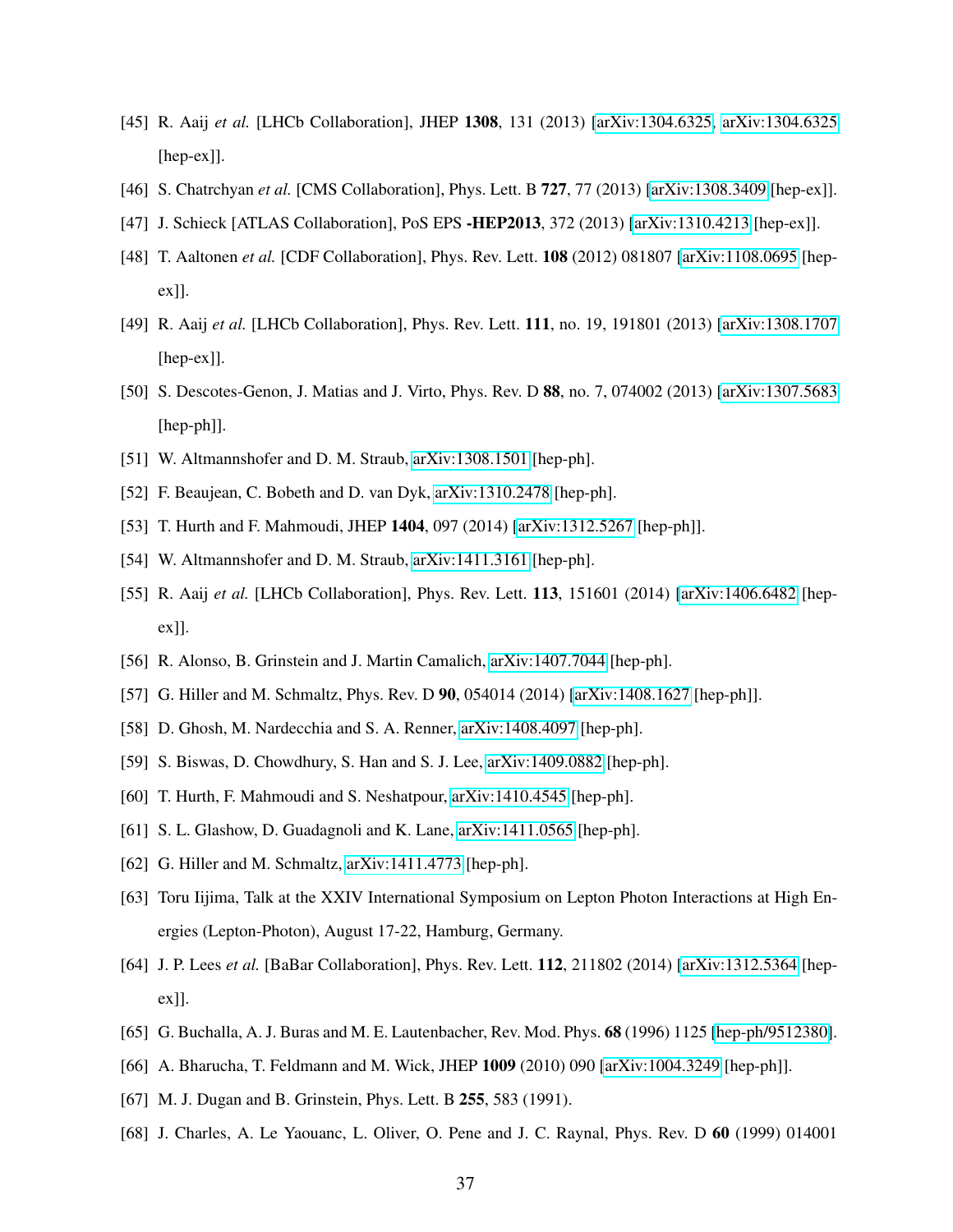<span id="page-38-3"></span><span id="page-38-1"></span>[\[hep-ph/9812358\]](http://arxiv.org/abs/hep-ph/9812358).

- <span id="page-38-0"></span>[69] M. Beneke, G. Buchalla, M. Neubert and C. T. Sachrajda, Phys. Rev. Lett. 83 (1999) 1914 [\[hep](http://arxiv.org/abs/hep-ph/9905312)[ph/9905312\]](http://arxiv.org/abs/hep-ph/9905312).
- <span id="page-38-4"></span><span id="page-38-2"></span>[70] M. Beneke, G. Buchalla, M. Neubert and C. T. Sachrajda, Nucl. Phys. B 591 (2000) 313 [\[hep](http://arxiv.org/abs/hep-ph/0006124)[ph/0006124\]](http://arxiv.org/abs/hep-ph/0006124).
- <span id="page-38-5"></span>[71] C. W. Bauer, S. Fleming, D. Pirjol and I. W. Stewart, Phys. Rev. D 63, 114020 (2001) [\[hep](http://arxiv.org/abs/hep-ph/0011336)[ph/0011336\]](http://arxiv.org/abs/hep-ph/0011336).
- [72] C. W. Bauer, D. Pirjol and I. W. Stewart, Phys. Rev. D 65, 054022 (2002) [\[hep-ph/0109045\]](http://arxiv.org/abs/hep-ph/0109045).
- [73] M. Beneke, A. P. Chapovsky, M. Diehl and T. Feldmann, Nucl. Phys. B 643, 431 (2002) [\[hep](http://arxiv.org/abs/hep-ph/0206152)[ph/0206152\]](http://arxiv.org/abs/hep-ph/0206152).
- [74] M. Beneke and T. Feldmann, Nucl. Phys. B **592**, 3 (2001) [\[hep-ph/0008255\]](http://arxiv.org/abs/hep-ph/0008255).
- <span id="page-38-9"></span>[75] M. Beneke and T. Feldmann, Nucl. Phys. B **685**, 249 (2004) [\[hep-ph/0311335\]](http://arxiv.org/abs/hep-ph/0311335).
- [76] M. Beneke and D. Yang, Nucl. Phys. B **736** (2006) 34 [\[hep-ph/0508250\]](http://arxiv.org/abs/hep-ph/0508250).
- <span id="page-38-6"></span>[77] G. Burdman and G. Hiller, Phys. Rev. D 63, 113008 (2001) [\[hep-ph/0011266\]](http://arxiv.org/abs/hep-ph/0011266).
- [78] P. Ball and R. Zwicky, Phys. Rev. D 71, 014029 (2005) [\[hep-ph/0412079\]](http://arxiv.org/abs/hep-ph/0412079).
- <span id="page-38-7"></span>[79] A. Khodjamirian, T. Mannel, A. A. Pivovarov and Y.-M. Wang, JHEP 1009, 089 (2010) [\[arXiv:1006.4945](http://arxiv.org/abs/1006.4945) [hep-ph]].
- <span id="page-38-8"></span>[80] M. A. Ivanov, J. G. Korner, S. G. Kovalenko and C. D. Roberts, Phys. Rev. D 76, 034018 (2007) [\[nucl-th/0703094\]](http://arxiv.org/abs/nucl-th/0703094).
- <span id="page-38-11"></span><span id="page-38-10"></span>[81] P. Ball and V. M. Braun, Phys. Rev. D 58 (1998) 094016 [\[hep-ph/9805422\]](http://arxiv.org/abs/hep-ph/9805422).
- <span id="page-38-12"></span>[82] P. Ball, V. M. Braun, Y. Koike and K. Tanaka, Nucl. Phys. B 529 (1998) 323 [\[hep-ph/9802299\]](http://arxiv.org/abs/hep-ph/9802299).
- [83] B. Grinstein, Y. Grossman, Z. Ligeti and D. Pirjol, Phys. Rev. D 71, 011504 (2005) [\[hep](http://arxiv.org/abs/hep-ph/0412019)[ph/0412019\]](http://arxiv.org/abs/hep-ph/0412019).
- <span id="page-38-14"></span><span id="page-38-13"></span>[84] A. Khodjamirian, T. Mannel and Y. M. Wang, JHEP 1302, 010 (2013) [\[arXiv:1211.0234](http://arxiv.org/abs/1211.0234) [hep-ph]].
- [85] M. Dimou, J. Lyon and R. Zwicky, Phys. Rev. D 87, no. 7, 074008 (2013) [\[arXiv:1212.2242](http://arxiv.org/abs/1212.2242) [hepph]].
- [86] A. Hocker, H. Lacker, S. Laplace and F. Le Diberder, Eur. Phys. J. C 21, 225 (2001) [\[hep](http://arxiv.org/abs/hep-ph/0104062)[ph/0104062\]](http://arxiv.org/abs/hep-ph/0104062).
- [87] K. A. Olive *et al.* [Particle Data Group Collaboration], Chin. Phys. C 38, 090001 (2014).
- [88] J. Charles *et al.* [CKMfitter Group Collaboration], Eur. Phys. J. C 41, 1 (2005) [\[hep-ph/0406184\]](http://arxiv.org/abs/hep-ph/0406184); updated results and plots available at:<http://ckmfitter.in2p3.fr>